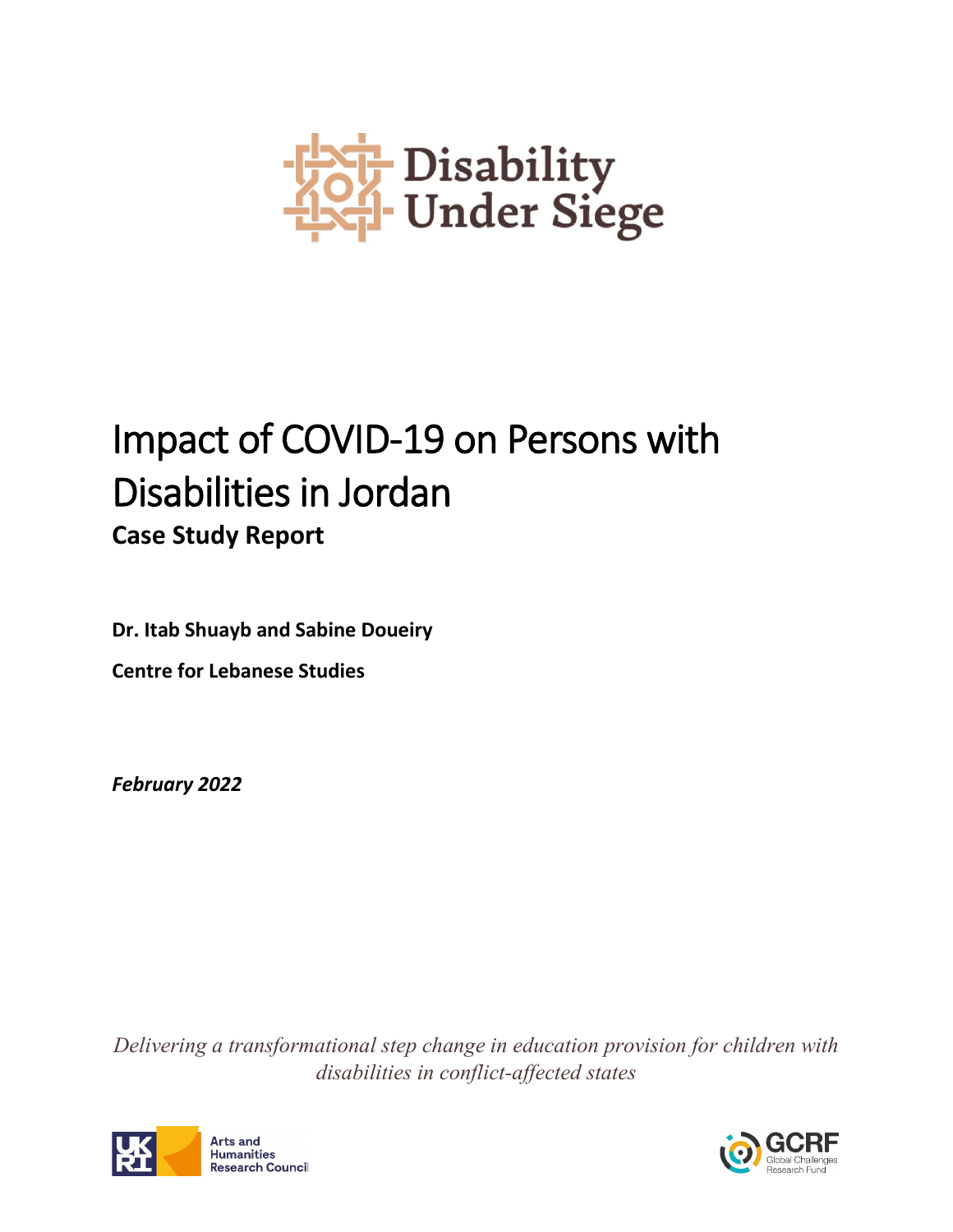

# **Table of Contents**

| Jordan's National Preparedness and Response Plan for COVID 194          |  |
|-------------------------------------------------------------------------|--|
|                                                                         |  |
|                                                                         |  |
|                                                                         |  |
|                                                                         |  |
|                                                                         |  |
|                                                                         |  |
|                                                                         |  |
|                                                                         |  |
|                                                                         |  |
|                                                                         |  |
|                                                                         |  |
|                                                                         |  |
|                                                                         |  |
|                                                                         |  |
|                                                                         |  |
|                                                                         |  |
|                                                                         |  |
|                                                                         |  |
|                                                                         |  |
|                                                                         |  |
|                                                                         |  |
|                                                                         |  |
|                                                                         |  |
|                                                                         |  |
| Demand on providing psycho-social and mental health support for PWDs 52 |  |
| Absence of accessible Covid-19 awareness campaigns and information 53   |  |
|                                                                         |  |
|                                                                         |  |
|                                                                         |  |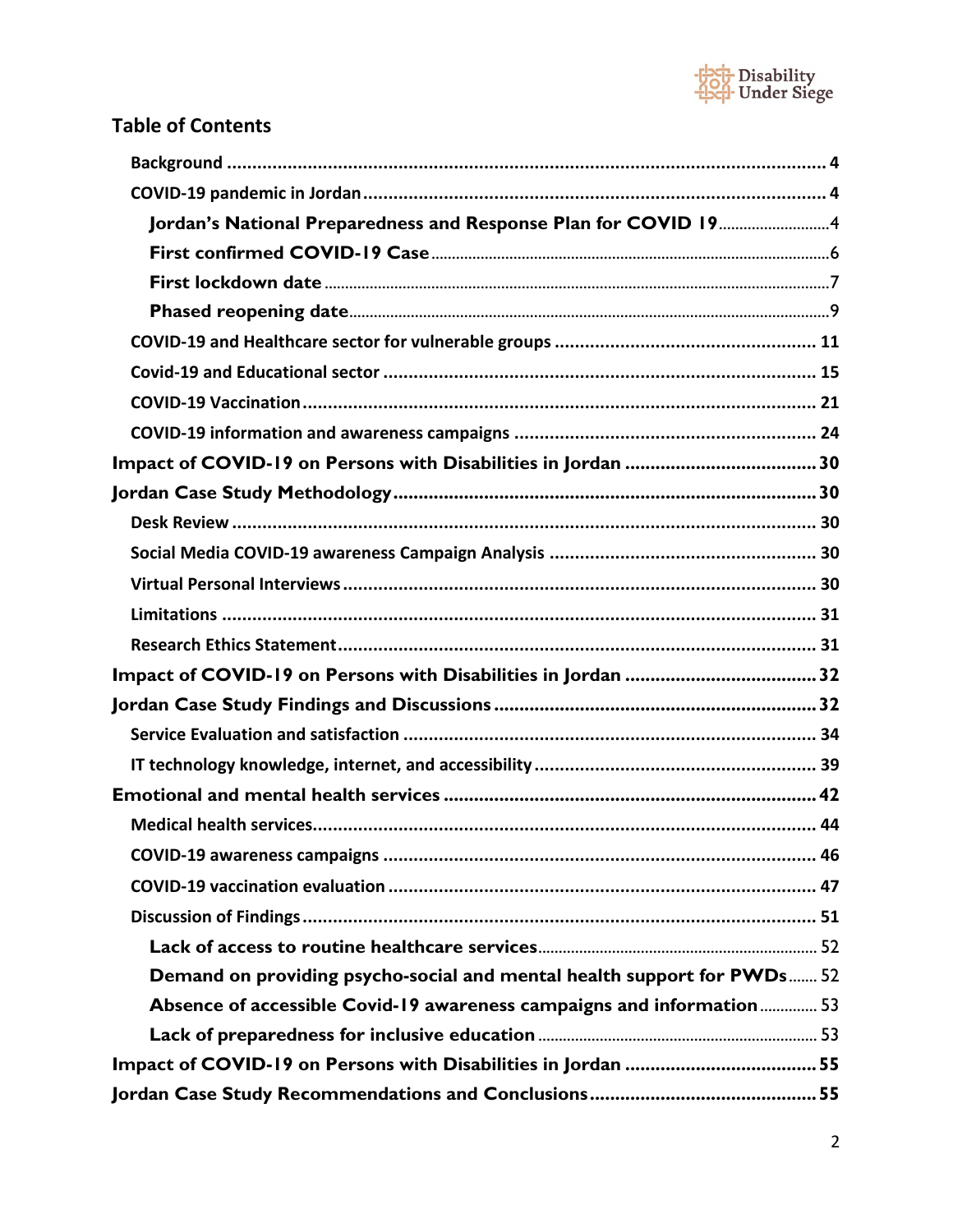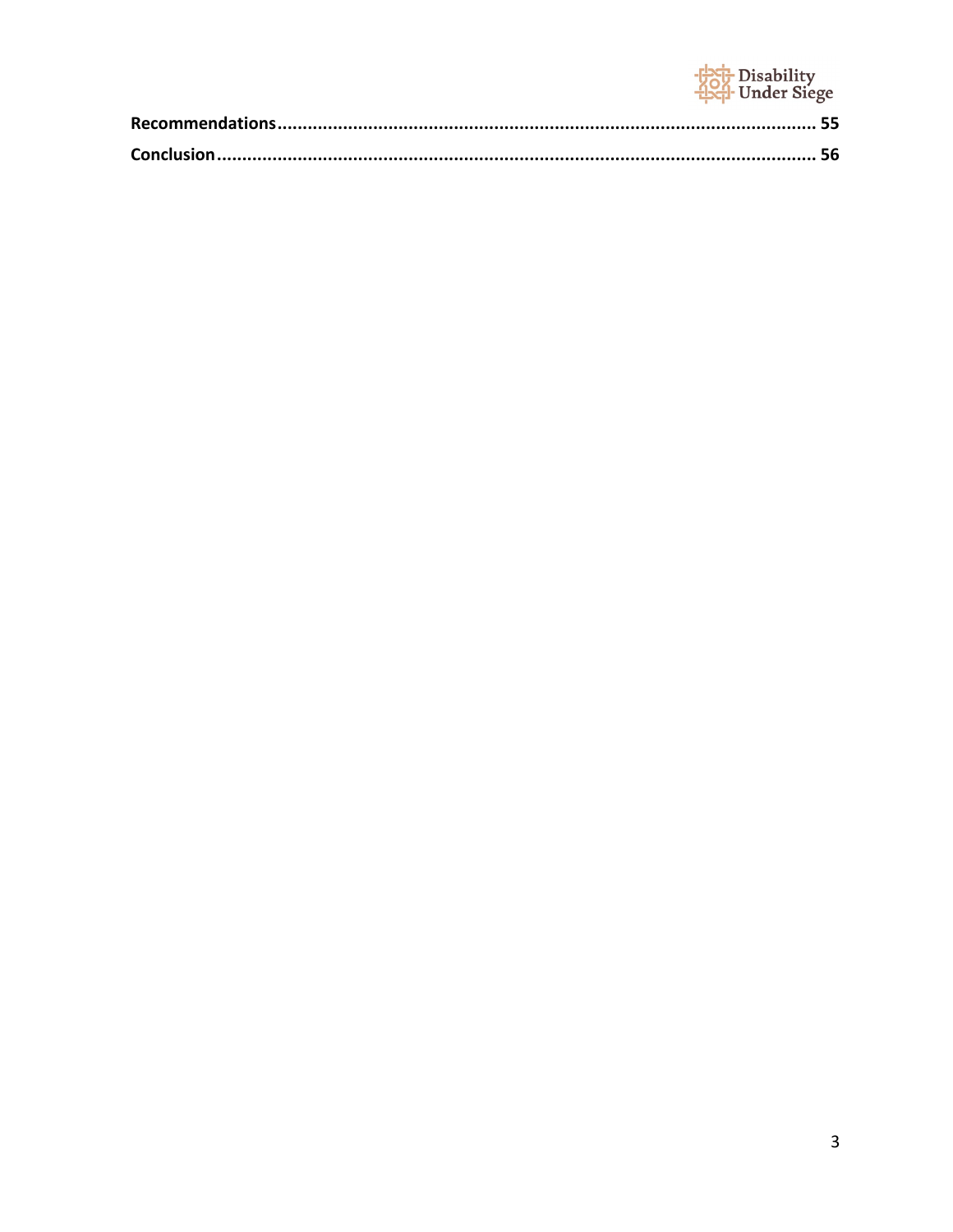

### <span id="page-3-0"></span>**Background**

Located in southwest Asia on the East bank of the Jordan River, Jordan is a Middle Eastern country in the rocky desert of the northern Arabian Peninsula. With an area of 89,342 km², Jordan is bounded to the East by Iraq, north by [Syria,](https://www.britannica.com/place/Syria) South by [Saudi Arabia,](https://www.britannica.com/place/Saudi-Arabia) and West by Palestine. [The city of Amman](https://www.britannica.com/place/Amman) is the largest in Jordan and is also its capital (Bickerton, I.  $2021$ <sup>1</sup>. Jordan is populated by 10 million people. In 2020, 91.4% of this population was concentrated in urban areas, specifically in the northwest and around the capital. Affected by the regional environment, particularly in Syria and Iraq, Jordan houses around 750,000 refugees, including Syrian (90%) and Palestinian refugees.

While Jordan continues to receive a large refugee influx while having one of the smallest economies in the Middle East, it suffers from disrupted trade routes, lower investments, and lower tourism inflows. Jordan's densely populated poor urban areas and its struggling economy (Inclusive Futures & Institute of Development Studies, 2020)<sup>2</sup> are also paired with severe high rates of unemployment and underemployment and government debt. The Covid-19 outbreak, which first reached Jordan in March 2020, posed further risk on a "structurally ill-equipped country" (Jensehaugen, J., 2020) $\frac{3}{2}$ .

### <span id="page-3-1"></span>**COVID-19 pandemic in Jordan**

#### <span id="page-3-2"></span>**Jordan's National Preparedness and Response Plan for COVID 19**

In January 2020, in preparation for the Covid-19 outbreak that was yet to reach Jordan, Jordan's Ministry of Health conducted an assessment to identify capacities and gaps in detection and response to Covid-19 using a WHO national capacities review tool. In February, based on the

<span id="page-3-3"></span><sup>&</sup>lt;sup>1</sup> Bickerton, I. (2021, April 09). Jordan. Retrieved May 26, 2021, from <https://www.britannica.com/place/Jordan>

<span id="page-3-4"></span><sup>&</sup>lt;sup>2</sup> Inclusive Futures, & Institute of Development Studies (2020, June). Disability Inclusive Development Jordan Situational Analysis - Version II. Retrieved May 26, 2021, from [https://opendocs.ids.ac.uk/opendocs/bitstream/handle/20.500.12413/15517/Disability%20Inclus](https://opendocs.ids.ac.uk/opendocs/bitstream/handle/20.500.12413/15517/Disability%20Inclusive%20Development%20Situational%20Analysis%20for%20Jordan%20V2%20June%202020.pdf?sequence=1&isAllowed=y) [ive%20Development%20Situational%20Analysis%20for%20Jordan%20V2%20June%202020.pdf?s](https://opendocs.ids.ac.uk/opendocs/bitstream/handle/20.500.12413/15517/Disability%20Inclusive%20Development%20Situational%20Analysis%20for%20Jordan%20V2%20June%202020.pdf?sequence=1&isAllowed=y) [equence=1&isAllowed=y](https://opendocs.ids.ac.uk/opendocs/bitstream/handle/20.500.12413/15517/Disability%20Inclusive%20Development%20Situational%20Analysis%20for%20Jordan%20V2%20June%202020.pdf?sequence=1&isAllowed=y)

<span id="page-3-5"></span><sup>&</sup>lt;sup>3</sup> Jensehaugen, J. (2020, March). Jordan and COVID-19: Effective Response at a High Cost. Retrieved May 26, 2021, fro[m https://www.prio.org/utility/DownloadFile.ashx?id=2073&type=publicationfile](https://www.prio.org/utility/DownloadFile.ashx?id=2073&type=publicationfile)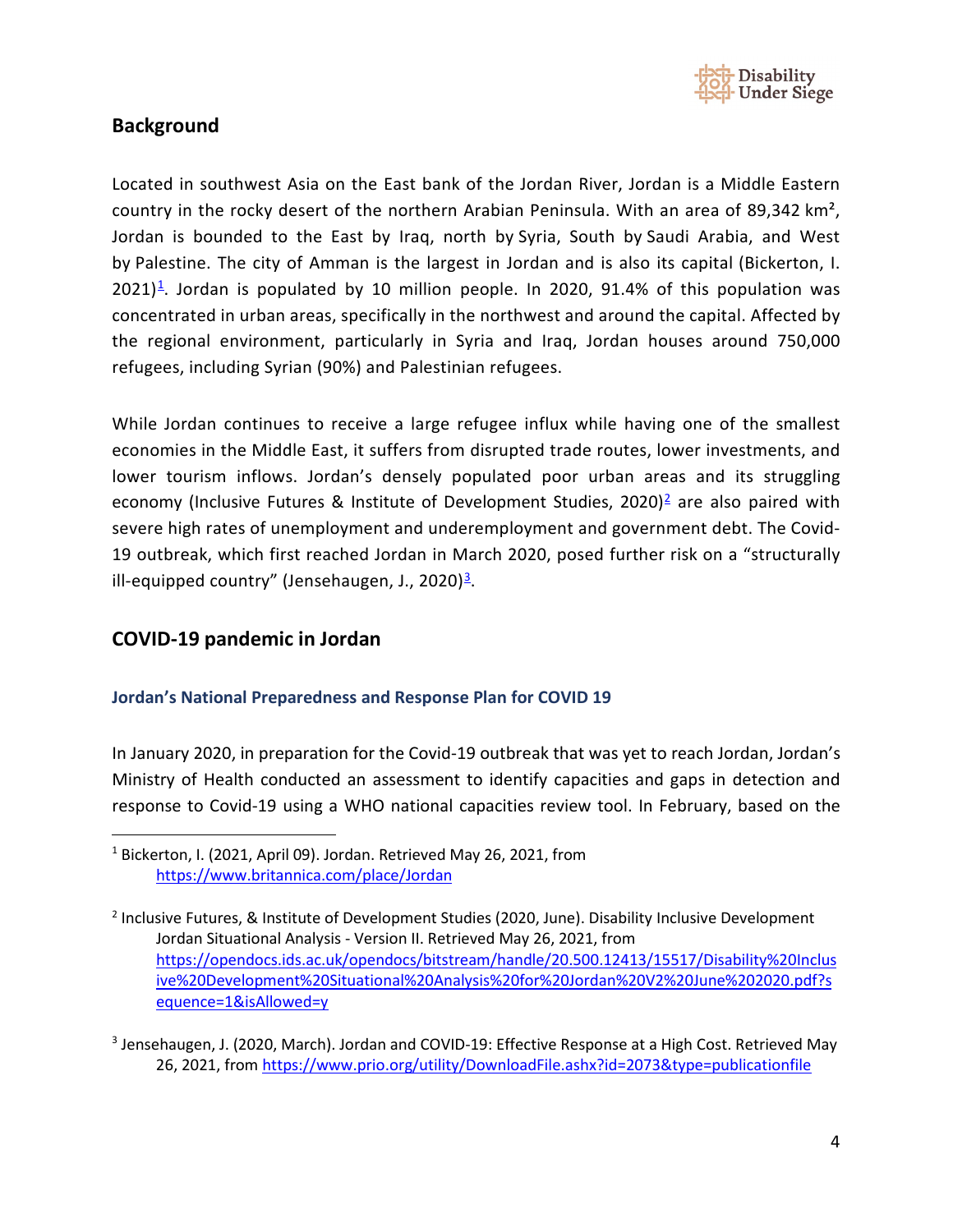

results of the ministry of Health assessment, Jordan's National Preparedness and Response Plan for COVID-19 was set out and ready to be used as a practical guide for national authorities and health sector partners in fulfilling gaps (World Bank, 2020)<sup>4</sup>. The Response Plan targets all residents in Jordan (including Jordanians and non-Jordanians) to be eligible for benefits from COVID-19 preparedness and response activities. The plan was designed in two-part. Part 1 is on the prevention of the spread by enhancing case detection, testing, case management, recording and reporting, as well as contact tracing, risk assessment, and clinical care management. Part 2 is on implementation, monitoring and evaluation. A major component through which the response plan would function is the "Risk Communication and Community Engagement Component" which is already set out by the government of Jordan. This component necessitates a stakeholder assessment for proper implementation of the case-specific plan. Vulnerable groups were identified and they include the following:

- Elderly persons
- Persons with pre-existing medical conditions (such as high blood pressure, heart disease, lung disease, cancer, or diabetes)
- **Persons with disabilities**
- Households below poverty level including uninsured Jordanians and Syrians
- People with little literacy
- Refugees living in camps managed by UN agencies
- Refugees living in communities
- Women-headed households or single mothers with underage children
- Groups of the population who could be exposed to domestic violence or abuse as a result of restrictive measures imposed to manage the pandemic
- Group of the population at risk of mental and psychological illness as a result of the restrictive measures imposed to manage the pandemic

Therefore, the plan promises dedicated means of engagement during the crises for the abovementioned group of people.

<span id="page-4-0"></span><sup>4</sup> World Bank (2020, June 4). Preliminary Stakeholder Engagement Plan (SEP) - JORDAN COVID-19 EMERGENCY RESPONSE. Retrieved May 26, 2021, from [http://documents1.worldbank.org/curated/en/629371587490605933/pdf/Stakeholder-](http://documents1.worldbank.org/curated/en/629371587490605933/pdf/Stakeholder-Engagement-Plan-SEP-Jordan-COVID-19-Emergency-Response-P173972.pdf)[Engagement-Plan-SEP-Jordan-COVID-19-Emergency-Response-P173972.pdf](http://documents1.worldbank.org/curated/en/629371587490605933/pdf/Stakeholder-Engagement-Plan-SEP-Jordan-COVID-19-Emergency-Response-P173972.pdf)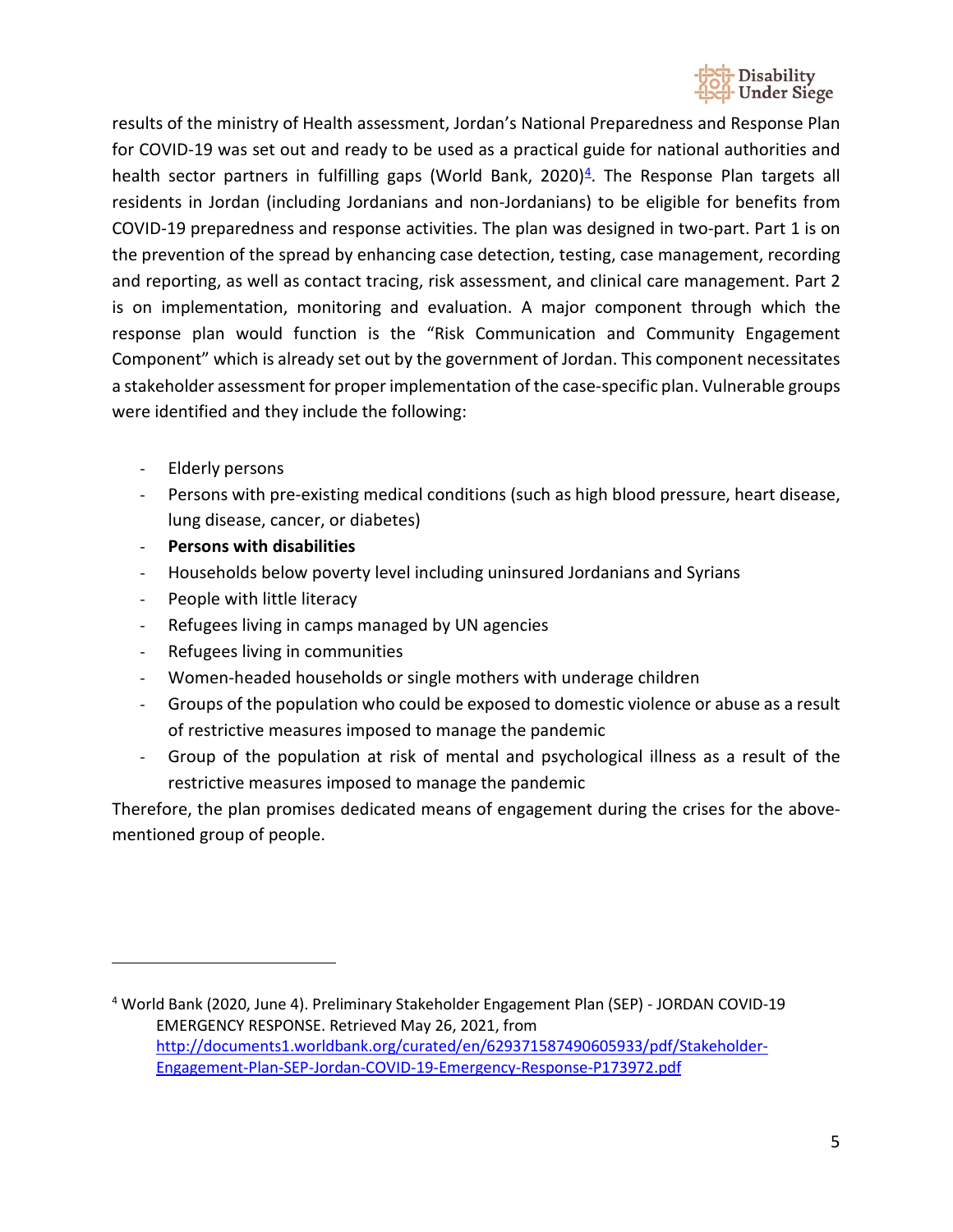

It is important to note that Jordan's National Crisis Management Plan has no mention of people with disabilities (United Nations, 2001)<sup>[5](#page-5-1)</sup> although the Arab emergency plan instructs countries to establish their national emergency plans with the participation of people with disabilities among others (mentors, women, elderly, children) $6$ . Also, as stated by deputy Middle East and North Africa director at Human Rights Watch, "Jordan's disability rights law is great on paper, but it means nothing for people with disabilities if the government will not put it into practice," $(2020)^2$ . In other words, the actual inclusion of people with disabilities during the Covid-19 crisis seems questionable. While Jordan's National Preparedness and Response Plan for COVID-19 was designed to target all community members and their needs, the information presented in this chapter examines whether this degree of inclusivity promised remains on paper throughout the crisis or is truly implemented (World Bank, 2020) $8$ .

#### <span id="page-5-0"></span>**First confirmed COVID-19 Case**

In Jordan, the first Covid-19 case was confirmed on March 2, 2020. The Jordanian national had visited Italy before coming back to Jordan. As a result, authorities directly implemented airport temperature screenings and denied entry of non-Jordanians traveling from China, Iran, South Korea, and Italy within 14 days before arrival to Jordan. As for travelers coming from other countries, they were asked to be quarantined upon entry in case of a demonstration of flu-like symptoms (Garda World, 2020)<sup>9</sup>. Then, on March 15, the number of cases increased suddenly to

<span id="page-5-3"></span><sup>7</sup> Human Rights Watch (2020, October 28). Jordan: Insufficient Disability Rights Funding. Retrieved May 26, 2021, fro[m https://www.hrw.org/news/2019/12/23/jordan-insufficient-disability-rights](https://www.hrw.org/news/2019/12/23/jordan-insufficient-disability-rights-funding)**[funding](https://www.hrw.org/news/2019/12/23/jordan-insufficient-disability-rights-funding)** 

<span id="page-5-4"></span><sup>8</sup> World Bank (2020, June 4). Preliminary Stakeholder Engagement Plan (SEP) - JORDAN COVID-19 EMERGENCY RESPONSE. Retrieved May 26, 2021, from [http://documents1.worldbank.org/curated/en/629371587490605933/pdf/Stakeholder-](http://documents1.worldbank.org/curated/en/629371587490605933/pdf/Stakeholder-Engagement-Plan-SEP-Jordan-COVID-19-Emergency-Response-P173972.pdf)[Engagement-Plan-SEP-Jordan-COVID-19-Emergency-Response-P173972.pdf](http://documents1.worldbank.org/curated/en/629371587490605933/pdf/Stakeholder-Engagement-Plan-SEP-Jordan-COVID-19-Emergency-Response-P173972.pdf)

<span id="page-5-5"></span>9 Garda World (2020, March 3). Jordan: First COVID-19 Case CONFIRMED March 2 /update 2. Retrieved May 26, 2021, fro[m https://www.garda.com/crisis24/news-alerts/319416/jordan-first-covid-19](https://www.garda.com/crisis24/news-alerts/319416/jordan-first-covid-19-case-confirmed-march-2-update-2) [case-confirmed-march-2-update-2](https://www.garda.com/crisis24/news-alerts/319416/jordan-first-covid-19-case-confirmed-march-2-update-2)

<span id="page-5-1"></span>الجمعیة العامة المجلس الإقتصادي والإجتماعي .(8 May 2001, (Nations United <sup>5</sup>

<span id="page-5-2"></span>from 2021, 26, May Retrieved .جامعة الدول العربیة. (2020). اإلستراتیجیة العربیة لمحد من مخاطر الكوار ث <sup>6</sup> [https://www.unisdr.org/files/18903\\_17934arabdrrstrategyfinaladoptedara.pdf](https://www.unisdr.org/files/18903_17934arabdrrstrategyfinaladoptedara.pdf)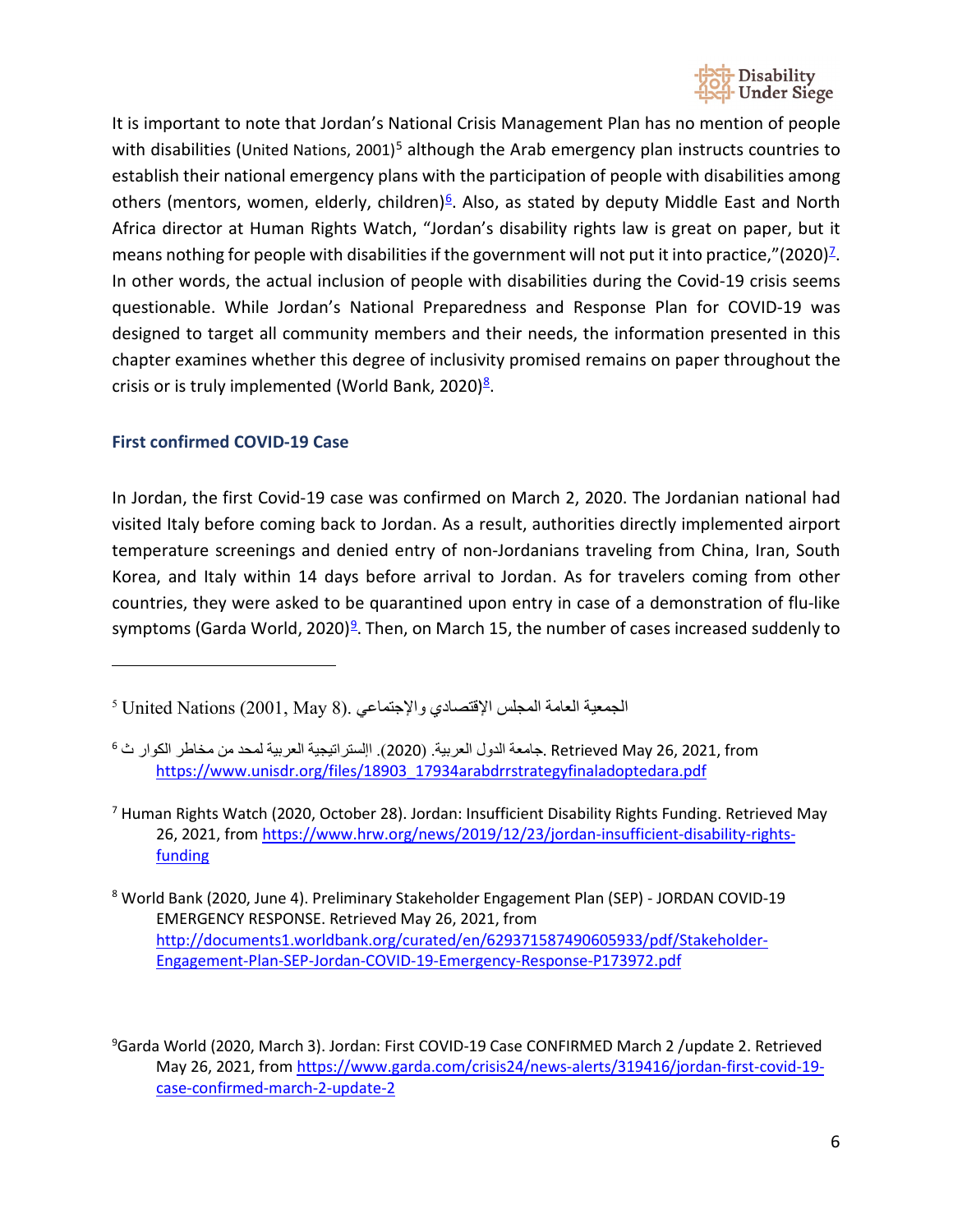

8 cases (Eysenbach, G., 2020)  $\frac{10}{2}$  According to the World Health Organization (WHO, 2020)  $\frac{11}{2}$ , Jordan was then classified in the "clusters of cases" category which by definition means "Countries/territories/areas experiencing cases, clustered in time, geographic location and/or by common exposures". This was the intermediary level of classification which followed the "Sporadic Cases: Countries/territories/areas with one or more cases, imported or locally detected" and came before "Community Transmission: Countries/area/territories experiencing larger outbreaks of local transmission defined through an assessment of factors".

#### <span id="page-6-0"></span>**First lockdown date**

To control this threat, Jordan implemented very strict measures that are comparable to those of countries with extremely high outbreaks of COVID-19 such as Spain, Italy, and France where the high severity of COVID-19 explains the high severity of the lockdown. Jordan exemplifies the opposite; the high severity of its lockdown explains the low severity of the COVID-19 outbreak during the first phase (Jensehaugen, J., 2020) $\frac{12}{1}$ .

The total shutdown was implemented in stages starting March 12 until it was fully applied on March 21, 2020 (UNHCR, 2021)<sup>13</sup>. As of March 17, the government seized all forms of inbound and outbound movement or international travel and enacted the Defense Law that transferred the authority to the Minister of Defense to work and formulate orders according to the situation. Consequently, a national curfew was ordered to ensure complete country isolation. The government ordered a lockdown on all border arrivals to the country and administrative governorates were isolated from each other. Confirmed and suspected COVID-19 cases from

<span id="page-6-1"></span><sup>&</sup>lt;sup>10</sup> Eysenbach, G. (Ed.). (2020, July 7). COVID-19 Crisis in Jordan: Response, Scenarios, Strategies, and Recommendations. Retrieved May 26, 2021, from <https://www.ncbi.nlm.nih.gov/pmc/articles/PMC7381018/>

<span id="page-6-2"></span> $11$  World Health Organization (2020, April 12). Coronavirus disease 2019 (COVID-19) Situation Report – 83. Retrieved May 26, 2021, from [https://www.who.int/docs/default](https://www.who.int/docs/default-source/coronaviruse/situation-reports/20200412-sitrep-83-Covid-19.pdf?sfvrsn=697ce98d_4)[source/coronaviruse/situation-reports/20200412-sitrep-83-Covid-19.pdf?sfvrsn=697ce98d\\_4](https://www.who.int/docs/default-source/coronaviruse/situation-reports/20200412-sitrep-83-Covid-19.pdf?sfvrsn=697ce98d_4)

<span id="page-6-3"></span><sup>&</sup>lt;sup>12</sup> Jensehaugen, J. (2020, March). Jordan and COVID-19: Effective Response at a High Cost. Retrieved May 26, 2021, from <https://www.prio.org/utility/DownloadFile.ashx?id=2073&type=publicationfile>

<span id="page-6-4"></span><sup>&</sup>lt;sup>13</sup> UNHCR (2021, March 31). COVID-19 Emergency Response Update #17. Retrieved May 26, 2021, from [https://reliefweb.int/sites/reliefweb.int/files/resources/MENA\\_COVIDupd\\_17.pdf](https://reliefweb.int/sites/reliefweb.int/files/resources/MENA_COVIDupd_17.pdf)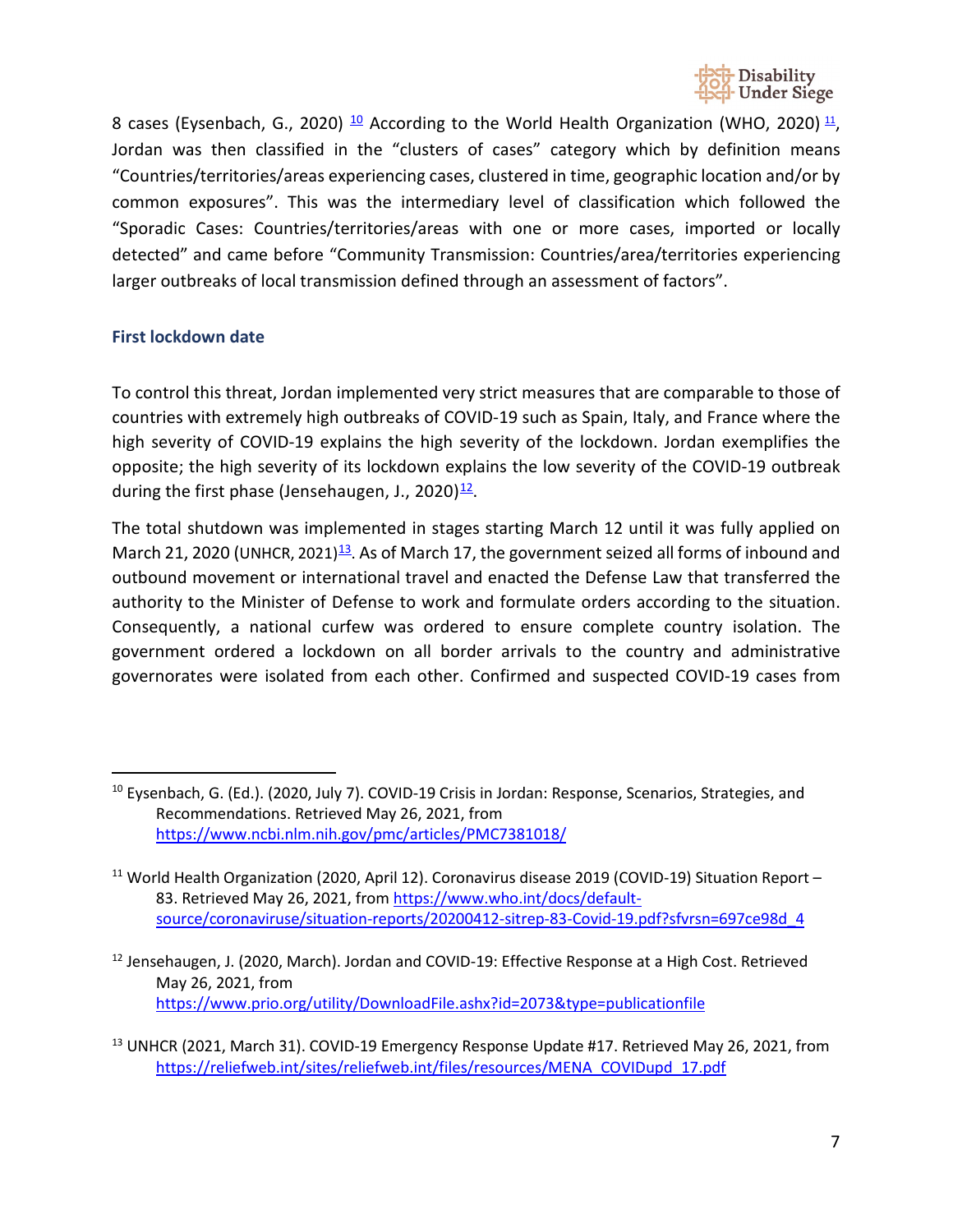

airport arrivals were isolated in hospitals under the strict supervision of qualified medical staff (WHO, 2020) $\frac{14}{1}$ .

Meanwhile, task forces were established within the Crisis Cell (Ben Mimoune, N. 2020[\)](https://www.brookings.edu/research/policy-and-institutional-responses-to-covid-19-in-the-middle-east-and-north-africa-jordan/)<sup>15</sup>: Medical care task force, Border control, Crossings, and airport task force, Social protection task force, Strategic reserve task force (Food and drugs), Media follow-up task force.

The government immediately took measures to ensure the availability of the needed equipment and supplies for diagnosis. Efforts were exerted to minimize the outbreak by keeping track of cases and contacts by outbreak surveillance teams (WHO, 2020) $\frac{16}{5}$ .

Meanwhile, the police and the military were delegated to monitor lockdowns. Violators of curfews were fined JD100–500 (\$140–700). For a period, residents could even face a year in jail if they left their homes (UNHCR, 2021) $\frac{17}{1}$ .

The Syrian Refugee Affairs Directorate (SRAD) also announced several prevention measures for refugee camps, which included: issuance of leave permits for emergency cases only, suspension of all in-person educational activities, suspension of all vocational activities, and the suspension of all in-person training activities (UNHCR, 2021) $\frac{18}{1}$ .

<span id="page-7-2"></span><sup>16</sup> World Health Organization (2020, April 12). Coronavirus disease 2019 (COVID-19) Situation Report -83. Retrieved May 26, 2021, from [https://www.who.int/docs/default](https://www.who.int/docs/default-source/coronaviruse/situation-reports/20200412-sitrep-83-Covid-19.pdf?sfvrsn=697ce98d_4)[source/coronaviruse/situation-reports/20200412-sitrep-83-Covid-19.pdf?sfvrsn=697ce98d\\_4](https://www.who.int/docs/default-source/coronaviruse/situation-reports/20200412-sitrep-83-Covid-19.pdf?sfvrsn=697ce98d_4)

<span id="page-7-3"></span><sup>17</sup> UNHCR (2021, March 31). COVID-19 Emergency Response Update #17. Retrieved May 26, 2021, from [https://reliefweb.int/sites/reliefweb.int/files/resources/MENA\\_COVIDupd\\_17.pdf](https://reliefweb.int/sites/reliefweb.int/files/resources/MENA_COVIDupd_17.pdf)

<span id="page-7-4"></span><sup>18</sup> UNHCR (2021, March 31). COVID-19 Emergency Response Update #17. Retrieved May 26, 2021, from [https://reliefweb.int/sites/reliefweb.int/files/resources/MENA\\_COVIDupd\\_17.pdf](https://reliefweb.int/sites/reliefweb.int/files/resources/MENA_COVIDupd_17.pdf)

<span id="page-7-0"></span><sup>&</sup>lt;sup>14</sup> World Health Organization (2020, April 12). Coronavirus disease 2019 (COVID-19) Situation Report -83. Retrieved May 26, 2021, from [https://www.who.int/docs/default](https://www.who.int/docs/default-source/coronaviruse/situation-reports/20200412-sitrep-83-Covid-19.pdf?sfvrsn=697ce98d_4)[source/coronaviruse/situation-reports/20200412-sitrep-83-Covid-19.pdf?sfvrsn=697ce98d\\_4](https://www.who.int/docs/default-source/coronaviruse/situation-reports/20200412-sitrep-83-Covid-19.pdf?sfvrsn=697ce98d_4)

<span id="page-7-1"></span><sup>&</sup>lt;sup>15</sup> Ben Mimoune, N. (2020, December 16). Policy and institutional responses to COVID-19 in the Middle East and North Africa: Jordan. Retrieved May 26, 2021, from [https://www.brookings.edu/research/policy-and-institutional-responses-to-covid-19-in-the](https://www.brookings.edu/research/policy-and-institutional-responses-to-covid-19-in-the-middle-east-and-north-africa-jordan/)[middle-east-and-north-africa-jordan/](https://www.brookings.edu/research/policy-and-institutional-responses-to-covid-19-in-the-middle-east-and-north-africa-jordan/)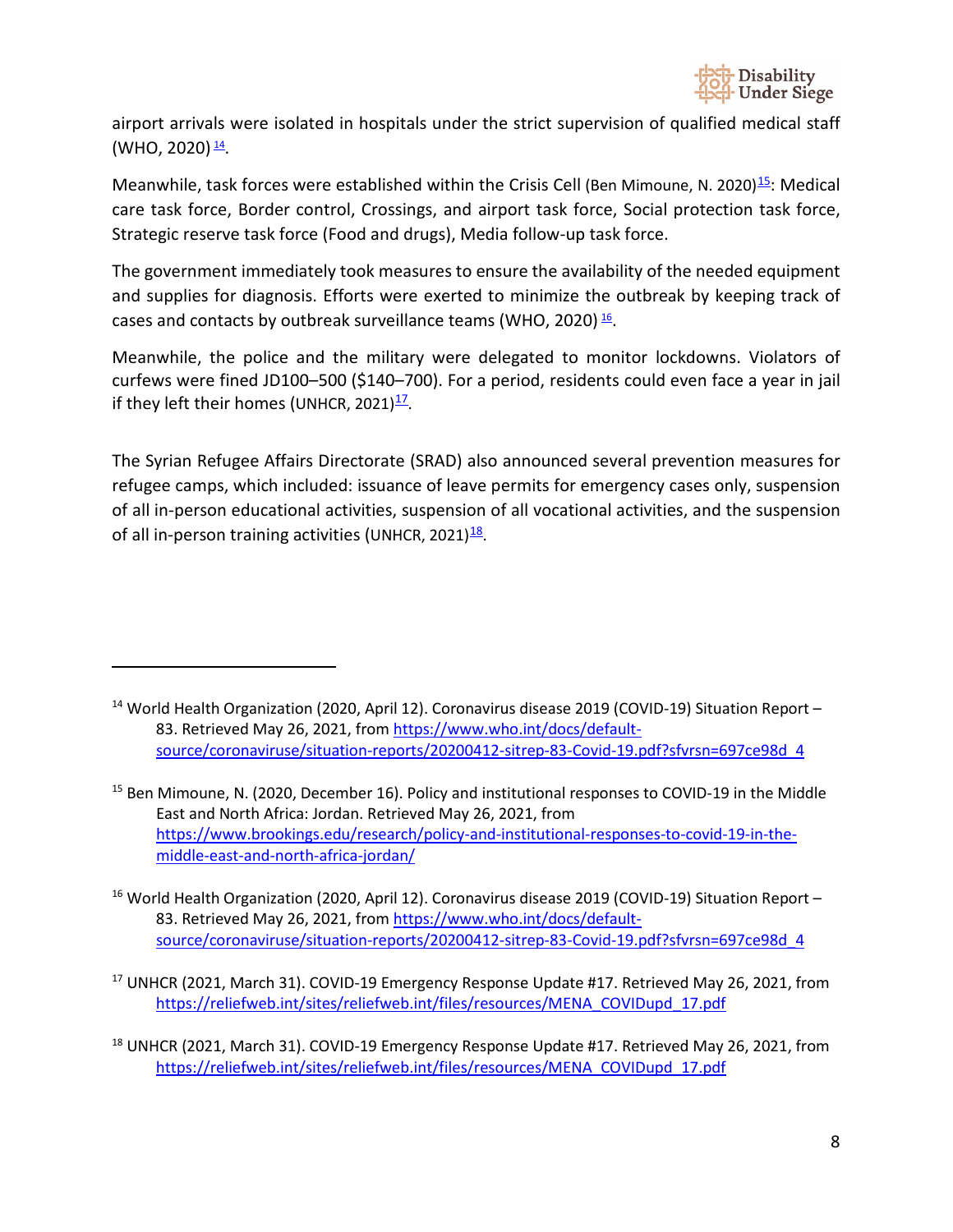

#### <span id="page-8-0"></span>**Phased reopening date**

On March 25, four days after the total lockdown was imposed, the lockdown was downgraded to a curfew, because utter chaos was witnessed in the country. People hustled to receive the government's bread distributions, hotlines became overloaded (Picheta, R. 2020) $\frac{19}{12}$ , and citizens protested against the inadequate governmental food handouts (Jensehaugen, J., 2020) $20$ . Therefore, residents aged between 16 and 60 were then allowed to leave their homes to buy food and medicine; however, a curfew was still imposed between 6 pm and 10 am (Picheta, R.  $2020)$ <sup>21</sup>. Considering that of the Jordanian population, 15.7% already lived under the poverty line before the COVID-19 outbreak, including 78% of the Syrian refugee population (Jensehaugen, J.,  $2020)$ <sup>22</sup>, the strict measures had to be lifted as they caused severe economic consequences.

Therefore, the government launched a website for citizens to request permits to leave their homes by car for urgent matters [\(](https://www.stayhome.jo/)وزارة الإقتصاد الرقمي والريادة, 2020) $^{\underline{23}}$  $^{\underline{23}}$  $^{\underline{23}}$  The platform, however, was not designed to be accessible for people with disabilities. Six weeks later, on May 3, most sectors were allowed to resume work gradually, but schools, universities, gyms, public gatherings, church, and mosque sermons remained banned. Defense Orders 8, 11, and 16, related to the adoption of preventive measures in public places and ban social gatherings of more than 20 people were maintained and strengthened; however, on May 21, Jordan witnessed a spike in diagnoses and implemented another three-day shutdown.

Again, by September 2020, Jordan witnessed another surge in cases from double-digit figures to around 8,000 cases per day. To double the number of available COVID-19 hospital beds and

<span id="page-8-4"></span><sup>22</sup> Jensehaugen, J. (2020, March). Jordan and COVID-19: Effective Response at a High Cost. Retrieved May 26, 2021, from <https://www.prio.org/utility/DownloadFile.ashx?id=2073&type=publicationfile>

<span id="page-8-1"></span><sup>&</sup>lt;sup>19</sup> Picheta, R. (2020, March 26). Jordan eases LOCKDOWN after total CURFEW leads to chaos. Retrieved May 26, 2021, fro[m https://edition.cnn.com/2020/03/25/middleeast/jordan-lockdown](https://edition.cnn.com/2020/03/25/middleeast/jordan-lockdown-coronavirus-intl/index.html)[coronavirus-intl/index.html](https://edition.cnn.com/2020/03/25/middleeast/jordan-lockdown-coronavirus-intl/index.html)

<span id="page-8-2"></span><sup>&</sup>lt;sup>20</sup> Jensehaugen, J. (2020, March). Jordan and COVID-19: Effective Response at a High Cost. Retrieved May 26, 2021, from <https://www.prio.org/utility/DownloadFile.ashx?id=2073&type=publicationfile>

<span id="page-8-3"></span><sup>&</sup>lt;sup>21</sup> Picheta, R. (2020, March 26). Jordan eases LOCKDOWN after total CURFEW leads to chaos. Retrieved May 26, 2021, fro[m https://edition.cnn.com/2020/03/25/middleeast/jordan-lockdown](https://edition.cnn.com/2020/03/25/middleeast/jordan-lockdown-coronavirus-intl/index.html)[coronavirus-intl/index.html](https://edition.cnn.com/2020/03/25/middleeast/jordan-lockdown-coronavirus-intl/index.html)

<span id="page-8-5"></span>from 2021, 26, May Retrieved .وزارة الإقتصاد الرقمي والریادة. ( 2020) تصریح الخروج من المنزل <sup>23</sup> <https://www.stayhome.jo/>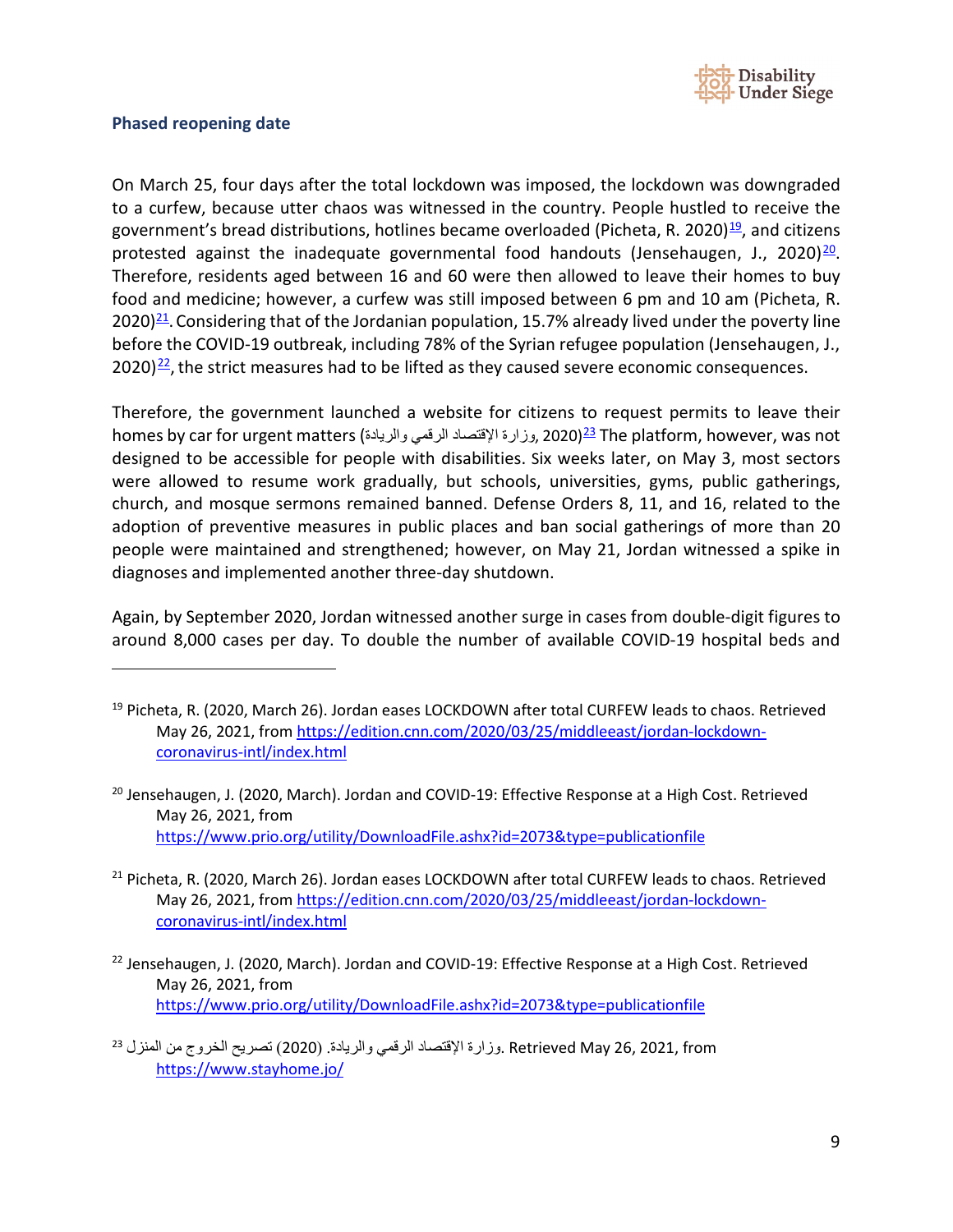

Intensive Care Units, the army's medical corps was instructed to complete 3 field hospitals. Finally, to have at least 2,000 new medics working by the end of the year, the government rushed to recruit medical staff to include graduate nurses and retired doctors (Al-Khalidi, S. 2020) $^{24}$ .

### **COVID-19 in 2021**

The transmission rate grew faster with the COVID-19 variant that was first identified in Britain (Reuters, 2021)<sup>25</sup>. Jordan is therefore currently witnessing a surge of cases with occupancy rates reaching 70%. While all 31 public hospitals were designated for COVID-19 treatment, the government has rented 4 private hospitals to relieve the strain from the public sector. The government is also ready to increase capacity if needed and might hence activate the defense order related to nationalizing private hospitals and health care providers (Khojji, Z. 2021)<sup>26</sup>. Most recently, the situation in Jordan continues to deteriorate as the Health Minister resigns after the death of seven COVID-19 cases due to an oxygen outage at the main government hospital (Oweis, K.  $2021)$ <sup>27</sup>.

The updated number of cases till this report is written (15 May 2021), the total number of Coronavirus cases are 723,069, deaths 9,224, recovered 710,445 (Worldometer, 2021) $^{28}$ .

- <span id="page-9-2"></span><sup>26</sup> Khojji, Z. (2021, March 28). Jordan considers state takeover of private hospitals to cope With covid-19 surge. Retrieved May 26, 2021, from<https://www.arabnews.com/node/1833246/middle-east>
- <span id="page-9-3"></span><sup>27</sup> Oweis, K. (2021, March 14). Jordan's health Minister forced out of government after SEVEN Covid-19 patients die from lack of oxygen. Retrieved May 26, 2021, from [https://www.thenationalnews.com/mena/jordan/jordan-s-health-minister-forced-out-of](https://www.thenationalnews.com/mena/jordan/jordan-s-health-minister-forced-out-of-government-after-seven-Covid-19-patients-die-from-lack-of-oxygen-1.1183250)[government-after-seven-Covid-19-patients-die-from-lack-of-oxygen-1.1183250](https://www.thenationalnews.com/mena/jordan/jordan-s-health-minister-forced-out-of-government-after-seven-Covid-19-patients-die-from-lack-of-oxygen-1.1183250)

<span id="page-9-0"></span><sup>&</sup>lt;sup>24</sup> Al-Khalidi, S. (2020, November 19). Jordan races to expand hospitals to cope With covid-19 surge. Retrieved May 26, 2021, from [https://www.reuters.com/article/us-health-coronavirus-jordan](https://www.reuters.com/article/us-health-coronavirus-jordan-hospitals-idUSKBN27Z24D)[hospitals-idUSKBN27Z24D](https://www.reuters.com/article/us-health-coronavirus-jordan-hospitals-idUSKBN27Z24D)

<span id="page-9-1"></span><sup>&</sup>lt;sup>25</sup> Reuters (2021, March 15). Jordan reports highest daily tally of COVID-19 cases. Retrieved May 26, 2021, from<https://www.arabnews.com/node/1826041/middle-east>

<span id="page-9-4"></span> $^{28}$  Worldometer. (2021, May 15). Jordan Corona Virus. Retrieved May 15, 2021, from <https://www.worldometers.info/coronavirus/country/jordan/>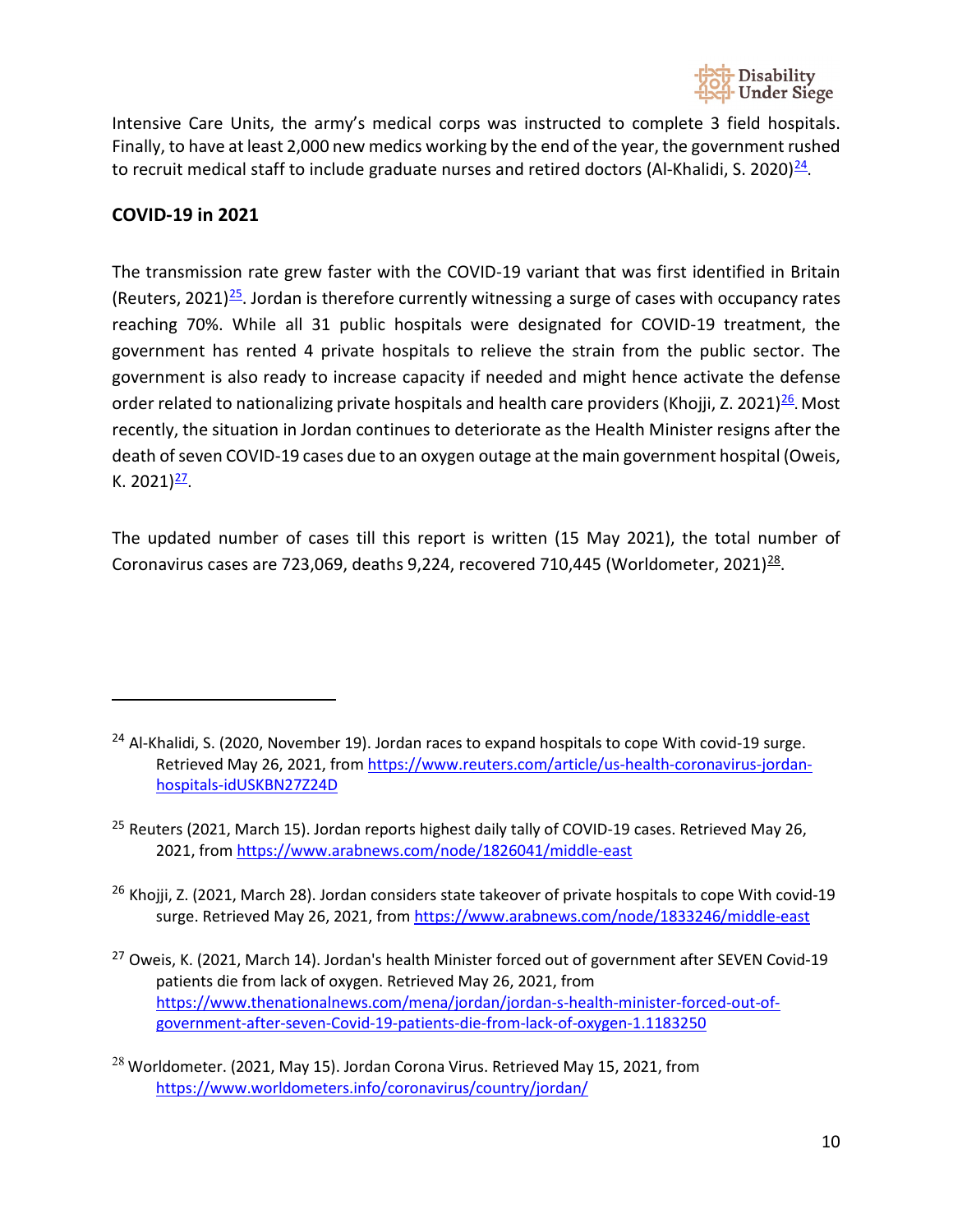

### <span id="page-10-0"></span>**COVID-19 and Healthcare sector for vulnerable groups**

With a population of 10 million, 116 public and private hospitals, and 14,000 beds, Jordan has one of the highest ratios of beds to the population in the region. The pandemic however has revealed the shortage of qualified medical staff and the mismanagement in the public health sector on which 8% of the country's \$50 billion GDP is spent (Al Arabiya English, 2020) $\frac{29}{2}$ .

Whilst the government took measures to control the spread of the virus, it is vital to investigate to what extent its health services were inclusive of the needs of vulnerable groups such as socioeconomically disadvantaged families, children, teenagers, elderly, migrants, refugees, and people with disabilities.

To start with, according to Jordan's National Preparedness and Response Plan for COVID-19, medical services and diagnostic testing for COVID-19 are provided free for all residents in Jordan, including refugees (World Bank, 2020)<sup>30</sup>.

In aid of the socioeconomically disadvantaged refugee families in Jordan, the government of Jordan called on international support and established a fund for poor Jordanian families, drawn from a list of National Aid Fund recipients (USAID, 2020) $\frac{31}{2}$ . However, the limitations faced by this group of people go beyond financial ones. According to a socio-economic study done by the UNRWA, 27% of the Palestinians surveyed faced challenges in receiving medical services because of travel restrictions, closed hospitals, far facilities, and lack of money. 59.3% received health services through UNRWA health centers, 29% through government facilities, and 6.5% through private health services (UNRWA, 2020) $32$ . More specifically, adolescent refugees with disabilities

<span id="page-10-1"></span> $29$  Al Arabiya English. (2020, November 19). Coronavirus: Jordan races to expand hospitals to cope With covid-19 surge. Retrieved May 26, 2021, from [https://english.alarabiya.net/coronavirus/2020/11/20/Coronavirus-Coronavirus-Jordan-races-to](https://english.alarabiya.net/coronavirus/2020/11/20/Coronavirus-Coronavirus-Jordan-races-to-expand-hospitals-to-cope-with-COVID-19-surge)[expand-hospitals-to-cope-with-COVID-19-surge](https://english.alarabiya.net/coronavirus/2020/11/20/Coronavirus-Coronavirus-Jordan-races-to-expand-hospitals-to-cope-with-COVID-19-surge)

<span id="page-10-2"></span><sup>&</sup>lt;sup>30</sup> World Bank (2020, June 4). Preliminary Stakeholder Engagement Plan (SEP) - JORDAN COVID-19 EMERGENCY RESPONSE. Retrieved May 26, 2021, from [http://documents1.worldbank.org/curated/en/629371587490605933/pdf/Stakeholder-](http://documents1.worldbank.org/curated/en/629371587490605933/pdf/Stakeholder-Engagement-Plan-SEP-Jordan-COVID-19-Emergency-Response-P173972.pdf)[Engagement-Plan-SEP-Jordan-COVID-19-Emergency-Response-P173972.pdf](http://documents1.worldbank.org/curated/en/629371587490605933/pdf/Stakeholder-Engagement-Plan-SEP-Jordan-COVID-19-Emergency-Response-P173972.pdf)

<span id="page-10-3"></span><sup>&</sup>lt;sup>31</sup> USAID (2020, June 18). JORDAN MEDIA ASSESSMENT WHITE PAPER: GOVERNMENT AND MEDIA OUTREACH IN THE AGE OF COVID-19. Retrieved May 26, 2021, from [https://pdf.usaid.gov/pdf\\_docs/PA00WQVK.pdf](https://pdf.usaid.gov/pdf_docs/PA00WQVK.pdf)

<span id="page-10-4"></span><sup>&</sup>lt;sup>32</sup> UNRWA (2020, June). Rapid socio-economic study of the effects of covid-19 on Palestine refugees in jordan. Retrieved May 26, 2021, from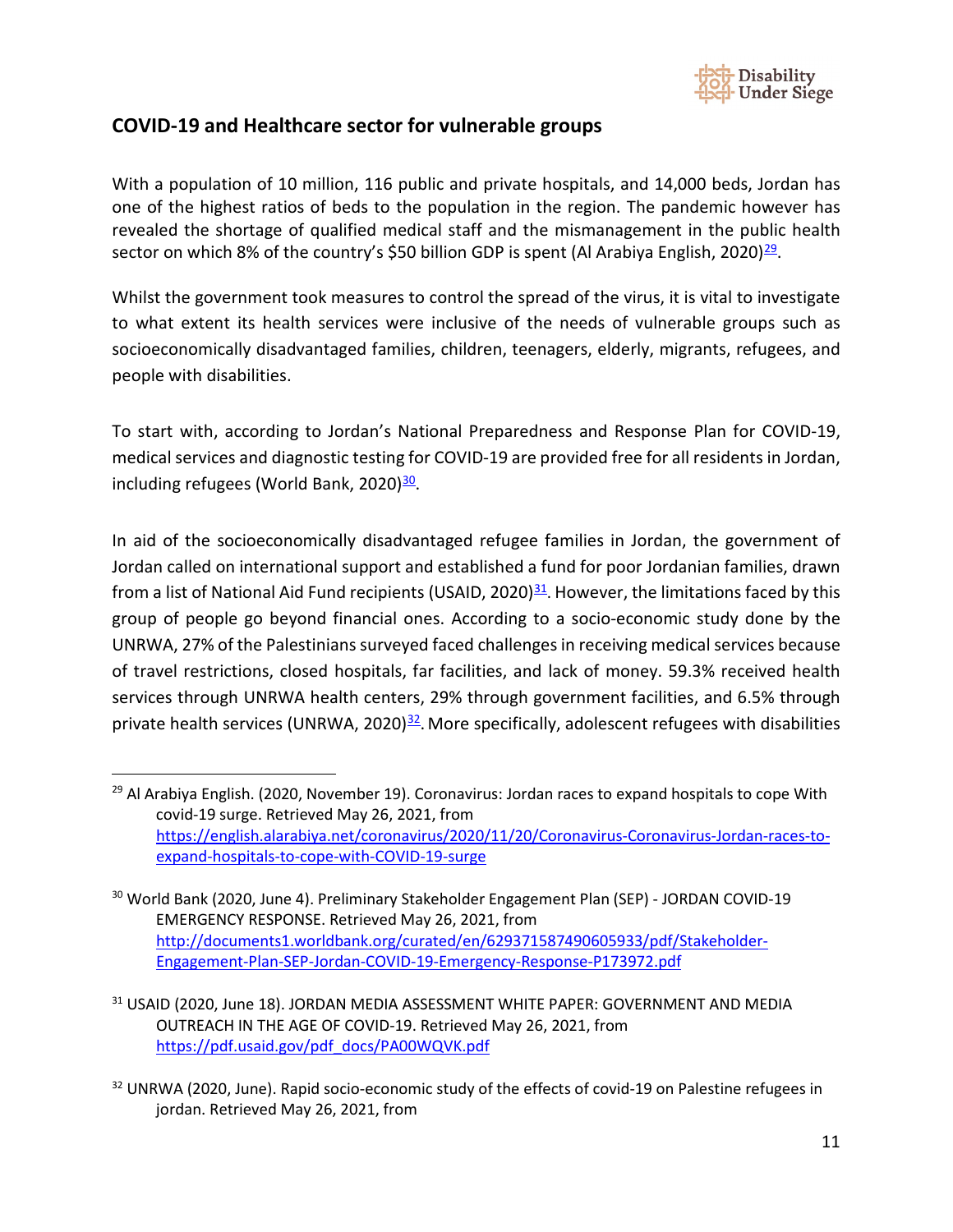

demonstrated anxiety about the changes they are experiencing and fear for what the future might hold. For example, the little mobility that adolescents with physical disabilities had before the pandemic has now been taken away (Gender & Adolescence: Global Evidence, 2020) $^{33}$ .

Médecins Sans Frontières was another means for refugees to access health services. Many Syrian refugees in this region have non-communicable diseases (NCDs), such as diabetes, high blood pressure, respiratory conditions, and heart disease that require long-term medication and followup. This group of people is much more vulnerable to health complications if they contract COVID-19. One way that they have been safely receiving health services is by enrolling in MSF's noncommunicable diseases project. MSF teams have been following strict infection prevention measures and have been providing consultations to refugee patients through the phone, home visits, and clinics (OCHA,  $2021$ ) $\frac{34}{1}$ .

Also, Action Against Hunger launched a free telephone hotline for refugees, Syrian refugees in particular. Most people who call express the need for psychological support, as they are day workers who find themselves without any source of income during the lockdown (Ansa, 2020)<sup>35</sup>. UNRWA has also prioritized a holistic response in aid of the Palestinian refugees in Jordan whereby it provides hygiene materials and psychological support via a network of school mentors (OCHA, 2020)<sup>36</sup>.

- <span id="page-11-1"></span><sup>34</sup> OCHA (2021, January 7). Jordan: Covid-19, an addition to Syrian REFUGEES' renewed suffering in harsh winter - Jordan. Retrieved May 26, 2021, from [https://reliefweb.int/report/jordan/jordan-Covid-](https://reliefweb.int/report/jordan/jordan-Covid-19-addition-syrian-refugees-renewed-suffering-harsh-winter)[19-addition-syrian-refugees-renewed-suffering-harsh-winter](https://reliefweb.int/report/jordan/jordan-Covid-19-addition-syrian-refugees-renewed-suffering-harsh-winter)
- <span id="page-11-2"></span><sup>35</sup> Ansa (2020, May 21). Coronavirus in Jordan: Hotline provides information for refugees. Retrieved May 26, 2021, fro[m https://www.infomigrants.net/en/post/24888/coronavirus-in-jordan-hotline](https://www.infomigrants.net/en/post/24888/coronavirus-in-jordan-hotline-provides-information-for-refugees)[provides-information-for-refugees](https://www.infomigrants.net/en/post/24888/coronavirus-in-jordan-hotline-provides-information-for-refugees)

[https://www.unrwa.org/sites/default/files/content/resources/covid-](https://www.unrwa.org/sites/default/files/content/resources/covid-19_rapid_socioeconomic_survey_jordan_final_10_16_2020.pdf)19 rapid socioeconomic survey jordan final 10 16 2020.pdf

<span id="page-11-0"></span><sup>&</sup>lt;sup>33</sup> Gender & Adolescence: Global Evidence (2020, May). Exploring the impacts of covid-19 on adolescents in Jordan's refugee camps and host communities. Retrieved May 26, 2021, from [https://www.gage.odi.org/wp-content/uploads/2020/05/Exploring-the-impacts-of-covid-19-on](https://www.gage.odi.org/wp-content/uploads/2020/05/Exploring-the-impacts-of-covid-19-on-adolescents-in-Jordan%E2%80%99s-refugee-camps-and-host-communities-1.pdf)[adolescents-in-Jordan%E2%80%99s-refugee-camps-and-host-communities-1.pdf](https://www.gage.odi.org/wp-content/uploads/2020/05/Exploring-the-impacts-of-covid-19-on-adolescents-in-Jordan%E2%80%99s-refugee-camps-and-host-communities-1.pdf)

<span id="page-11-3"></span><sup>&</sup>lt;sup>36</sup> OCHA (2020, May 1). UNRWA in JORDAN launch comprehensive "Education Cannot WAIT" distance learning programme - Jordan. Retrieved May 26, 2021, from [https://reliefweb.int/report/jordan/unrwa-jordan-launch-comprehensive-education-cannot-wait](https://reliefweb.int/report/jordan/unrwa-jordan-launch-comprehensive-education-cannot-wait-distance-learning-programme)[distance-learning-programme](https://reliefweb.int/report/jordan/unrwa-jordan-launch-comprehensive-education-cannot-wait-distance-learning-programme)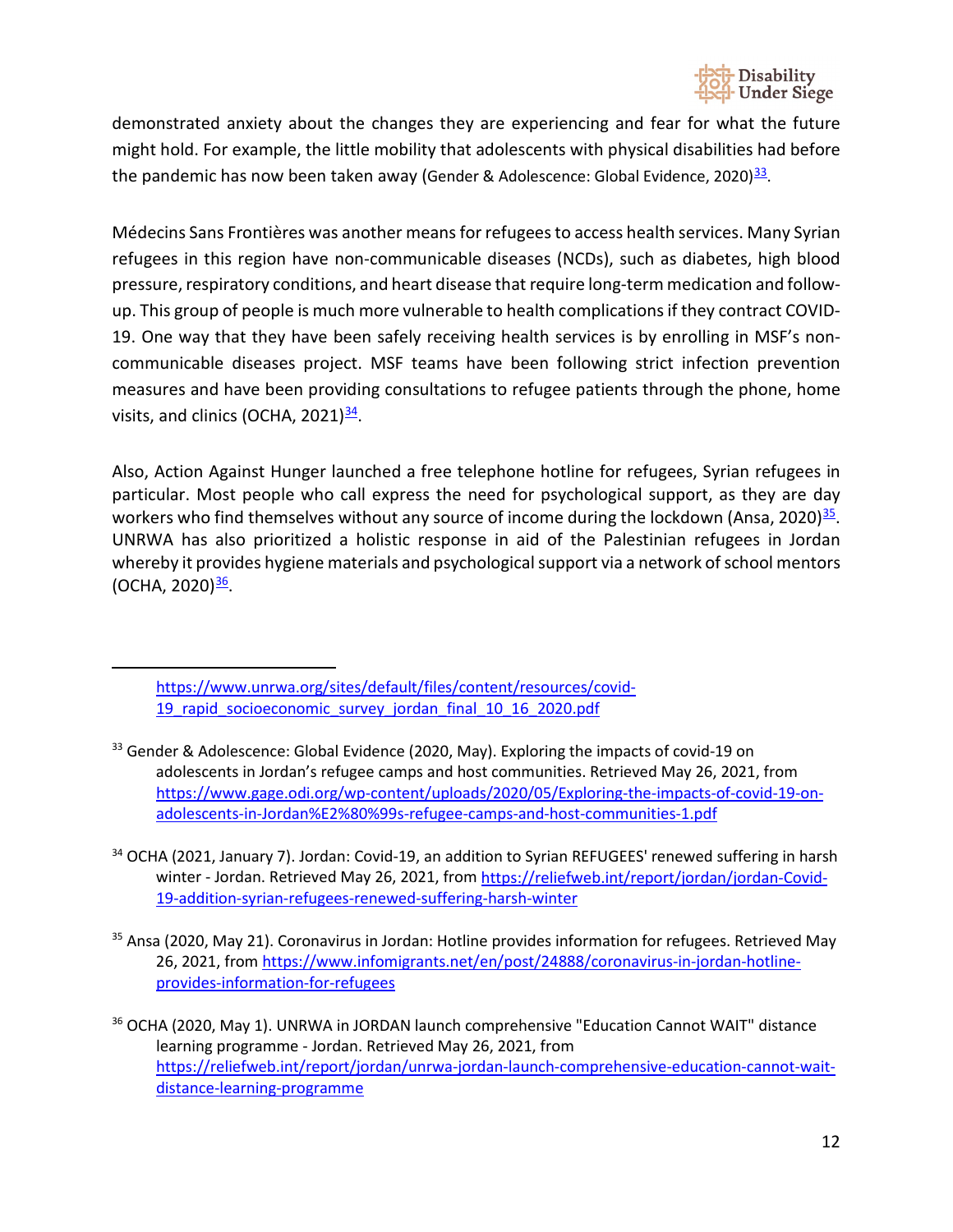

Before the pandemic, there was already a need to gain a better understanding of the level of services and facilities available to people with disabilities, as well as the obstacles and barriers they face that limit their enjoyment of their rights. There was also an urgent need to conduct a thorough and comprehensive survey to identify the scale, type, nature, and prevalence of disability in Jordan (Thompson, S., 2018) $\frac{37}{2}$ . Studies reveal a lack of reliable and accurate data on persons with disabilities in Jordan; however, in 2018, disability prevalence was estimated to be between 11 and 15 percent (Inclusive Futures & Institute of Development Studies, 2020)<sup>38</sup>. With regards to refugees in Jordan with disabilities, one study found that 30 percent of Syrian refugees in Jordan had specific physical or intellectual needs.

Article (23) of Law No. (20), 2017, of people with disabilities in Jordan, requires the qualification and training of the medical, technical, and administrative personnel working at hospitals and medical centers in terms of methods and ways of communication with persons with disabilities. Also, hospital licenses can only be granted and renewed if medical centers and hospitals (private and public) comply with accessibility measures for people with disabilities. These requirements were given a 5 year time (2017-2022) frame until execution (The Hashemite Kingdom of Jordan,  $2017)$ <sup>39</sup>. Practically, these laws, are to facilitate the reach of medical services to people with disabilities during normal times and times of crisis; however, no evidence exists on the impact of COVID-19 on the ability of people with disabilities to access health care, maintain medical

<span id="page-12-0"></span> $37$  Thompson, S. (2018, August 3). The current situation of persons with disabilities in Jordan. Retrieved May 26, 2021, from [https://assets.publishing.service.gov.uk/media/5bb22804ed915d258ed26e2c/Persons\\_with\\_disa](https://assets.publishing.service.gov.uk/media/5bb22804ed915d258ed26e2c/Persons_with_disabilities_in_Jordan.pdf) [bilities\\_in\\_Jordan.pdf](https://assets.publishing.service.gov.uk/media/5bb22804ed915d258ed26e2c/Persons_with_disabilities_in_Jordan.pdf)

<span id="page-12-1"></span><sup>38</sup> Inclusive Futures, & Institute of Development Studies (2020, June). Disability Inclusive Development Jordan Situational Analysis - Version II. Retrieved May 26, 2021, from [https://opendocs.ids.ac.uk/opendocs/bitstream/handle/20.500.12413/15517/Disability%20Inclus](https://opendocs.ids.ac.uk/opendocs/bitstream/handle/20.500.12413/15517/Disability%20Inclusive%20Development%20Situational%20Analysis%20for%20Jordan%20V2%20June%202020.pdf?sequence=1&isAllowed=y) [ive%20Development%20Situational%20Analysis%20for%20Jordan%20V2%20June%202020.pdf?s](https://opendocs.ids.ac.uk/opendocs/bitstream/handle/20.500.12413/15517/Disability%20Inclusive%20Development%20Situational%20Analysis%20for%20Jordan%20V2%20June%202020.pdf?sequence=1&isAllowed=y) [equence=1&isAllowed=y](https://opendocs.ids.ac.uk/opendocs/bitstream/handle/20.500.12413/15517/Disability%20Inclusive%20Development%20Situational%20Analysis%20for%20Jordan%20V2%20June%202020.pdf?sequence=1&isAllowed=y)

<span id="page-12-2"></span> $39$  The Hashemite Kingdom of Jordan (2017). The Hashemite Kingdom of Jordan Law No. (20) for the Year 2017 Law on the Rights of Persons with Disabilities Act.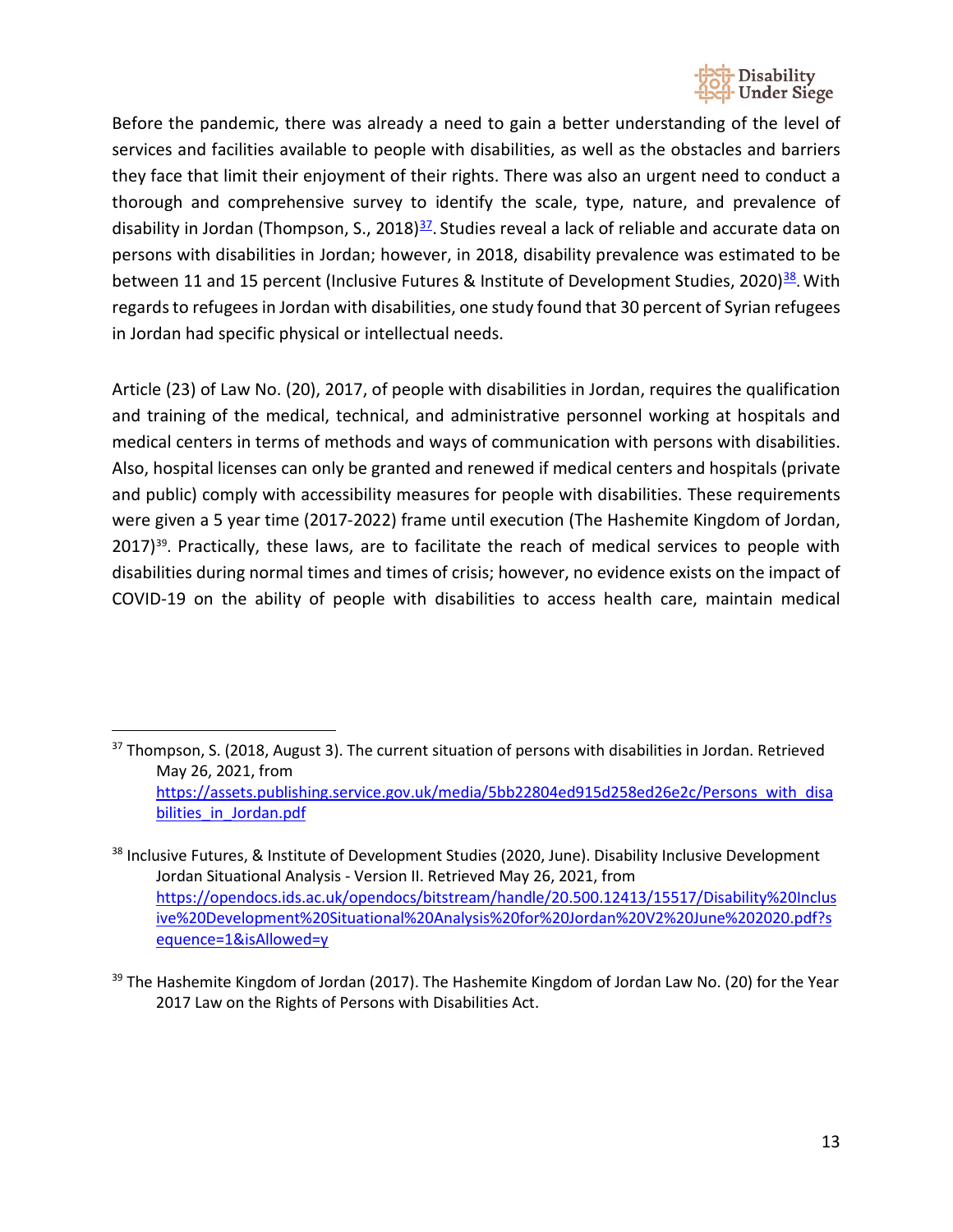

treatment, access rehabilitation care and social support services (Inclusive Futures & Institute of Development Studies, 2020)<sup>40</sup>.

While no sources are available on the medical services that were presented to people with disabilities, a needs assessment done by Humanity and Inclusion on 466 individuals with disabilities (out of which 93% have physical impairments) reveals the unmet needs of PWDs during the COVID-19 outbreak in Jordan. Results showed that 93% of the interviewed group required the replacement of assistive devices including eyeglasses, contact lenses, and crutches, 88% could not go to hospitals or clinics for their regular checks or additional medical needs and 48% felt worried, nervous, or anxious at all times. Also, out of a bigger pool of 942 surveyed households with members who have disabilities, 38% needed medical assistant/medicine, and 14% needed diapers. Furthermore, the participants in the HI research expressed ability to stay safe and clarity and receipt of COVID-19 prevention measures where only 9% needed information on how to stay healthy, 8% needed information on COVID-19 symptoms, 7% needed information on how and where to get tested and 4% needed information on governmental rules (Humanity & Inclusion, 2020) $41$ . This information however does not reflect the category of disability questioned and therefore does not prove that all people with disabilities could access health information.

It is important to note that the Jordanian Ministry of Health posted detailed COVID-19 statistical information on its website including the number and rate of positive cases, number and rate of deaths number of lab tests, number of cases admitted to and discharged from the hospital, number of recoveries, and finally the occupancy rate of isolation beds, ICU beds, and ventilators (Jordan Ministry of Health, 2020) $42$ ; however, this information did not include statistics on people with disabilities who might have caught the virus or who died after being infected by the virus.

<span id="page-13-0"></span><sup>40</sup> Inclusive Futures, & Institute of Development Studies (2020, June). Disability Inclusive Development Jordan Situational Analysis - Version II. Retrieved May 26, 2021, from [https://opendocs.ids.ac.uk/opendocs/bitstream/handle/20.500.12413/15517/Disability%20Inclus](https://opendocs.ids.ac.uk/opendocs/bitstream/handle/20.500.12413/15517/Disability%20Inclusive%20Development%20Situational%20Analysis%20for%20Jordan%20V2%20June%202020.pdf?sequence=1&isAllowed=y) [ive%20Development%20Situational%20Analysis%20for%20Jordan%20V2%20June%202020.pdf?s](https://opendocs.ids.ac.uk/opendocs/bitstream/handle/20.500.12413/15517/Disability%20Inclusive%20Development%20Situational%20Analysis%20for%20Jordan%20V2%20June%202020.pdf?sequence=1&isAllowed=y) [equence=1&isAllowed=y](https://opendocs.ids.ac.uk/opendocs/bitstream/handle/20.500.12413/15517/Disability%20Inclusive%20Development%20Situational%20Analysis%20for%20Jordan%20V2%20June%202020.pdf?sequence=1&isAllowed=y)

<span id="page-13-1"></span><sup>&</sup>lt;sup>41</sup> Humanity & Inclusion (2020, April). Needs Assessment Impact of COVID-19 on People with Disabilities and their Families in Jordan. Retrieved May 26, 2021, from <https://data2.unhcr.org/en/documents/details/75872>

<span id="page-13-2"></span> $42$  Jordan Ministry of Health (2020). Ministry of health, the official website of the Jordanian Ministry of Health: Coronavirus disease. Retrieved May 26, 2021, from<https://corona.moh.gov.jo/en>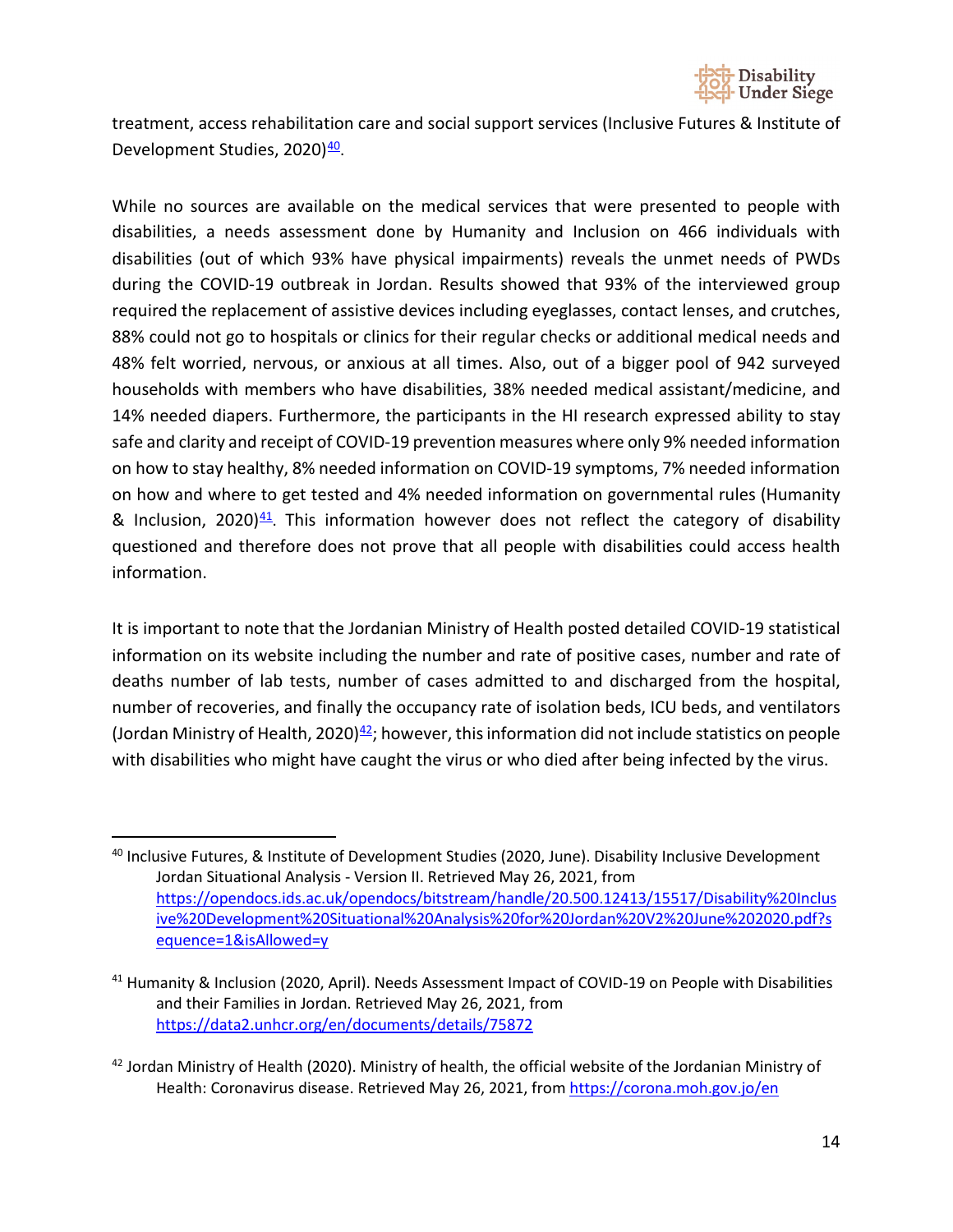

### <span id="page-14-0"></span>**Covid-19 and Educational sector**

On 14 March 2020, schools and universities were suspended and the Ministry of Education commenced its Distant/Remote Learning Plan. Only a month after schools in Jordan began to reopen, authorities announced school closure again on March 9, 2021 (Omari, R. 2021) $\frac{43}{2}$ .

The Government of Jordan rapidly responded to school closures to minimize learning losses. The Ministry of Education collaborated with the Ministry of Digital Economy and Entrepreneurship (MoDEE), the World Bank, and private sector providers such as Edraak, Mawdoo3, Abwaab, and JoAcademy platforms to develop comprehensive remote education platforms (Blom, A., Nusrat, M., Goldin, N., & Bilal, A., 2020) $44$ . The partnership resulted in the now widely used distancelearning portal 'Darsak' (I and II) which offers recorded lessons in line with the Jordanian curriculum of Arabic, English, Maths, and Science for grades 1 through 12 (Holleis, J., 2021)<sup>45</sup>. The Darsak official E-learning platform [\(www.darsak.gov.jo\)](http://www.darsak.gov.jo/). Darsak I focuses on the primary level while Darsak II focuses on grades 9 to 11 (UNESCO, 2020)<sup>46</sup>. The government's collaborations also resulted in "Teachers", a platform for teacher training and courses for distance teaching tools (Holleis, J., 2021) $47$ . Complementarily to the Darsak platform and with the support of UNICEF, Jordan launched the "Learning Bridges" app, to help one million students in Grades 4-9 recover and accelerate their learning amidst COVID-19 and compensate for educational losses. The application creates a link between home and school, technology and textbooks, knowledge, and

<span id="page-14-1"></span><sup>43</sup> Omari, R. (2021, March 09). Schools in Jordan closed again Amid surge IN COVID-19 cases. Retrieved May 26, 2021, fro[m https://www.arabnews.com/node/1822726/middle-east](https://www.arabnews.com/node/1822726/middle-east)

<span id="page-14-2"></span><sup>44</sup> Blom, A., Nusrat, M., Goldin, N., & Bilal, A. (2020, September 24). Jordan's education response to COVID-19: Speed, support, and sustainability. Retrieved May 26, 2021, from [https://blogs.worldbank.org/arabvoices/jordans-education-response-Covid-19-speed-support](https://blogs.worldbank.org/arabvoices/jordans-education-response-Covid-19-speed-support-and-sustainability)[and-sustainability](https://blogs.worldbank.org/arabvoices/jordans-education-response-Covid-19-speed-support-and-sustainability)

<span id="page-14-3"></span> $45$  Holleis, J. (2021, March 3). In Jordan, home schooling could be just what the education System NEEDED: DW: 19.03.2021. Retrieved May 26, 2021, from [https://www.dw.com/en/in-jordan](https://www.dw.com/en/in-jordan-home-schooling-could-be-just-what-the-education-system-needed/a-56924716)[home-schooling-could-be-just-what-the-education-system-needed/a-56924716](https://www.dw.com/en/in-jordan-home-schooling-could-be-just-what-the-education-system-needed/a-56924716)

<span id="page-14-4"></span><sup>46</sup> UNESCO (2020). Alternative Solutions to School Closure in Arab Countries To Ensuring that Learning Never Stops COVID-19 EDUCATION RESPONSE. Retrieved May 26, 2021, from [https://en.unesco.org/sites/default/files/alternative\\_solutions\\_to\\_school\\_closure\\_in\\_arab\\_count](https://en.unesco.org/sites/default/files/alternative_solutions_to_school_closure_in_arab_countries_-_final.pdf) ries - final.pdf

<span id="page-14-5"></span><sup>&</sup>lt;sup>47</sup> Holleis, J. (2021, March 3). In Jordan, home schooling could be just what the education System NEEDED: DW: 19.03.2021. Retrieved May 26, 2021, from [https://www.dw.com/en/in-jordan](https://www.dw.com/en/in-jordan-home-schooling-could-be-just-what-the-education-system-needed/a-56924716)[home-schooling-could-be-just-what-the-education-system-needed/a-56924716](https://www.dw.com/en/in-jordan-home-schooling-could-be-just-what-the-education-system-needed/a-56924716)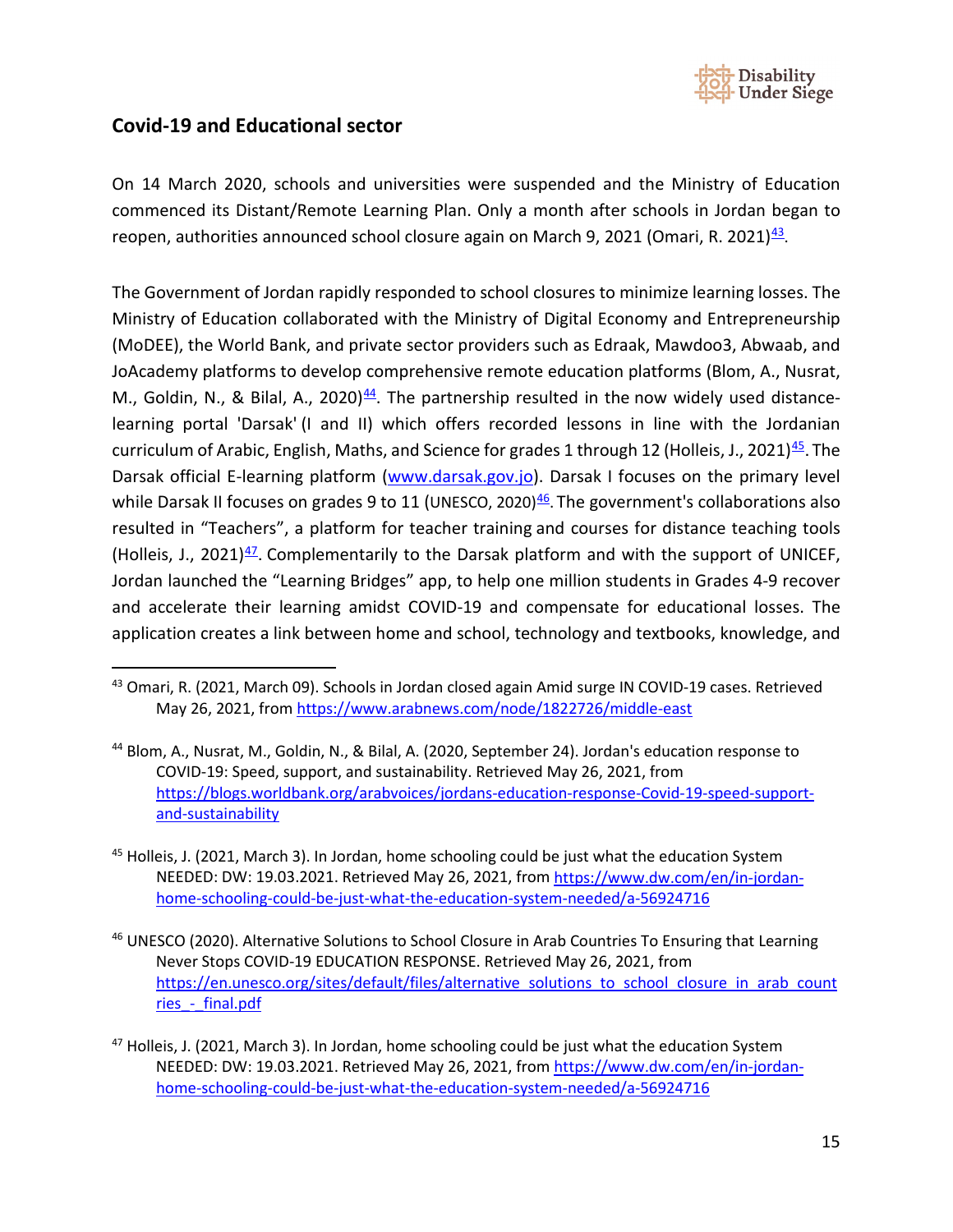

applied learning. To do so, the app is uploaded with a series of weekly activities based on the core curriculum that will be distributed by schools. Each activity sheet includes instructions for teachers, parents, and students (OCHA, 2020) $48$ . The activities cover Arabic, English, Maths, and Science. It is important to note that students should scan a distributed QR code via their phones to access the App (UNICEF, 2020) $49$ .

Furthermore, the government of Jordan utilized two TV channels to offer on-air lectures and repurposed the country's TV-sports channel to broadcast "Tawjihi" lessons for the secondary school leaving examination (Holleis, J., 2021) $50$ . The ministry of education also revised and amended the grades required for passing, completing, or failing the subjects for the second semester of 2019/2020 (British Council, & UK Aid, 2020)<sup>51</sup>.

While the governmental plan excludes universities, universities such as the German Jordanian University in Amman have individually adapted to the new situation by introducing 'digital twins' of their 30 courses.

According to the head of the German Academic Exchange Service in Amman, a major obstacle to the government's efforts in the education sector is the unequal access to the internet due to "costly wifi", "digital infrastructure that does not extend to rural regions" and weak mobile networks in refugee camps. According to the Organization for Economic Co-operation and Development's (OECD) Program for International Student Assessment (PISA), more than 16% of students in Jordan lacked internet access. One-third of 15-year-olds said they didn't have a

<span id="page-15-0"></span><sup>48</sup> OCHA (2020, September 20). Ministry of education and UNICEF LAUNCH "LEARNING BRIDGES" to help one million children RECOVER learning in Jordan - Jordan. Retrieved May 26, 2021, from [https://reliefweb.int/report/jordan/ministry-education-and-unicef-launch-learning-bridges-help](https://reliefweb.int/report/jordan/ministry-education-and-unicef-launch-learning-bridges-help-one-million-children)[one-million-children](https://reliefweb.int/report/jordan/ministry-education-and-unicef-launch-learning-bridges-help-one-million-children)

<span id="page-15-1"></span><sup>&</sup>lt;sup>49</sup> UNICEF (2020, September 20). Learning bridges. Retrieved May 26, 2021, from <https://www.unicef.org/jordan/education/learning-bridges>

<span id="page-15-2"></span> $50$  Holleis, J. (2021, March 3). In Jordan, home schooling could be just what the education System NEEDED: DW: 19.03.2021. Retrieved May 26, 2021, from [https://www.dw.com/en/in-jordan](https://www.dw.com/en/in-jordan-home-schooling-could-be-just-what-the-education-system-needed/a-56924716)[home-schooling-could-be-just-what-the-education-system-needed/a-56924716](https://www.dw.com/en/in-jordan-home-schooling-could-be-just-what-the-education-system-needed/a-56924716)

<span id="page-15-3"></span><sup>&</sup>lt;sup>51</sup> British Council, & UK Aid (2020, October 27). Summary report: Policy dialogue on Inclusive Education and Covid-19, Jordan Experiences.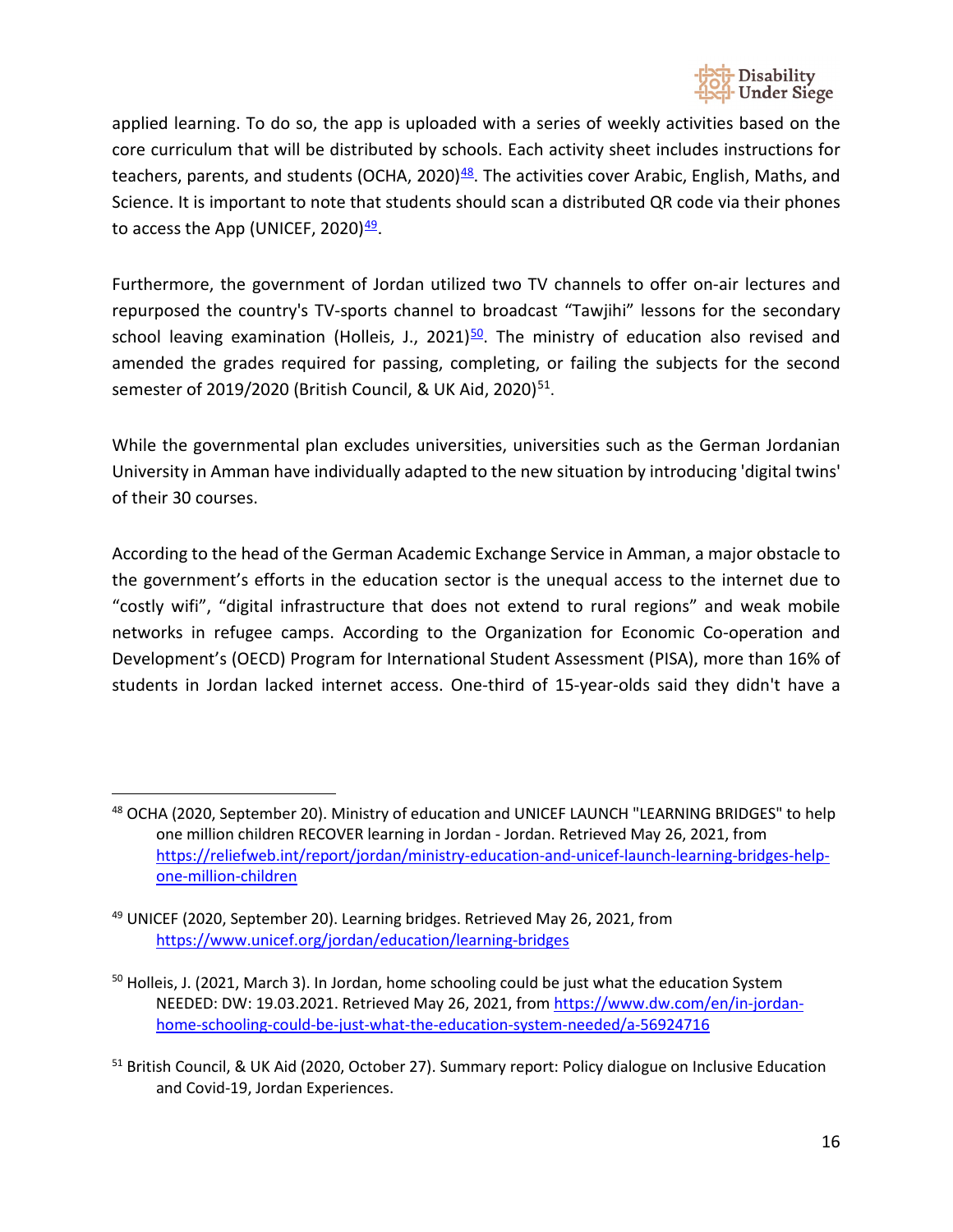

computer that can be used for schoolwork (Holleis, J., 2021) $52$ . An online poll of 25,000 Jordanians revealed that many students were not able to connect to the government-sponsored online teaching program" (Kuttab, D. 2021) $53$ . According to a study carried out by the UNRWA, more than three-fourths(75.4%) of Palestinian students have access to the internet at home; however, 42.4% indicated that it is of poor quality (UNRWA, 2020) $\frac{54}{2}$ .

However, to ensure that no one is left behind, the World Bank, through its Skilling Up Mashreq Initiative" (SUM), is currently mapping low-resource settings for the development of their digital skills and is supporting programs to ensure refugees in Jordan have opportunities for remote learning and work (Blom, A., Nusrat, M., Goldin, N., & Bilal, A., 2020)<sup>55</sup>. Also, the Jordanian Ministry of Education has fully recognized the "Kolibri" platform" as an e-learning resource and incorporated it in the MoE's national education platform (OCHA, 2021) $56$ . Kolibri was developed to support learning for people without Internet access; it is an offline-first learning platform that provides a library of educational resources and runs on a variety of low-cost devices (Learning Equality,  $2021$  $\frac{57}{2}$ .

In support of remote learning for refugees, the UNHCR has utilized Kolibri by establishing multipurpose rooms in public schools with access to the platform. The UNHCR also provided online

<span id="page-16-0"></span><sup>&</sup>lt;sup>52</sup> Holleis, J. (2021, March 3). In Jordan, home schooling could be just what the education System NEEDED: DW: 19.03.2021. Retrieved May 26, 2021, from [https://www.dw.com/en/in-jordan](https://www.dw.com/en/in-jordan-home-schooling-could-be-just-what-the-education-system-needed/a-56924716)[home-schooling-could-be-just-what-the-education-system-needed/a-56924716](https://www.dw.com/en/in-jordan-home-schooling-could-be-just-what-the-education-system-needed/a-56924716)

<span id="page-16-1"></span><sup>&</sup>lt;sup>53</sup> Kuttab, D. (2021, January 15). Jordan begins COVID-19 vaccines as students start to return. Retrieved May 26, 2021, fro[m https://www.arabnews.com/node/1793296/middle-east](https://www.arabnews.com/node/1793296/middle-east)

<span id="page-16-2"></span><sup>&</sup>lt;sup>54</sup> UNRWA (2020, June). Rapid socio-economic study of the effects of covid-19 on palestine refugees in jordan. Retrieved May 26, 2021, from [https://www.unrwa.org/sites/default/files/content/resources/covid-](https://www.unrwa.org/sites/default/files/content/resources/covid-19_rapid_socioeconomic_survey_jordan_final_10_16_2020.pdf)19 rapid socioeconomic survey jordan final 10 16 2020.pdf

<span id="page-16-3"></span><sup>55</sup> Blom, A., Nusrat, M., Goldin, N., & Bilal, A. (2020, September 24). Jordan's education response to COVID-19: Speed, support, and sustainability. Retrieved May 26, 2021, from [https://blogs.worldbank.org/arabvoices/jordans-education-response-Covid-19-speed-support](https://blogs.worldbank.org/arabvoices/jordans-education-response-Covid-19-speed-support-and-sustainability)[and-sustainability](https://blogs.worldbank.org/arabvoices/jordans-education-response-Covid-19-speed-support-and-sustainability)

<span id="page-16-4"></span><sup>&</sup>lt;sup>56</sup> OCHA (2021, February 21). UNHCR Jordan Covid-19 Response (17 February 2021) - Jordan. Retrieved May 26, 2021, fro[m https://reliefweb.int/report/jordan/unhcr-jordan-Covid-19-response-17](https://reliefweb.int/report/jordan/unhcr-jordan-Covid-19-response-17-february-2021) [february-2021](https://reliefweb.int/report/jordan/unhcr-jordan-Covid-19-response-17-february-2021)

<span id="page-16-5"></span><sup>&</sup>lt;sup>57</sup> Learning Equality. (2021). Kolibri. Retrieved May 26, 2021, from<https://learningequality.org/kolibri/>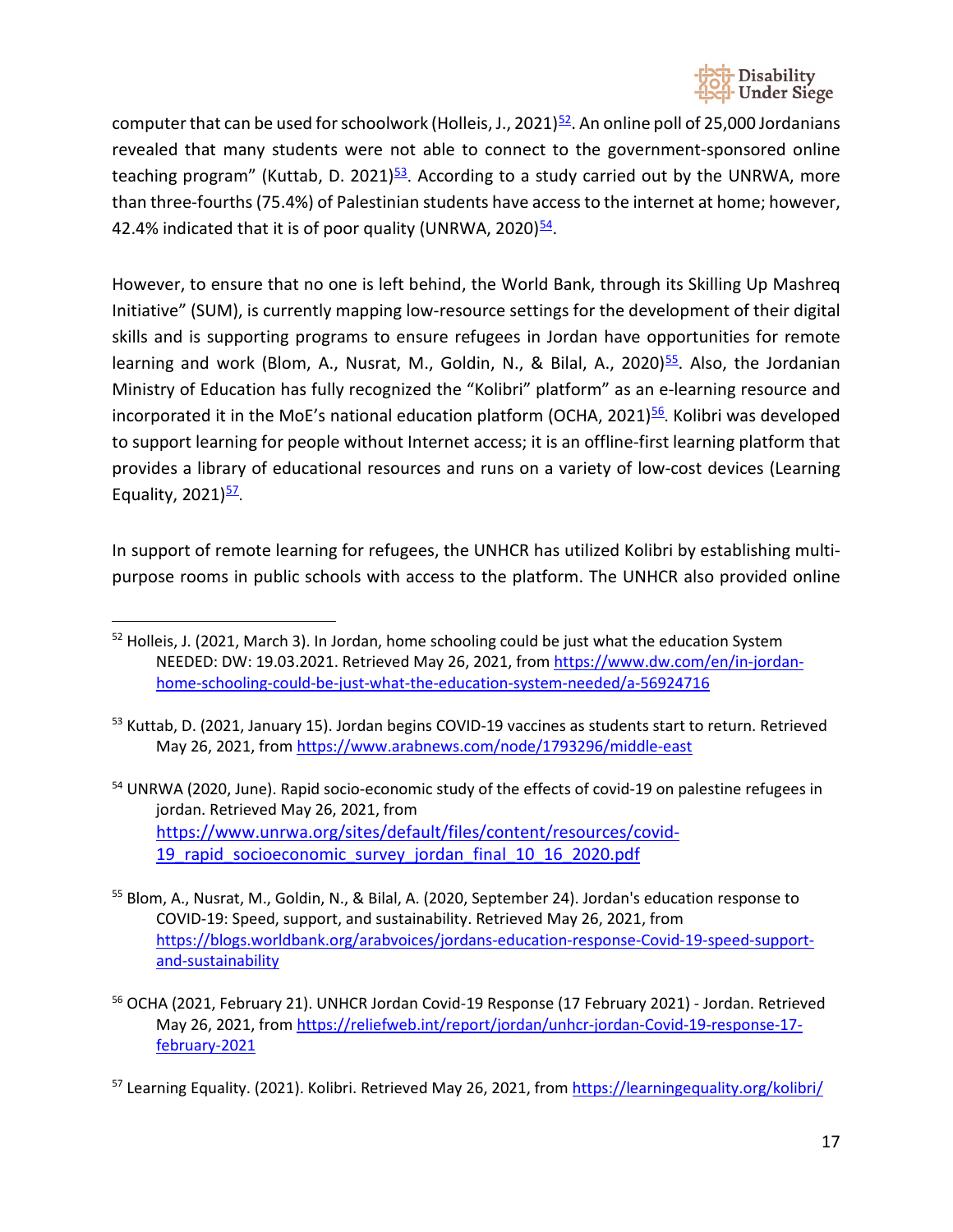

training, certified courses, and homework support groups; focus groups with youth on the impact of blended/online learning; training of teachers and professors on online learning; digital connected learning hubs (OCHA,  $2021$ )<sup>58</sup>.

The UNRWA education program also launched its "Education Cannot Wait" initiative, a rapid distance learning plan to accommodate the needs of around 118,000 young Palestinian refugees distributed in the agency's 169 schools. The program trained its teachers for online teaching and ensured student access to the government's education TV channels as well as the Darsak platform. Two UNRWA technical and vocational education training centers collaborated with telecommunications companies in Jordan for free-of-charge internet connection packages. UNRWA has also prioritized a holistic response, including consideration of widespread access to smartphones, tablets, and laptops (OCHA,  $2020$ ) $^{59}$ .

The ministry of education in Jordan did not exclude students with special needs from its COVID-19 education Plan. It collaborated with the Higher Council for the Rights of Persons with Disabilities (HCD) and international NGOs to implement the 10-Year Strategy for Inclusive Education (2020-2030). The ministry therefore filmed the curriculum lessons that the Ministry of Education developed for students with Special Educational Needs and Disabilities including sign language and audio. The lessons were uploaded to the website of HCD. The ministry also managed to exclude students with disabilities from some of the passing requirements to facilitate their education. Also, an amount of 450,000 dinars for those enrolled in special education centers and private schools were disbursed; 429 students each received 1,000 dinars. As for the HCD, it produced 2300 filmed videos by initiating the "Basera" Initiative and "Isteklale" Application specially designed for students with visual impairment. HCD also created a YouTube channel on which 200 movies are uploaded for children with intellectual disabilities and autism disorder and is providing counseling services for students with intellectual disabilities.

Finally, UNRWA is providing special needs refugee students with videos, assignments, and worksheets according to the objectives included in each of their educational plans. It also

<span id="page-17-0"></span><sup>58</sup> OCHA (2021, February 21). UNHCR Jordan Covid-19 Response (17 February 2021) - Jordan. Retrieved May 26, 2021, fro[m https://reliefweb.int/report/jordan/unhcr-jordan-Covid-19-response-17](https://reliefweb.int/report/jordan/unhcr-jordan-Covid-19-response-17-february-2021) [february-2021](https://reliefweb.int/report/jordan/unhcr-jordan-Covid-19-response-17-february-2021)

<span id="page-17-1"></span><sup>&</sup>lt;sup>59</sup> OCHA (2020, May 1). UNRWA in JORDAN launch comprehensive "Education Cannot WAIT" distance learning programme - Jordan. Retrieved May 26, 2021, from [https://reliefweb.int/report/jordan/unrwa-jordan-launch-comprehensive-education-cannot-wait](https://reliefweb.int/report/jordan/unrwa-jordan-launch-comprehensive-education-cannot-wait-distance-learning-programme)[distance-learning-programme](https://reliefweb.int/report/jordan/unrwa-jordan-launch-comprehensive-education-cannot-wait-distance-learning-programme)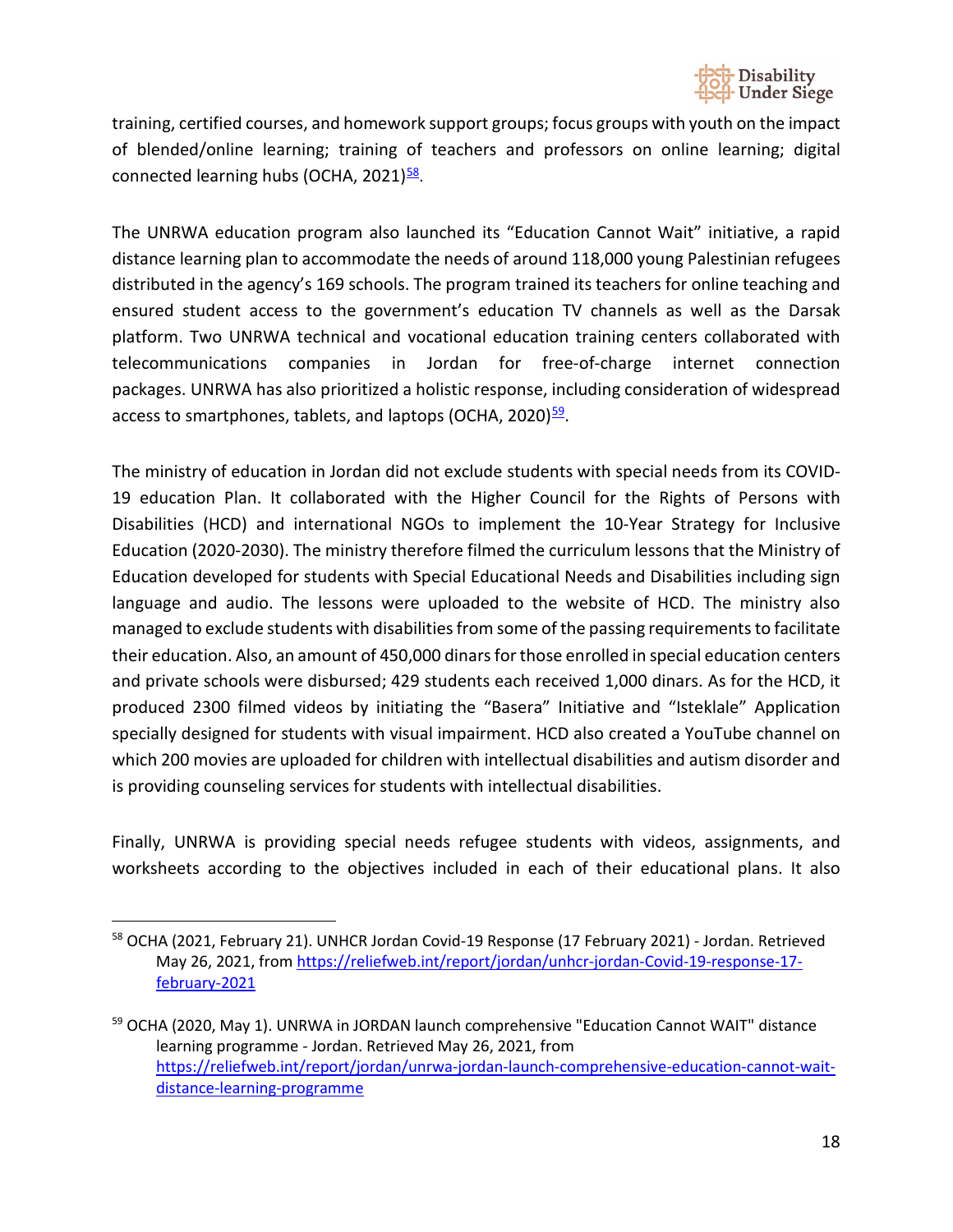

implemented a specialized program for Arabic language and mathematics skills and created a network of communication during home quarantine between the school management, teacher, mentor psychological educators, special education teachers/support centers, students, and parents (British Council, & UK Aid, 2020)<sup>[60](#page-18-0)</sup>. The UNHCR is similarly providing virtual counseling for parents of children with disabilities (OCHA, 2021) $61$ .

However, all the above services provided for special needs students remain inaccessible to view the previously mentioned unequal internet access in Jordan. A needs assessment survey done by Humanity and Inclusion on 942 households having members with disabilities (disability type unspecified), 42% had children not using online education platforms during quarantine (Humanity & Inclusion, 2020)<sup>62</sup>. A 16-year-old Palestinian girl with a hearing disability expressed her concern about distance learning as follows, 'Because we don't go to school we cannot study. Before the corona outbreak, my time was full – I was busy studying, being with my teachers and friends. Studying was the most important thing in my life. I feel afraid because we may lose the year and we might not be able to go back to school at all. We are waiting for them to start the online education and to post the online lessons for deaf people as they did with the other schools.' (Gender & Adolescence: Global Evidence, 2020)<sup>63</sup>.

It is also important to note that before the COVID-19 pandemic, Jordan's special education sector faced financial challenges, early intervention, evaluation, and diagnosis tools and services (Melhem, T., & Isa, Z., 2013) $64$ , lack of specialized curricula, and appropriate learning environments. According to Jordan's Strategic Education Plan, the special education sector also

<span id="page-18-0"></span><sup>&</sup>lt;sup>60</sup> British Council, & UK Aid (2020, October 27). Summary report: Policy dialogue on Inclusive Education and Covid-19, Jordan Experiences.

<span id="page-18-1"></span><sup>61</sup> OCHA (2021, February 21). UNHCR Jordan Covid-19 Response (17 February 2021) - Jordan. Retrieved May 26, 2021, fro[m https://reliefweb.int/report/jordan/unhcr-jordan-Covid-19-response-17](https://reliefweb.int/report/jordan/unhcr-jordan-Covid-19-response-17-february-2021) [february-2021](https://reliefweb.int/report/jordan/unhcr-jordan-Covid-19-response-17-february-2021)

<span id="page-18-2"></span> $62$  Humanity & Inclusion (2020, April). Needs Assessment Impact of COVID-19 on People with Disabilities and their Families in Jordan. Retrieved May 26, 2021, from <https://data2.unhcr.org/en/documents/details/75872>

<span id="page-18-3"></span> $63$  Gender & Adolescence: Global Evidence (2020, May). Exploring the impacts of covid-19 on adolescents in Jordan's refugee camps and host communities. Retrieved May 26, 2021, from [https://www.gage.odi.org/wp-content/uploads/2020/05/Exploring-the-impacts-of-covid-19-on](https://www.gage.odi.org/wp-content/uploads/2020/05/Exploring-the-impacts-of-covid-19-on-adolescents-in-Jordan%E2%80%99s-refugee-camps-and-host-communities-1.pdf)[adolescents-in-Jordan%E2%80%99s-refugee-camps-and-host-communities-1.pdf](https://www.gage.odi.org/wp-content/uploads/2020/05/Exploring-the-impacts-of-covid-19-on-adolescents-in-Jordan%E2%80%99s-refugee-camps-and-host-communities-1.pdf)

<span id="page-18-4"></span><sup>&</sup>lt;sup>64</sup> Melhem, T., & Isa, Z. (2013, July). Special Education in Jordan: Reality and Expectations. Retrieved May 26, 2021, fro[m https://core.ac.uk/download/pdf/194203489.pdf](https://core.ac.uk/download/pdf/194203489.pdf)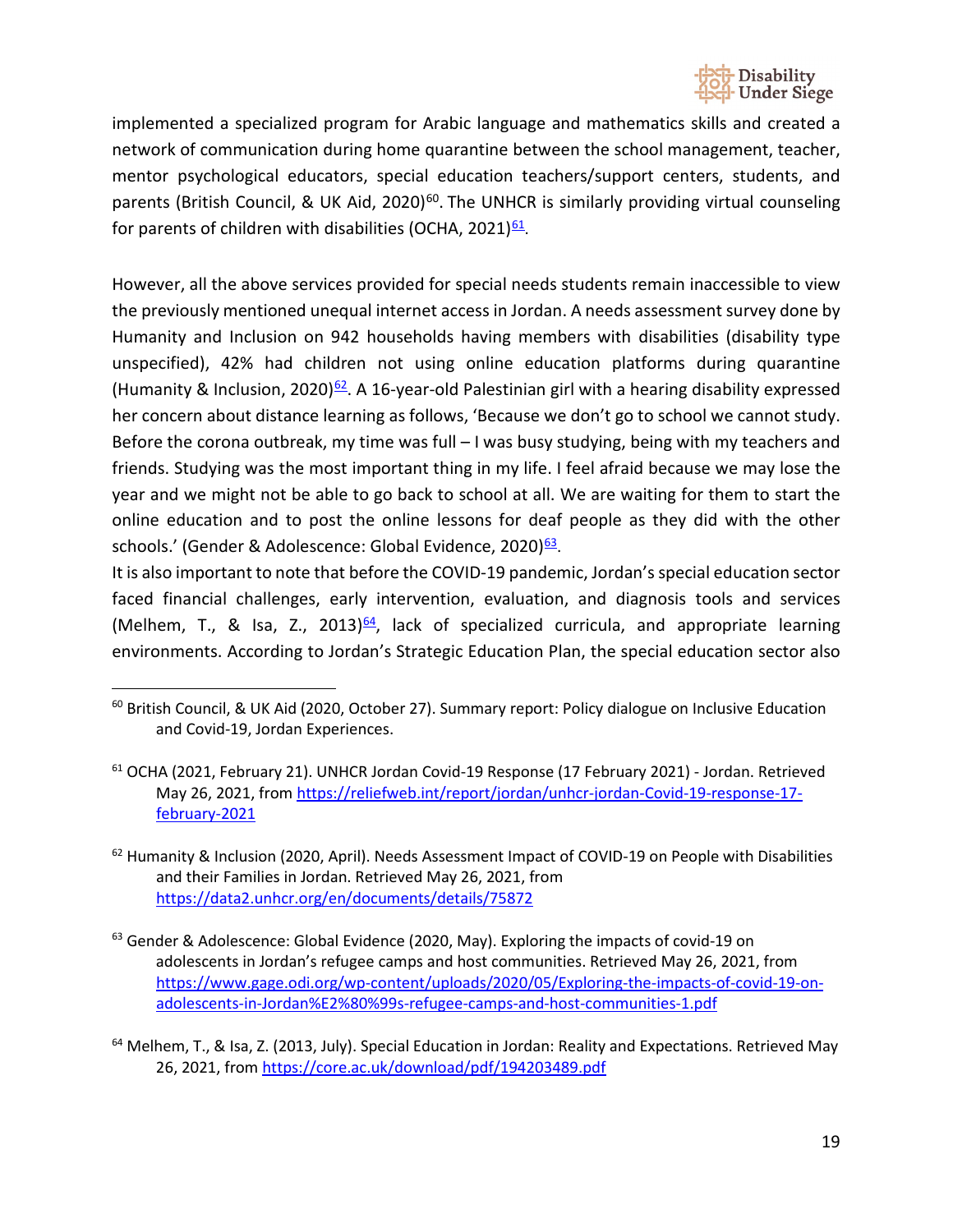

lacked a comprehensive database, accurate data on children with disabilities, and finally reliable educational indicators that can reflect the reality of students with educational disabilities and finally (The Hashemite Kingdom of Jordan, 2018) $65$ . According to the president of HCD, there remains a large gap between education policy and practice with regards to including children with disabilities in the education system (Inclusive Futures & Institute of Development Studies,  $2020)$ <sup>66</sup>. Jordan has signed the Convention on the Rights of Persons with Disabilities (CRPD) and has adopted the Law on the Rights of Persons with Disabilities No. 20/2017. The rights of children with disabilities to education are therefore articulated whereby the Ministry of Education (in association with the HCD) is mandated to produce disability-inclusive policies and provide accessibility solutions in public and private educational institutions. They also have a responsibility for revising educational curricula to be disability-inclusive. Yet, there are still many gaps to be filled (The Hashemite Kingdom of Jordan, 2018)<sup>67</sup>.

Finally, despite all of the effort done by the ministry of education and related parties during the ongoing COVID-19 pandemic, parents expressed dissatisfaction with online learning and needed to ease its burden; therefore, a national campaign for the Return to School was formed and issued a statement asking the Government of Jordan to allow parents the choice of either sending

<span id="page-19-0"></span><sup>&</sup>lt;sup>65</sup> The Hashemite Kingdom of Jordan. (2018). Ministry of Education Education Strategic Plan 2018 - 2022. Retrieved May 26, 2021, from [http://www.unesco.org/new/fileadmin/MULTIMEDIA/FIELD/Amman/pdf/ESP\\_English.pdf](http://www.unesco.org/new/fileadmin/MULTIMEDIA/FIELD/Amman/pdf/ESP_English.pdf)

<span id="page-19-1"></span><sup>&</sup>lt;sup>66</sup> Inclusive Futures, & Institute of Development Studies (2020, June). Disability Inclusive Development Jordan Situational Analysis - Version II. Retrieved May 26, 2021, from [https://opendocs.ids.ac.uk/opendocs/bitstream/handle/20.500.12413/15517/Disability%20Inclus](https://opendocs.ids.ac.uk/opendocs/bitstream/handle/20.500.12413/15517/Disability%20Inclusive%20Development%20Situational%20Analysis%20for%20Jordan%20V2%20June%202020.pdf?sequence=1&isAllowed=y) [ive%20Development%20Situational%20Analysis%20for%20Jordan%20V2%20June%202020.pdf?s](https://opendocs.ids.ac.uk/opendocs/bitstream/handle/20.500.12413/15517/Disability%20Inclusive%20Development%20Situational%20Analysis%20for%20Jordan%20V2%20June%202020.pdf?sequence=1&isAllowed=y) [equence=1&isAllowed=y](https://opendocs.ids.ac.uk/opendocs/bitstream/handle/20.500.12413/15517/Disability%20Inclusive%20Development%20Situational%20Analysis%20for%20Jordan%20V2%20June%202020.pdf?sequence=1&isAllowed=y)

<span id="page-19-2"></span> $67$  The Hashemite Kingdom of Jordan. (2018). Ministry of Education Education Strategic Plan 2018 - 2022. Retrieved May 26, 2021, from [http://www.unesco.org/new/fileadmin/MULTIMEDIA/FIELD/Amman/pdf/ESP\\_English.pdf](http://www.unesco.org/new/fileadmin/MULTIMEDIA/FIELD/Amman/pdf/ESP_English.pdf)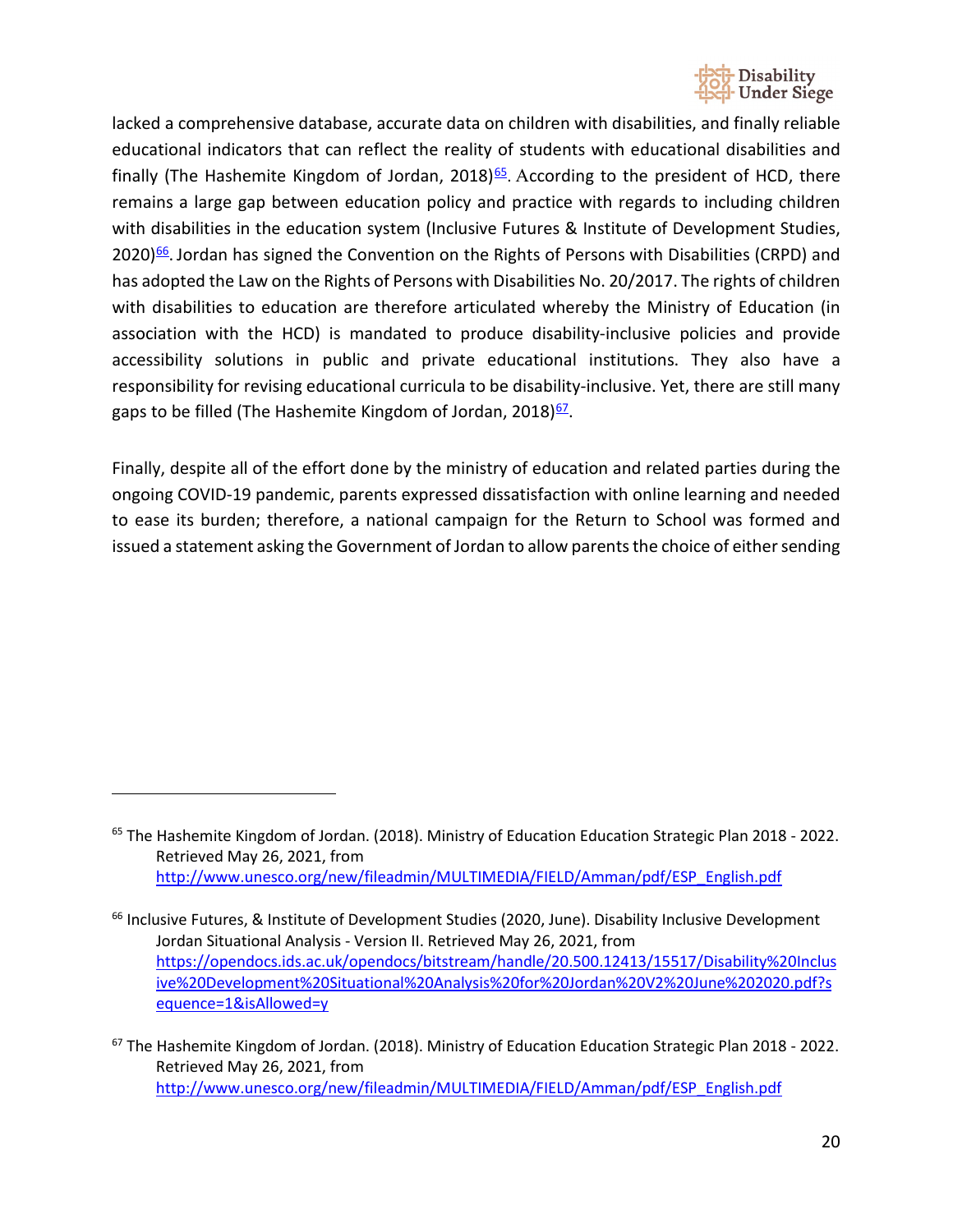

their children to school or maintaining online learning methods for the second semester (Husseini, R., 2020)<sup>68</sup>. The demand was however rejected (Kuttab, D. 2021)<sup>69</sup>.

### <span id="page-20-0"></span>**COVID-19 Vaccination**

Jordan was among the first 40 countries to be vaccinated against Covid-19 as the head of the epidemics and communicable diseases department at the health ministry stated. On January 13, Jordan launched its free national vaccination campaign to fight COVID-19 which was carried out by its [Ministry of Health](https://corona.moh.gov.jo/en) and the [National Centre for Security and Crises Management](https://www.ncscm.gov.jo/) under the umbrella of the Government of Jordan. The government accordingly set out an online registration platform where both, Jordanian citizens and non-Jordanian nationals (U.S Embassy in Jordan, 2020)<sup>70</sup> register for the vaccine and also check if they are eligible to get it (Arab News, 2020)<sup>71</sup>.

Priority was given to healthcare workers (doctors and nurses), people with chronic illnesses, and those over the age of 60 in the first stage of vaccination.At first, injections were given at hospitals and healthcare facilities, until the authorities designated 29 vaccination centers across Jordan (France 24, 2021) $\frac{72}{2}$ , listed on the ministry of health's official website.

Accordingly, 5,000 people can receive vaccination shots every day, according to Health Minister Nathir Obeidat. So far, till this report is written (15 May 2021), around 1 million doses (500,000 individuals) have been distributed which equals 5.4% of the country's population. According to Reuters, at this rate, it will take a further 86 days to distribute enough doses for another 10% of

<span id="page-20-4"></span> $71$  Arab News (2020, December 24). Jordan launches COVID-19 vaccine registration website. Retrieved May 26, 2021, fro[m https://www.arabnews.com/node/1782106/middle-east](https://www.arabnews.com/node/1782106/middle-east)

<span id="page-20-1"></span><sup>&</sup>lt;sup>68</sup> Husseini, R. (2020, December 29). National campaign for return to schools picks up tempo. Retrieved May 26, 2021, fro[m http://jordantimes.com/news/local/national-campaign-return-schools-picks](http://jordantimes.com/news/local/national-campaign-return-schools-picks-tempo)[tempo](http://jordantimes.com/news/local/national-campaign-return-schools-picks-tempo)

<span id="page-20-2"></span><sup>&</sup>lt;sup>69</sup> Kuttab, D. (2021, January 15). Jordan begins COVID-19 vaccines as students start to return. Retrieved May 26, 2021, fro[m https://www.arabnews.com/node/1793296/middle-east](https://www.arabnews.com/node/1793296/middle-east)

<span id="page-20-3"></span> $70$  U.S Embassy in Jordan (2020, August 9). COVID-19 Information. Retrieved May 26, 2021, from <https://jo.usembassy.gov/Covid-19-information/>

<span id="page-20-5"></span> $72$  France 24 (2021, January 13). Jordan launches COVID vaccination campaign. Retrieved May 26, 2021, fro[m https://www.france24.com/en/live-news/20210113-jordan-launches-Covid-vaccination](https://www.france24.com/en/live-news/20210113-jordan-launches-Covid-vaccination-campaign)[campaign](https://www.france24.com/en/live-news/20210113-jordan-launches-Covid-vaccination-campaign)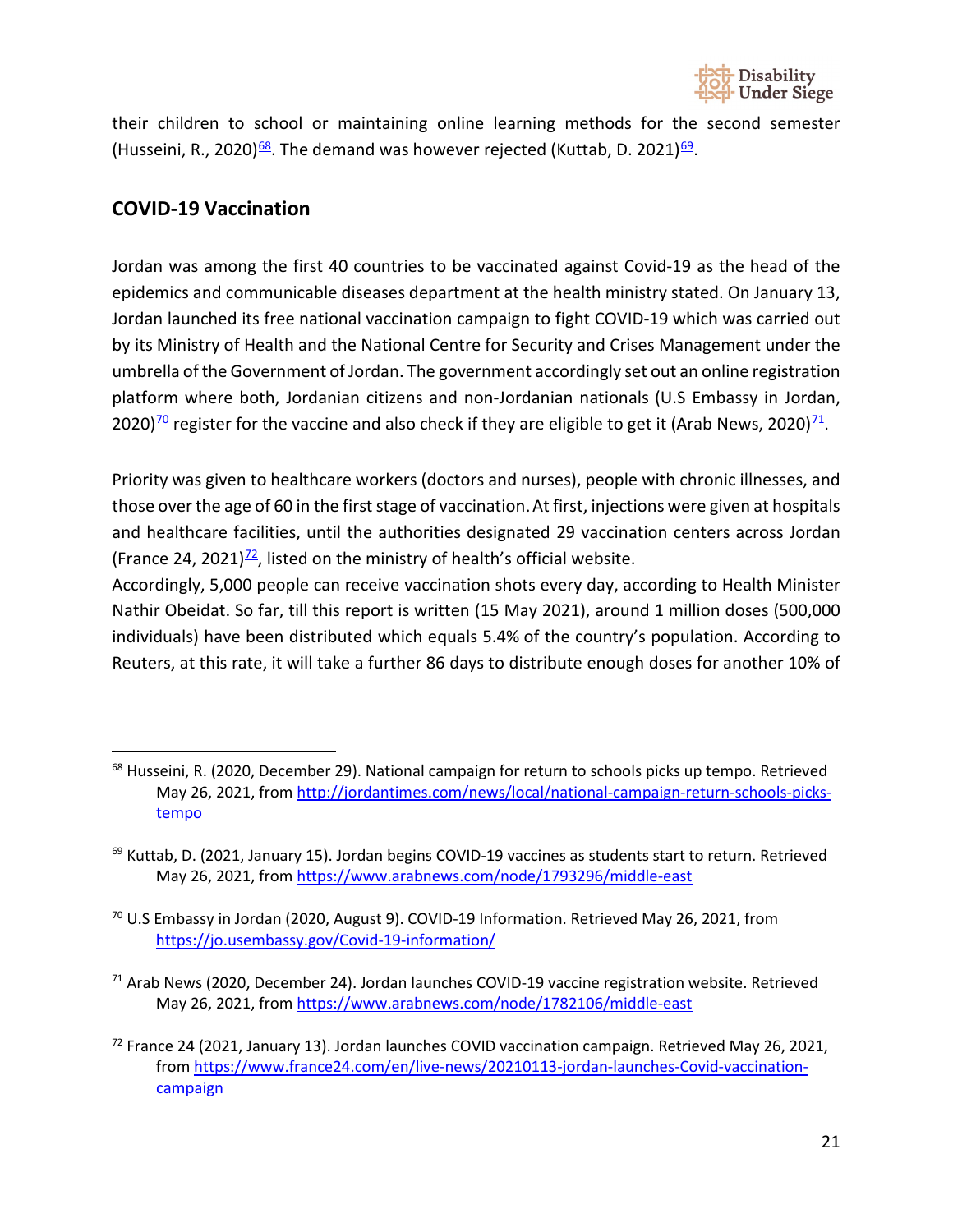

the population (Reuters, 2021)<sup>73</sup>. The government has most recently signed deals with COVID-19 vaccine producers to import 10.2 million doses enough to vaccinate more than 50 percent of the kingdom's 10 million population (Omari, R., 2021)<sup>74</sup>. Initially, Jordan had granted the emergency license for the use of the US-German Pfizer-BioNTech vaccine and China's Sinopharm vaccine (France 24, 2021)<sup> $75$ </sup>. Currently, however, Pfizer-BioNTech, Astra Zeneca, Sinopharm, and Sputnik V are all the available vaccines in Jordan (U.S Embassy in Jordan, 2020) $\frac{76}{6}$ .

Also, with support from the government of Canada and as part of UNICEF's mission to ensure equitable and fair access to COVID-19 vaccines for all countries and priority groups, UNICEF has donated 1.3 million syringes to support Jordan's national COVID-19 vaccination campaign (OCHA,  $2021$ <sup> $77$ </sup>.

Despite governmental efforts to vaccinate the people in Jordan, research done to study the acceptability of COVID-19 vaccines in Jordan identified Jordan as one of the lowest countries in the acceptance of COVID-19 vaccines where 36.3% of the population indicated a refusal to get vaccinated and 26.3% were not sure. This was directly linked to safety concerns and therefore

- <span id="page-21-2"></span><sup>75</sup> France 24 (2021, January 13). Jordan launches COVID vaccination campaign. Retrieved May 26, 2021, fro[m https://www.france24.com/en/live-news/20210113-jordan-launches-Covid-vaccination](https://www.france24.com/en/live-news/20210113-jordan-launches-Covid-vaccination-campaign)[campaign](https://www.france24.com/en/live-news/20210113-jordan-launches-Covid-vaccination-campaign)
- <span id="page-21-3"></span> $76$  U.S Embassy in Jordan (2020, August 9). COVID-19 Information. Retrieved May 26, 2021, from <https://jo.usembassy.gov/Covid-19-information/>
- <span id="page-21-4"></span><sup>77</sup> OCHA (2021, April 2). UNICEF donates 1.3 million syringes to support National COVID-19 vaccination CAMPAIGN [en/ar] - Jordan. Retrieved May 26, 2021, from [https://reliefweb.int/report/jordan/unicef-donates-13-million-syringes-support-national-covid-](https://reliefweb.int/report/jordan/unicef-donates-13-million-syringes-support-national-covid-19-vaccination-campaign-enar%23:%7E:text=AMMAN%2C%201%20April%202021%20%E2%80%94%20UNICEF,the%20routine%20immunization%20of%20children.)[19-vaccination-campaign](https://reliefweb.int/report/jordan/unicef-donates-13-million-syringes-support-national-covid-19-vaccination-campaign-enar%23:%7E:text=AMMAN%2C%201%20April%202021%20%E2%80%94%20UNICEF,the%20routine%20immunization%20of%20children.)[enar#:~:text=AMMAN%2C%201%20April%202021%20%E2%80%94%20UNICEF,the%20routine%2](https://reliefweb.int/report/jordan/unicef-donates-13-million-syringes-support-national-covid-19-vaccination-campaign-enar%23:%7E:text=AMMAN%2C%201%20April%202021%20%E2%80%94%20UNICEF,the%20routine%20immunization%20of%20children.) [0immunization%20of%20children.](https://reliefweb.int/report/jordan/unicef-donates-13-million-syringes-support-national-covid-19-vaccination-campaign-enar%23:%7E:text=AMMAN%2C%201%20April%202021%20%E2%80%94%20UNICEF,the%20routine%20immunization%20of%20children.)

<span id="page-21-0"></span> $<sup>73</sup>$  Reuters (2021, May 26). Jordan: The Latest CORONAVIRUS counts, charts and maps. Retrieved May</sup> 26, 2021, fro[m https://graphics.reuters.com/world-coronavirus-tracker-and-maps/countries-and](https://graphics.reuters.com/world-coronavirus-tracker-and-maps/countries-and-territories/jordan/)[territories/jordan/](https://graphics.reuters.com/world-coronavirus-tracker-and-maps/countries-and-territories/jordan/)

<span id="page-21-1"></span><sup>&</sup>lt;sup>74</sup> Omari, R. (2021, March 28). Jordan considers state takeover of private hospitals to cope With covid-19 surge. Retrieved May 26, 2021, from<https://www.arabnews.com/node/1833246/middle-east>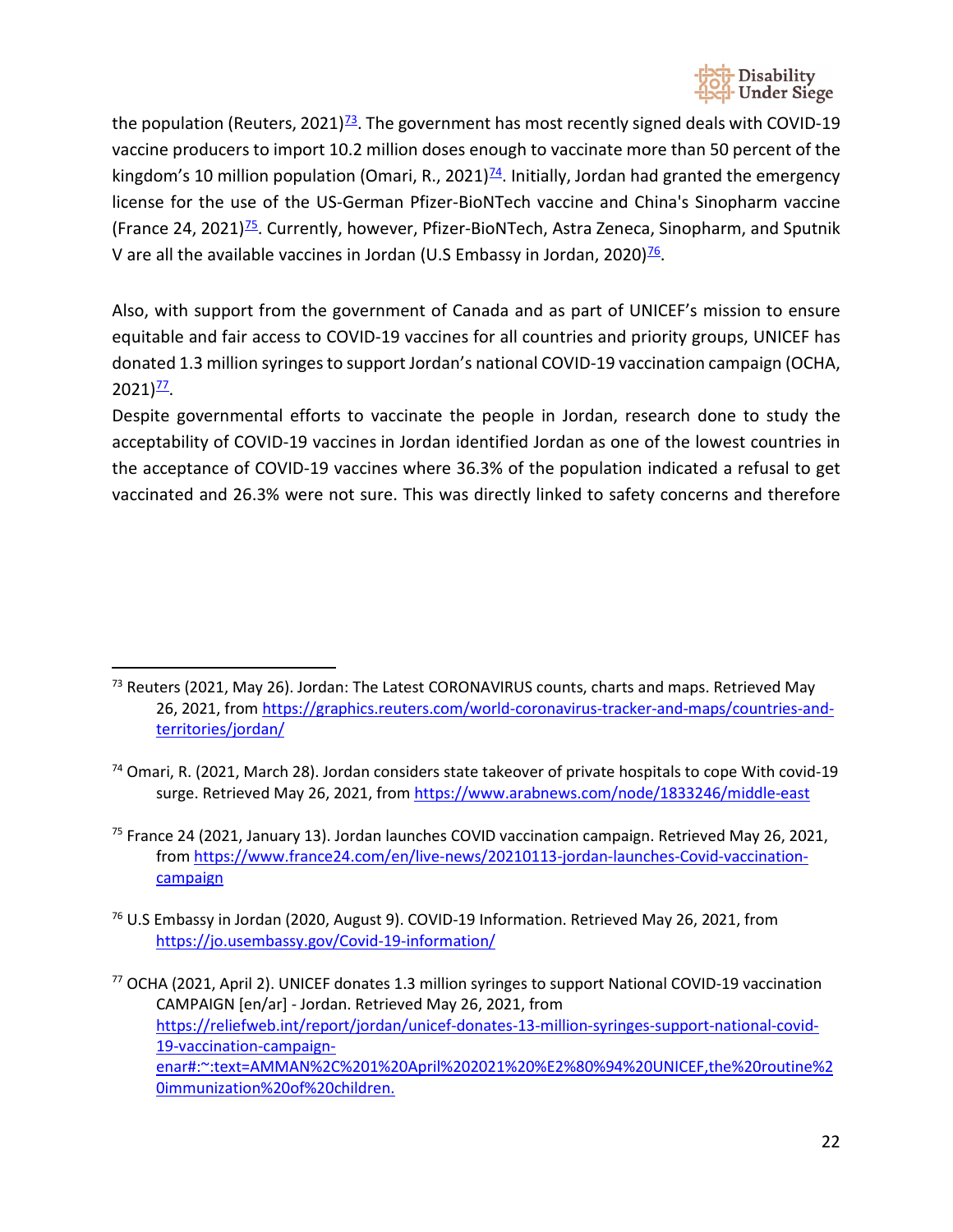

lack of awareness campaigns about the safety and efficacy of the vaccine (El-Elimat, T., AbuAlSamen, M., Almomani, B., Al-Sawalha, N., & Alali, F., 2021)<sup>78</sup>.

Although people with disabilities in Jordan were not given vaccination priority, on Wednesday 31 March 2021, the Higher Council for the Rights of Persons with Disabilities, and in coordination with the National Centre for Security and Crises Management and the Ministry of Health in Jordan, launched a vaccination campaign targeting persons with disabilities. Jordan's Crisis Cell and the Ministry of Health took part in encouraging PWDs to register for the vaccine through the government's vaccine portal (The Jordan Times, 2021) $\frac{79}{2}$ . The campaign went on for 5 weeks, to include all persons with disabilities, including refugees. While the registration platform was not redesigned to meet the accessibility needs of people with mental and visual impairments, a hotline number was established to allow for phone registration processes (UNHCR, 2020) $80$ .

Only half of 78 countries around the world that have launched nationwide vaccination programs have explicitly included refugees in their strategies. Jordan launched a comprehensive COVID-19 vaccination program for migrants, refugees, and asylum seekers. It is one of the first countries in the world to address the particular risk situation of refugees (InfoMigrants, 2021) $^{81}$ . The registration platform is inclusive of refugee certificate conditions; they are given the option to either enter the number displayed on the barcode sticker on their passport received upon entry

<span id="page-22-0"></span><sup>78</sup> El-Elimat, T., AbuAlSamen, M., Almomani, B., Al-Sawalha, N., & Alali, F. (2021, April 23). Acceptance and attitudes toward COVID-19 vaccines: A cross-sectional study from Jordan. Retrieved May 26, 2021, from<https://journals.plos.org/plosone/article?id=10.1371/journal.pone.0250555>

<span id="page-22-1"></span> $79$  The Jordan Times (2021, March 31). COVID vaccination for persons with disability to begin Wednesday in Jordan. Retrieved May 26, 2021, from https://www.zawya.com/mena/en/life/story/COVID vaccination for persons with disability to begin\_Wednesday\_in\_Jordan-SNG\_206009943/

<span id="page-22-2"></span><sup>80</sup> UNHCR (2020). COVID-19 vaccine. Retrieved May 26, 2021, from <https://help.unhcr.org/jordan/en/frequently-asked-questions-unhcr/Covid-19-vaccine/>

<span id="page-22-3"></span><sup>81</sup> InfoMigrants (2021, January 15). Jordan launched COVID vaccination program for refugees. Retrieved May 26, 2021, fro[m https://www.infomigrants.net/en/post/29674/jordan-launched-covid](https://www.infomigrants.net/en/post/29674/jordan-launched-covid-vaccination-program-for-refugees)[vaccination-program-for-refugees](https://www.infomigrants.net/en/post/29674/jordan-launched-covid-vaccination-program-for-refugees)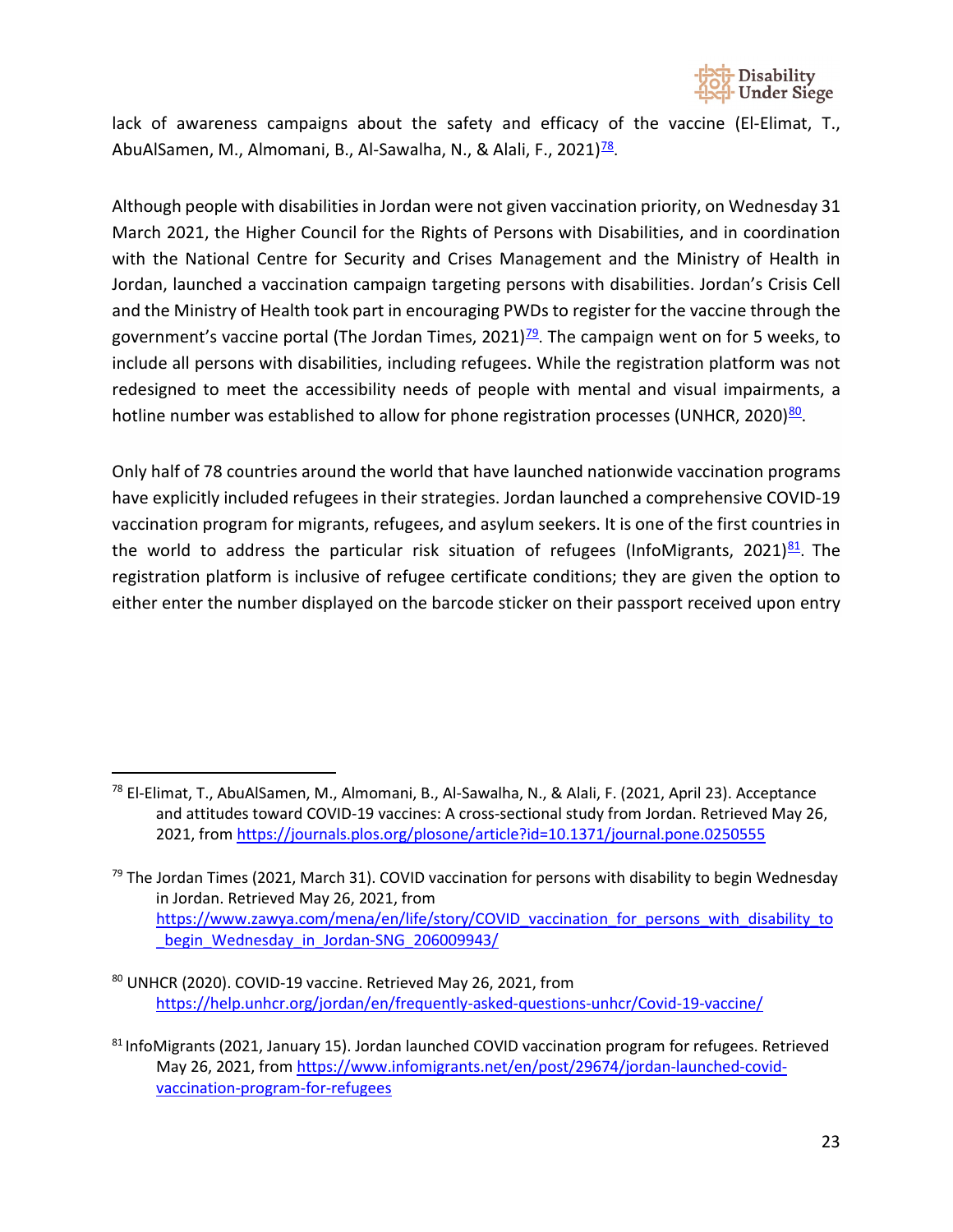

to Jordan, or the personal number displayed on their Ministry of Interior service card, or the individual number on the UNHCR Asylum Seeker/Refugee Certificate (UNHCR, 2020) $^{82}$ .

### <span id="page-23-0"></span>**COVID-19 information and awareness campaigns**

Before the COVID-19 crisis, the citizens of Jordan expressed a lack of trust in the Jordanian media (9%), government officials (6%) as well as social media (6%). These figures were directly related to a lack of trust in the government of Jordan where only 39% of citizens trusted the government statement. The Government of Jordan found the COVID-19 pandemic an opportunity to restore the trust and communication gap with its citizens (USAID, 2020) $\frac{83}{2}$ .

On March 6, 4 days after the first case of COVID-19 was confirmed in Jordan, the Jordanian government, in affiliation with Facebook, launched a COVID-19 awareness campaign whereby Facebook presents Facebook visitors from within the Kingdom with links to the Ministry of Health. The government had dedicated the ministry of health website (available in Arabic and English) for COVID-19 awareness and information including preventative measures, tips to reduce the spread, list of facilities for testing and treatment (Jordan Ministry of Health, 2020) $^{84}$ . The government's rapid response also included establishing a COVID-19 hotline and "Wahed", an online portal for all governmental platforms related to the virus on (واحد, 2020)<sup>85</sup>. The portal unified an awareness platform, donation platform, grocery and food delivery platform, permit request platform, private-sector request platform, teaching and learning platform, school curricula bookstore platform, travel request platform, chronic illness medicine delivery platform, repair service platform, and reporting platform. However, none of the mentioned platforms are accessibly designed to cater to users with visual or mental disabilities, and they can only be accessed through Wi-Fi and computer/smart device availability.

As early as March 15, 2020, the Government launched a daily press briefing from the National Center for Security and Crisis Management. The Minister of State for Media Affairs, the Minister of Health representatives from the National Committee for Epidemics took part in these daily

<span id="page-23-1"></span><sup>82</sup> UNHCR (2020). COVID-19 vaccine. Retrieved May 26, 2021, from <https://help.unhcr.org/jordan/en/frequently-asked-questions-unhcr/Covid-19-vaccine/>

<span id="page-23-2"></span><sup>83</sup> USAID (2020, June 18). JORDAN MEDIA ASSESSMENT WHITE PAPER: GOVERNMENT AND MEDIA OUTREACH IN THE AGE OF COVID-19. Retrieved May 26, 2021, from [https://pdf.usaid.gov/pdf\\_docs/PA00WQVK.pdf](https://pdf.usaid.gov/pdf_docs/PA00WQVK.pdf)

<span id="page-23-3"></span>Retrieved .شراكة مع فیسبوك لتكثیف حملات التوعیة بالوقایة من الكورونا .(6 March 2020, (Health of Ministry Jordan <sup>84</sup> May 26, 2021, fro[m https://corona.moh.gov.jo/ar/MediaCenter/09](https://corona.moh.gov.jo/ar/MediaCenter/09)

<span id="page-23-4"></span>واحد ( 2020). منصة واحدة توفر لك الوصول السھل والمباشر لكل المنصات الفاعلة الیوم في مواجھة أزمة كورونا في المملكة <sup>85</sup> الھاشمیة الأردنیة. Retrieved May 26, 2021, fro[m https://one.gov.jo/](https://one.gov.jo/)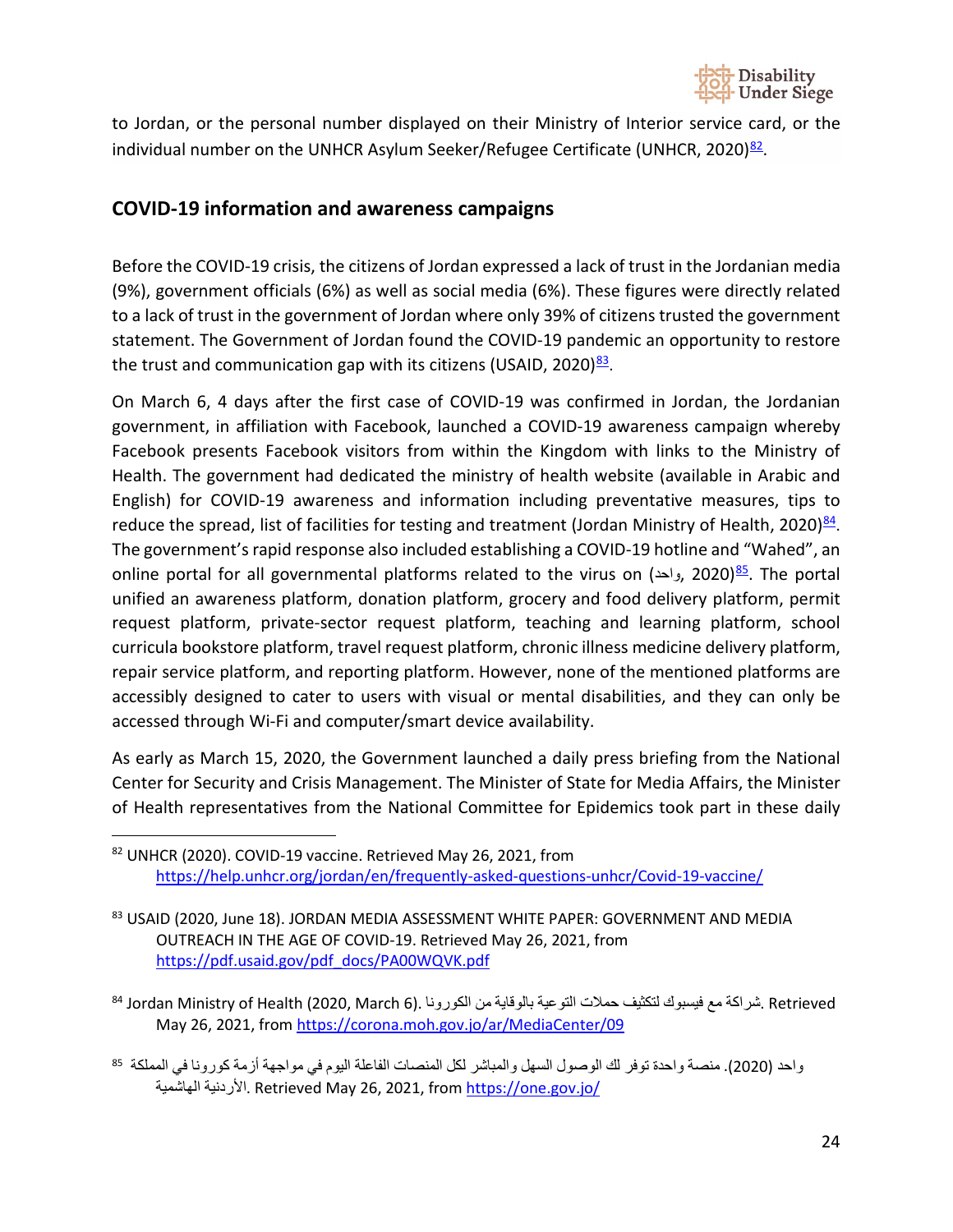

televised briefings. These briefings were broadcast on TV and streamlined online and saved on ministry websites. This communication strategy followed by the government included qualified sign language interpretation. However, not all deaf people understand signs; therefore, captions are also a crucial requirement to ensure information is accessible (International Disability Alliance, 2020) $86$ . Aside from the daily briefings, the government issues weekly basis updates such as the places of residence of those infected, their age groups, how they were infected, their general health situation, and the age groups of those who passed away (USAID, 2020) $87$ .

Jordan also rushed to publish its National Campaign "Elak w feed". It was completed in partnership with the Ministry of Health, UNICEF-Jordan, World Health Organization, Royal Health Awareness Society, and the National Council for Family Affairs. Its objective was to encourage the adoption of healthy behavior among children, adolescents, and parents (particularly mothers) (USAID, 2020)<sup>88</sup>. The campaign was circulated on the website of the ministry of health and social media platforms of the partner institutions (Facebook, Instagram, Twitter, and WhatsApp groups). It was also broadcast through radio and television (Jordan Ministry of Health, 2020[\)](https://corona.moh.gov.jo/en/page/1038/ElakFeed)<sup>89</sup>. However, only a fifth of the respondent (youth and adults) reported having heard of this campaign (USAID Jordan, 2020)<sup>90</sup>.

A survey was carried out by the Community Health and Nutrition Activity to understand the knowledge of Jordanians on COVID-19 preventive measures. The results from the survey reflected a high degree (96%) of awareness among respondents about methods of COVID-19 transmission. 91% of respondents knew the primary clinical symptoms of COVID-19, and 96% of respondents knew that the elderly or people who had chronic health conditions were more likely to develop severe complications from COVID-19. While 27% of respondents had a chronic health

- <span id="page-24-2"></span>88 USAID (2020, June 18). JORDAN MEDIA ASSESSMENT WHITE PAPER: GOVERNMENT AND MEDIA OUTREACH IN THE AGE OF COVID-19. Retrieved May 26, 2021, from [https://pdf.usaid.gov/pdf\\_docs/PA00WQVK.pdf](https://pdf.usaid.gov/pdf_docs/PA00WQVK.pdf)
- <span id="page-24-3"></span>89 Jordan Ministry of Health (2020). The National Campaign (Elak w Feed). Retrieved May 26, 2021, from <https://corona.moh.gov.jo/en/page/1038/ElakFeed>

<span id="page-24-0"></span><sup>86</sup> International Disability Alliance IDA. (2020, May 18). Cut from the World: Pandemic experience for hard of HEARING persons in Nepal. Retrieved May 26, 2021, from <https://www.internationaldisabilityalliance.org/nepal-Covid19>

<span id="page-24-1"></span><sup>87</sup> USAID (2020, June 18). JORDAN MEDIA ASSESSMENT WHITE PAPER: GOVERNMENT AND MEDIA OUTREACH IN THE AGE OF COVID-19. Retrieved May 26, 2021, from [https://pdf.usaid.gov/pdf\\_docs/PA00WQVK.pdf](https://pdf.usaid.gov/pdf_docs/PA00WQVK.pdf)

<span id="page-24-4"></span><sup>90</sup> USAID Jordan (2020, December). COMMUNITY HEALTH AND NUTRITION PROJECT. Retrieved May 26, 2021, from [https://www.moh.gov.jo/Echobusv3.0/SystemAssets/6da682cf-d97d-4940-8d73-](https://www.moh.gov.jo/Echobusv3.0/SystemAssets/6da682cf-d97d-4940-8d73-6a7417f8b25f.pdf) [6a7417f8b25f.pdf](https://www.moh.gov.jo/Echobusv3.0/SystemAssets/6da682cf-d97d-4940-8d73-6a7417f8b25f.pdf)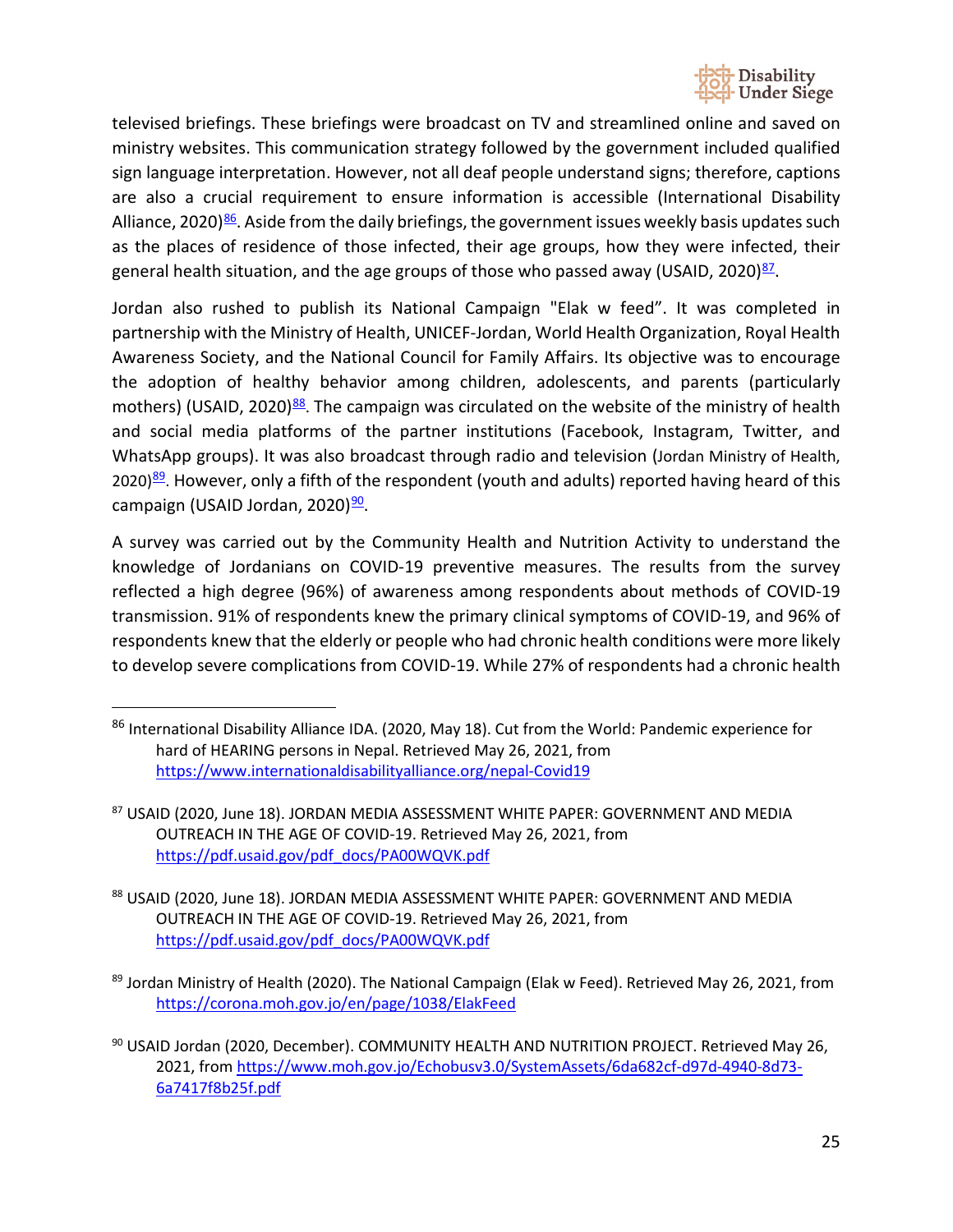

condition, such as diabetes, hypertension, respiratory disease, heart disease, or obesity, 98% of respondents did not have a disability; therefore, inclusive/accessible dissipation of this information is not reflected in this study and therefore not guaranteed. There are ample studies on the degree of awareness successfully spread by Jordan's awareness campaigns; however, none of them represent people with disabilities (mobility, visual, hearing, cognitive impairments); In another study by USAID, the most mentioned sources of information were regional and international TV channels, local news outlets and their social media platforms (Facebook messenger, Whatsapp, Facebook), the government daily and weekly briefs, relatives or friends, awareness SMS, ministry of health website, National COVID-19 communication campaign (elako-feed), Sehtak Mobile App (which needs more promotion and clarification on its purpose), WhatsApp messages, leaflets, posters, outdoor billboards, radio (USAID Jordan, 2020)<sup>91</sup>.

While the information shared by the government was abundant and broadcasted via different platforms, it was not designed to cater to diverse needs including those of people with disabilities. The awareness guide published by the ministry of health and National Centre for Security and Crises Management on the latter's website included a wide range of information including the following: ways of COVID-19 transmission, COVID-19 symptoms, protection measures, protection measures for travelers, instructions on proper hand wash, frequency of hand wash, measures to be taken when symptoms appear when to wear the mask, instructions on sneezing to lower transmission of viruses, a Q and A section answering frequently asked questions, MoH hotlines for COVID-19 information; however, the guide was only provided in an inaccessible Arabic PDF text format (Jordan Ministry of Health, & Jordan National Centre for Security and Crises Management, 2020)<sup>92</sup>. Similarly, while the home isolation instructions for confirmed patients with Covid-19 provided by National Centre for Security and Crises Management instructs the isolation of the infected person from high-risk individuals (elderly or a member of the family with a disability), it was only provided in an inaccessible Arabic PDF text format via the NCSCM website (Jordan Ministry of Health, 2020)<sup>[93](#page-25-2)</sup>.

Therefore, people with disabilities were not very well targeted in awareness campaigns. The National Centre for Security and Crises Management also established other hotlines to provide people with disabilities more information and resources about COVID-19 and the vaccination

<span id="page-25-0"></span><sup>&</sup>lt;sup>91</sup> USAID Jordan (2020, December). COMMUNITY HEALTH AND NUTRITION PROJECT. Retrieved May 26, 2021, from [https://www.moh.gov.jo/Echobusv3.0/SystemAssets/6da682cf-d97d-4940-8d73-](https://www.moh.gov.jo/Echobusv3.0/SystemAssets/6da682cf-d97d-4940-8d73-6a7417f8b25f.pdf) [6a7417f8b25f.pdf](https://www.moh.gov.jo/Echobusv3.0/SystemAssets/6da682cf-d97d-4940-8d73-6a7417f8b25f.pdf)

<span id="page-25-1"></span><sup>92</sup> Jordan Ministry of Health, & Jordan National Centre for Security and Crises Management (2020). الدلیل التوعوي عن فیروس كورونا المستجد

<span id="page-25-2"></span>تعليمات العزل المنزلي للمرضى المؤكد إصابتهم بفيروس كوفيد-19. Jordan Ministry of Health (2020). <sup>93</sup>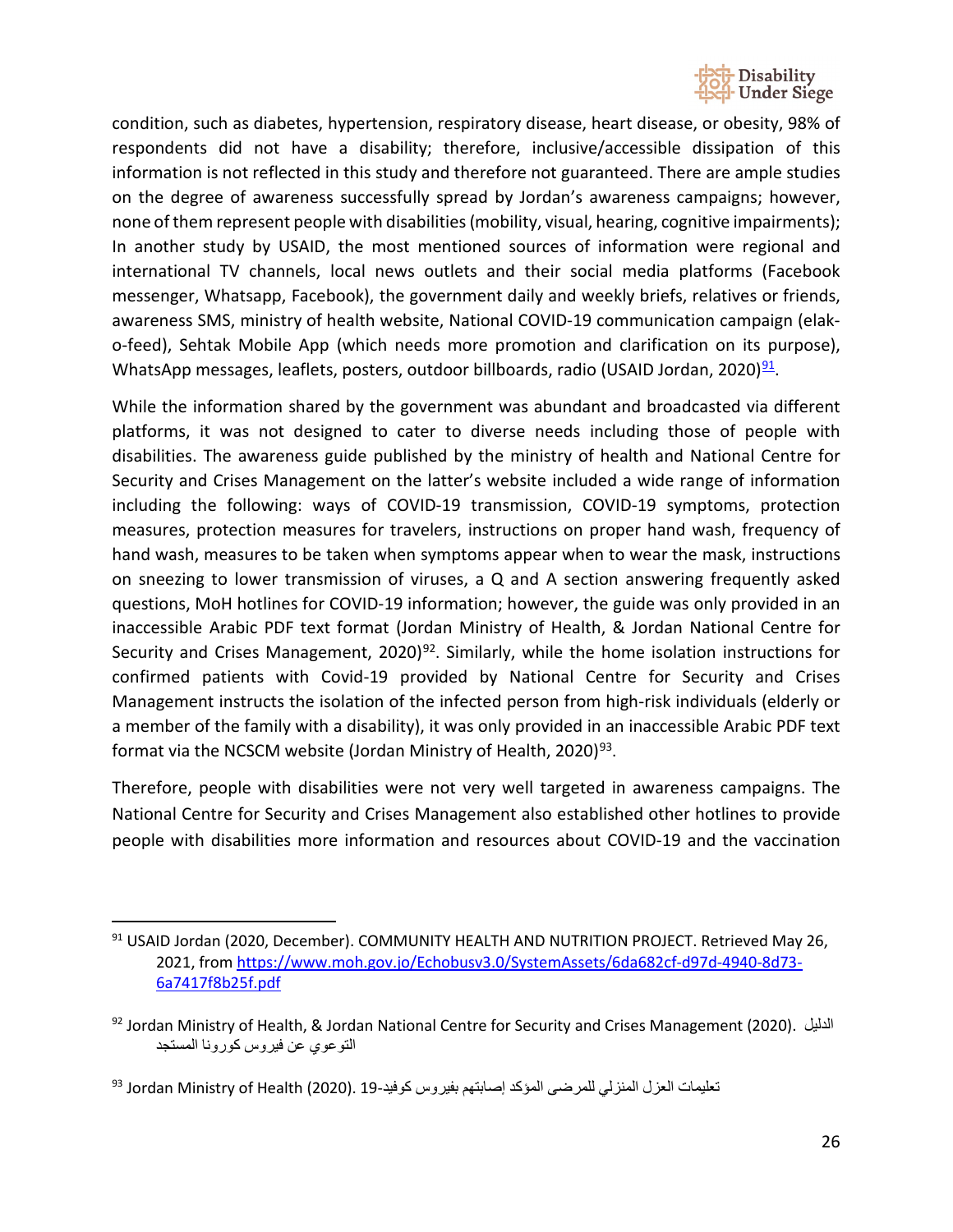

campaign (UNHCR, 2020) $24$ . Based on the needs assessment survey done by Humanity and Inclusion on 466 individuals with disabilities (out of which 93% have physical impairments), 97% found the protection and prevention information on COVID-19 easy to understand and 71% did not need more information about the COVID-19 crisis which they received via media (37%), social media (26%) and friends and family (12%); however, it is important to note that 93% of the interviewed PWDs have physical impairments which do not hinder them from accessing COVID-19 information (Humanity & Inclusion, 2020)<sup>95</sup>.

The "Amman App" set up by the Government of Jordan could have been a very useful tool to protect people with chronic diseases and with disabilities who are more vulnerable to health complications if infected by Covid-19; however, it was criticized by users to be inaccurate and inefficient. The App was designed to notify people of suspicious and high-risk locations they visit, yet, it only notified users after several days of visiting (USAID Jordan, 2020) $\frac{96}{5}$ .

Jordan's media campaigns not only lacked accessibility but also lacked COVID-19 vaccine campaigns. Research done to study the acceptability of COVID-19 vaccines in Jordan linked the low percentage of acceptance to a lack of awareness campaigns about the safety and efficacy of the vaccine as well as the technology that was utilized in their production. A large percentage of the respondents trusted sources ranging from healthcare providers, pharmaceutical companies, and the media/internet for information about the COVID-19 vaccine; however, 18.1% did not trust any of them (El-Elimat, T., AbuAlSamen, M., Almomani, B., Al-Sawalha, N., & Alali, F.,  $2021)$ <sup>97</sup>.

For successful COVID-19 campaigns, refugees living in Jordan should be targeted as they constitute almost 10% of the population. The UNHCR exhibited efforts in refugee awareness as it established a helpline for refugees residing in Jordan and posted campaigns on its [Facebook](https://www.facebook.com/UNHCRJordan) and [Twitter](https://twitter.com/UNHCRJordan) pages. UNHCR also posted procedures to follow on its website that covered the following subjects: COVID-19 latest news, a list of the UNHCR services, and Protect guidelines

- <span id="page-26-1"></span><sup>95</sup> Humanity & Inclusion (2020, April). Needs Assessment Impact of COVID-19 on People with Disabilities and their Families in Jordan. Retrieved May 26, 2021, from <https://data2.unhcr.org/en/documents/details/75872>
- <span id="page-26-2"></span><sup>96</sup> USAID Jordan (2020, December). COMMUNITY HEALTH AND NUTRITION PROJECT. Retrieved May 26, 2021, from [https://www.moh.gov.jo/Echobusv3.0/SystemAssets/6da682cf-d97d-4940-8d73-](https://www.moh.gov.jo/Echobusv3.0/SystemAssets/6da682cf-d97d-4940-8d73-6a7417f8b25f.pdf) [6a7417f8b25f.pdf](https://www.moh.gov.jo/Echobusv3.0/SystemAssets/6da682cf-d97d-4940-8d73-6a7417f8b25f.pdf)
- <span id="page-26-3"></span>97 El-Elimat, T., AbuAlSamen, M., Almomani, B., Al-Sawalha, N., & Alali, F. (2021, April 23). Acceptance and attitudes toward COVID-19 vaccines: A cross-sectional study from Jordan. Retrieved May 26, 2021, from<https://journals.plos.org/plosone/article?id=10.1371/journal.pone.0250555>

<span id="page-26-0"></span><sup>94</sup> UNHCR (2020). COVID-19 vaccine. Retrieved May 26, 2021, from <https://help.unhcr.org/jordan/en/frequently-asked-questions-unhcr/Covid-19-vaccine/>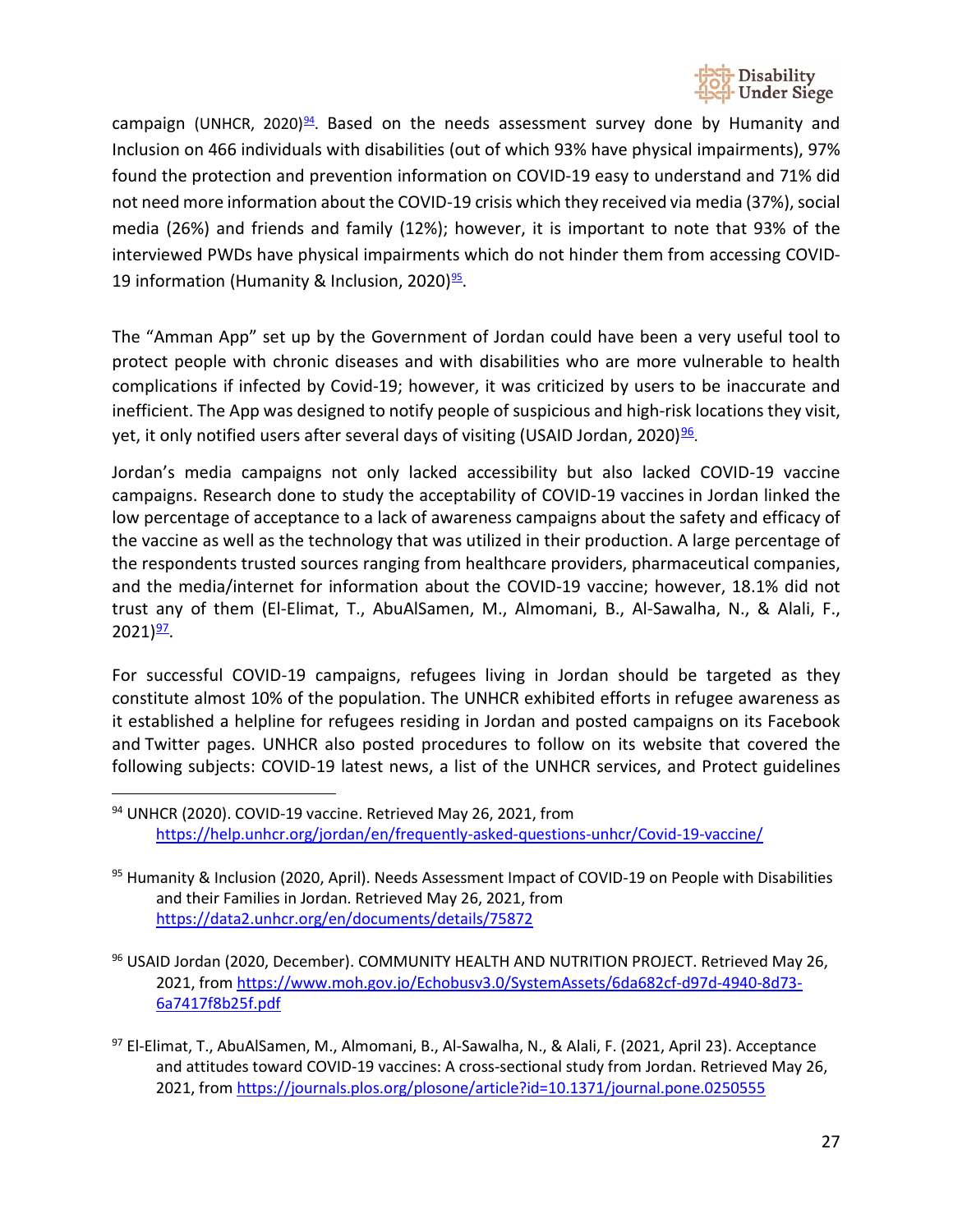

(UNHCR, 2020) $98$ . The shared information is either in the form of inaccessible Arabic pdfs (images + text), or Videos that neither include subtitles nor sign language interpretation. The UNHCR also provided updates on its Facebook and Twitter pages. Similarly, Action Against Hunger launched a free telephone hotline in response to the coronavirus emergency in Jordan. It offers support and updated information on the risks tied to the pandemic for vulnerable groups, in particular Syrian refugees. The vast majority of people calling the hotline express a desire to receive regular information on preventive measures to protect themselves and their families from any risk of contamination (Ansa, 2020) $99$ . Another effort targeting refugee awareness is UNRWA's Recreational activities designed to provide children with videos and songs explaining how to protect themselves from Covid-19 (British Council, & UK Aid, 2020)<sup>100</sup>. According to a socioeconomic study done by the UNRWA, during the emergency, the population was grappling with so much information on the pandemic and its related closures and lockdowns and was seeking information from various sources. The majority (98%) of the surveyed population depended on the media, such as TV, radio, and online news as a source of information on COVID-19. Furthermore, many of the surveyed population (38%) depended on social along with words of mouth by friends, relatives, and neighbors (around 31%), as indicated in Figure (7) below. Accordingly, respondents became aware of the pandemic and its precautions and where to go for testing and treatments (UNRWA, 2020) $101$ . However, Syrian adolescents living in informal tented settlements demonstrated less knowledge. Adolescents with hearing disabilities were not able to understand what was happening. Their parents were struggling to explain the situation and the reasons for changes in their daily routines due to their limited sign language skills. Similarly, girls had more limited and superficial information about Covid-19 which was often related to their limited access to information sources and restrictions around their use of social

- <span id="page-27-2"></span><sup>100</sup> British Council, & UK Aid (2020, October 27). Summary report: Policy dialogue on Inclusive Education and Covid-19, Jordan Experiences.
- <span id="page-27-3"></span><sup>101</sup> UNRWA (2020, June). Rapid socio-economic study of the effects of covid-19 on palestine refugees in jordan. Retrieved May 26, 2021, from [https://www.unrwa.org/sites/default/files/content/resources/covid-](https://www.unrwa.org/sites/default/files/content/resources/covid-19_rapid_socioeconomic_survey_jordan_final_10_16_2020.pdf)19 rapid socioeconomic survey jordan final 10 16 2020.pdf

<span id="page-27-0"></span><sup>98</sup> UNHCR (2020). COVID-19 vaccine. Retrieved May 26, 2021, from <https://help.unhcr.org/jordan/en/frequently-asked-questions-unhcr/Covid-19-vaccine/>

<span id="page-27-1"></span> $99$  Ansa (2020, May 21). Coronavirus in Jordan: Hotline provides information for refugees. Retrieved May 26, 2021, fro[m https://www.infomigrants.net/en/post/24888/coronavirus-in-jordan-hotline](https://www.infomigrants.net/en/post/24888/coronavirus-in-jordan-hotline-provides-information-for-refugees)[provides-information-for-refugees](https://www.infomigrants.net/en/post/24888/coronavirus-in-jordan-hotline-provides-information-for-refugees)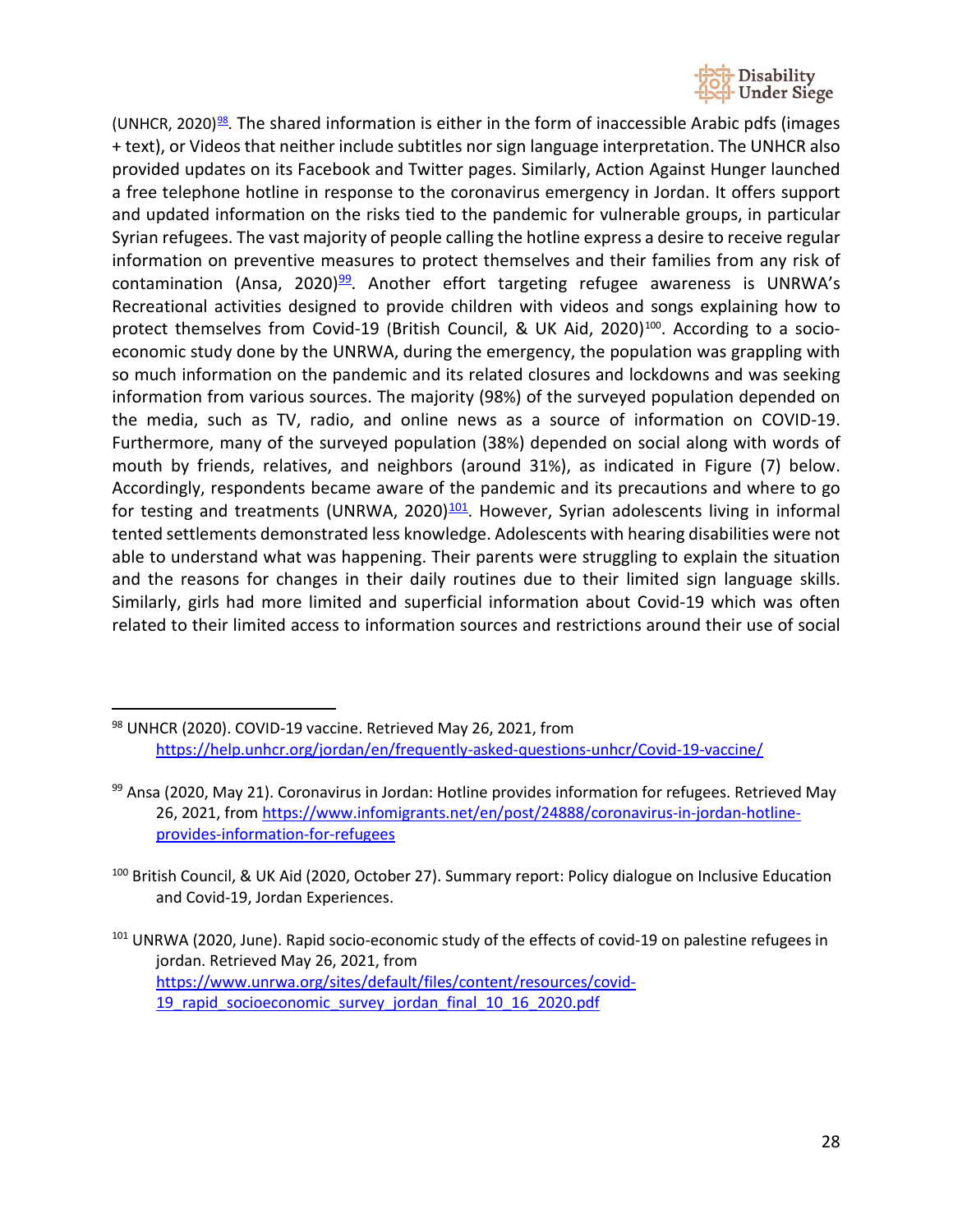

media and devices with an internet connection. This was linked to gender norms and the limited number of devices per family. (Gender & Adolescence: Global Evidence, 2020)<sup>102</sup>.

This brings us to how the Government's disseminated information mainly focused on the government's actions and excluded information on the effect of the pandemic on people, especially vulnerable groups that include women and children quarantined with their abusers, people with disabilities, refugees, and daily wage workers (USAID, 2020) $\frac{103}{103}$ . To explain, the press is not allowed to give any information to the media before the release of official press statements that are distributed through GOJ channels. Similarly, shedding light on the vulnerable was not allowed. The Jordanian COVID-19 media approach has been criticized by the Human Rights Watch, "it won't tolerate criticizing the government's response to the pandemic"; sharing such news can carry a penalty of up to three years in prison. The TV station that broadcast the video of the following messages faced severe consequences: "We all work for a daily wage. If the Government does not allow us to go back to work within two or three days, I will have to steal… I need to feed my family, what do I do? Shall I deal with drugs? Shall I steal? Is this our only option? Relax the curfew and let us catch the Coronavirus, and face death better than this.". "Lift this siege on our behalf. If this siege is not lifted within two days, I will go to the street to beg. We want to feed our children (USAID, 2020) $\frac{104}{10}$ 

<span id="page-28-0"></span> $102$  Gender & Adolescence: Global Evidence (2020, May). Exploring the impacts of covid-19 on adolescents in Jordan's refugee camps and host communities. Retrieved May 26, 2021, from [https://www.gage.odi.org/wp-content/uploads/2020/05/Exploring-the-impacts-of-covid-19-on](https://www.gage.odi.org/wp-content/uploads/2020/05/Exploring-the-impacts-of-covid-19-on-adolescents-in-Jordan%E2%80%99s-refugee-camps-and-host-communities-1.pdf)[adolescents-in-Jordan%E2%80%99s-refugee-camps-and-host-communities-1.pdf](https://www.gage.odi.org/wp-content/uploads/2020/05/Exploring-the-impacts-of-covid-19-on-adolescents-in-Jordan%E2%80%99s-refugee-camps-and-host-communities-1.pdf)

<span id="page-28-1"></span><sup>103</sup> USAID (2020, June 18). JORDAN MEDIA ASSESSMENT WHITE PAPER: GOVERNMENT AND MEDIA OUTREACH IN THE AGE OF COVID-19. Retrieved May 26, 2021, from [https://pdf.usaid.gov/pdf\\_docs/PA00WQVK.pdf](https://pdf.usaid.gov/pdf_docs/PA00WQVK.pdf)

<span id="page-28-2"></span><sup>104</sup> USAID (2020, June 18). JORDAN MEDIA ASSESSMENT WHITE PAPER: GOVERNMENT AND MEDIA OUTREACH IN THE AGE OF COVID-19. Retrieved May 26, 2021, from [https://pdf.usaid.gov/pdf\\_docs/PA00WQVK.pdf](https://pdf.usaid.gov/pdf_docs/PA00WQVK.pdf)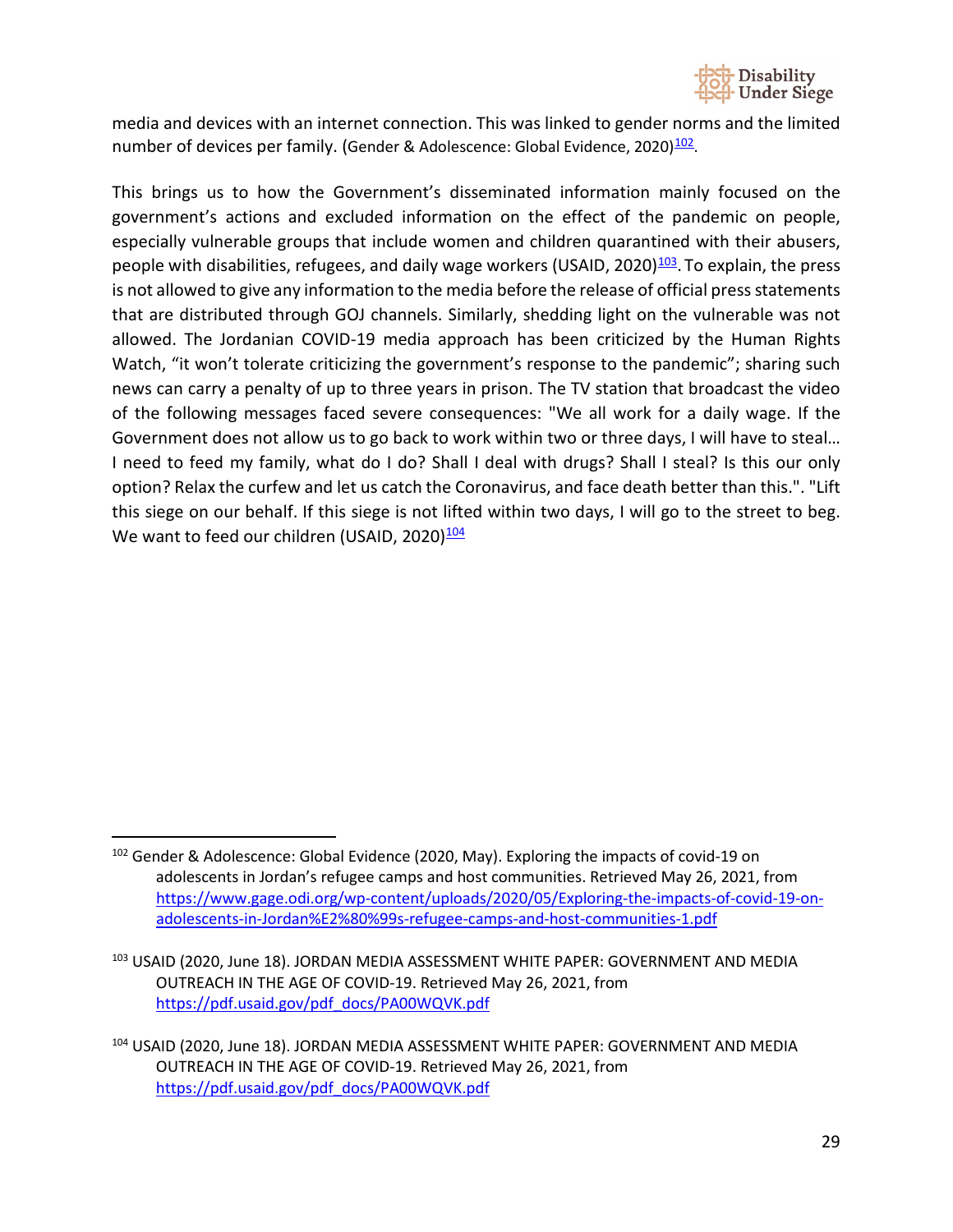

# <span id="page-29-0"></span>**Impact of COVID-19 on Persons with Disabilities in Jordan**

# **Jordan Case Study Methodology**

<span id="page-29-1"></span>Different qualitative methods are used to identify the impact of COVID-19 on persons with disabilities in Jordan.

### <span id="page-29-2"></span>Desk Review

This study reviewed 59 available research studies, reports, policies, procedures, notes, and rapid analysis reports conducted by the governmental authorities such as the ministry of health, international NGOs and UN agencies such as UNICEF, UNHCR, and UNRWA, international disability organizations such as Humanity and Inclusion (HI), IDA and OCHA. Moreover, the study reviewed reports published by the World Bank, World health organizations, and Human Rights Watch.

### <span id="page-29-3"></span>Social Media COVID-19 awareness Campaign Analysis

The study reviewed and analyzed different social media campaigns produced by the Jordanian government, local and international NGOs, and disability organizations. The review aims to analyze to what extent the COVID-19 awareness campaigns and media information represented people with disabilities in their media content and the accessibility level for the content particularly for people with visual, hearing, and cognitive impairments.

### <span id="page-29-4"></span>Virtual Personal Interviews

Eighteen personal (virtual) interviews were conducted with parents for students with disabilities under 18 years old, students with disabilities above 18 years old, local disability organizations, and stakeholders from the educational and healthcare services. Researchers conducted openended questions covering the following sections seven sections.

Services provided before and after the Pandemic

Service Evaluation and satisfaction

IT and technology knowledge, internet and accessibility features

Emotional and mental health services

Medical health services

COVID-19 awareness campaigns

COVID-19 vaccination evaluation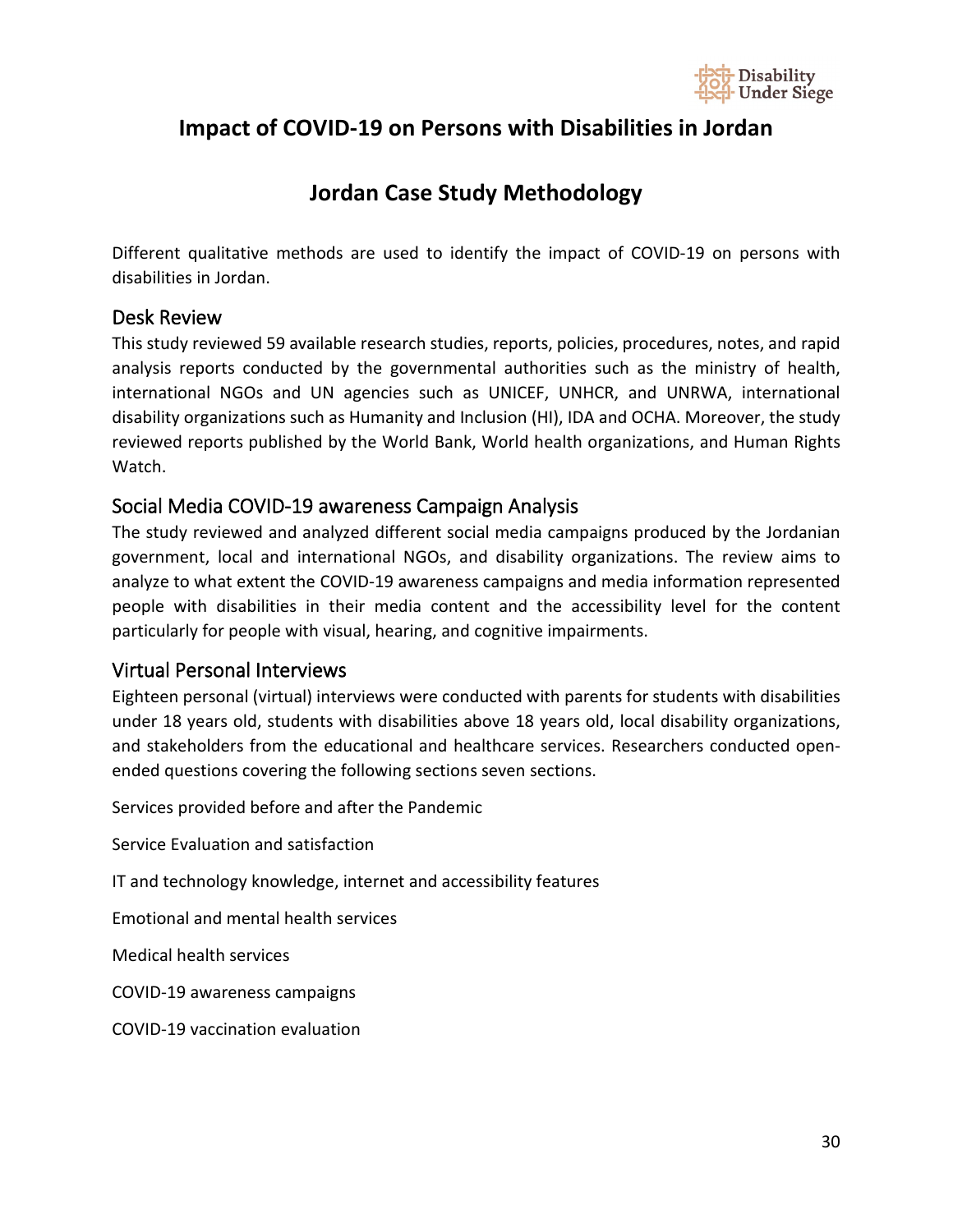

### <span id="page-30-0"></span>Limitations

Several limitations restricted researchers from conducting a full evaluation of the impact of COVID-19 on persons with disabilities in Jordan. The study generates recommendations from analyzing and evaluating 18 virtual interviews with educational stakeholders, local and international disability organizations and teachers and parents, and students with disabilities to ensure that people with disabilities and other vulnerable groups are included during and after the pandemic.

The Four limitations are:

- Location: The researchers were based in Lebanon, and they could not travel to Jordan to conduct the interviews due to the COVID-19 restrictions and the limited research budget. To compensate the researchers had to hire a research assistant in Jordan for one month to recruit participants and take notes in Arabic during the virtual interviews.
- The duration for obtaining the IRB approval which took almost 4 months (26 March- 25 June) restricted the researchers to conducting interviews with teachers, university faculty members, and university students as they were busy with final exam preparations. However, the researchers used this period to review the literature, reports, and studies and prepared a list of potential participants who fit within the scope of the research. 18 participants took part in the study and they represented different government representatives, local and international nongovernmental organizations, disability organizations, and parents and students with disabilities in one month.
- The electricity power-cuts and the slow internet connections in Lebanon hindered the researchers from reaching a representative sample of interviewees from the education and healthcare services in Jordan. Two potential participants could not complete the study as their availability did not coincide with the researcher's electricity power availability and time. To compensate, potential participants living in districts outside the capital Amman were offered free internet bundles to complete the study.

• Essential stakeholders from the ministry of education and healthcare did not take part in virtual interviews due to the bureaucracies and the limited research time, and the COVID-19 lockdown restrictions which hindered the researcher from traveling to Jordan to conduct the study

### <span id="page-30-1"></span>Research Ethics Statement

The research project with Protocol Title: Case Study on People with Disabilities under COVID-19: A Qualitative Study in Lebanon and Jordan has been approved by the Lebanese American University, Institutional Review Board (LAU IRB) on 25 June with IRB protocol number:

IRB #: LAU.STF.MS3.25/Jun/2021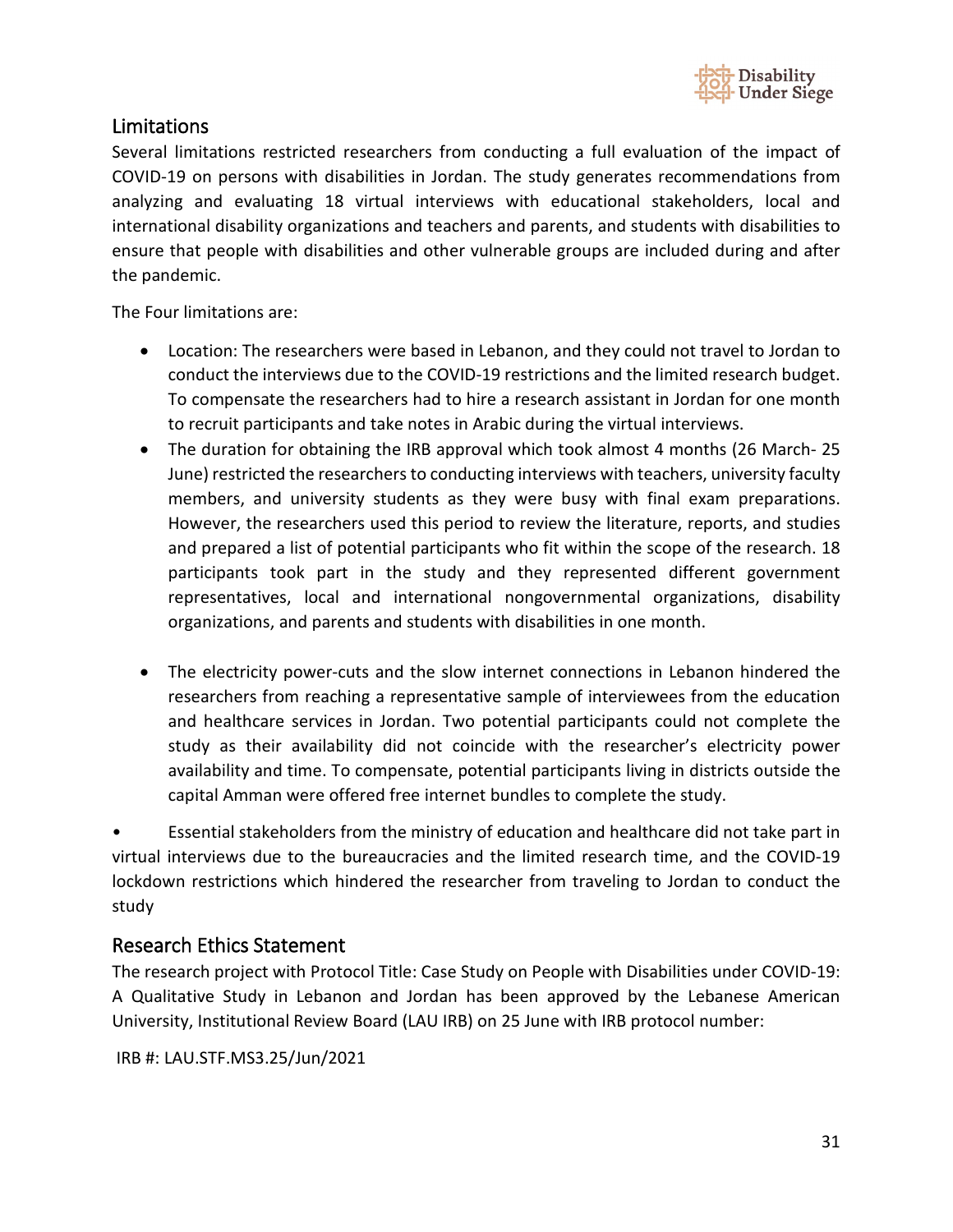

# <span id="page-31-0"></span>**Impact of COVID-19 on Persons with Disabilities in Jordan**

# **Jordan Case Study Findings and Discussions**

<span id="page-31-1"></span>This chapter examines the key findings and the impact of COVID-19 on persons with disabilities in Jordan. To this end, the research investigated the educational and healthcare services that were provided for people with disabilities before and during the COVID-19 pandemic, people with disabilities evaluation and satisfaction of these services, their IT and technology knowledge, internet and accessibility features provided, emotional and mental and medical health services, in addition to COVID-19 knowledge and information and COVID-19 vaccination evaluation.

#### **Services before and during the pandemic**

To understand the impact of COVID-19 on persons with disabilities in Jordan, it is important to shed light on the educational services provided by the government and local disability organizations for people with disabilities before the pandemic.

The researcher conducted virtual interviews with five local non-governmental disability organizations NGOs, and two governmental disability organizations that all offer different services tailored to different disabilities (physical, visual, hearing, and cognitive disabilities).

The two governmental disability organizations aim to implement the Jordanian Disability Act 2017 and promote the full inclusion of people with disabilities by drafting policies and strategies and providing services that ensure the rights of access to mainstream education, employment, healthcare, and public services for people with disabilities in Jordan.

One non-governmental disability organization tailors its services for children and students with visual impairments and provides occupational/ physio and speech therapy services for people with visual impairments. It also provides several training workshopsfor parents and children with visual impairments such as Braille typing and reading and using the White cane and recognizing the different tactile surfaces. In addition, the organization offers a school curriculum in Braille for kindergarten one and two and extra curriculum activities.

Two organizations provide support, therapy, and mobility aids for people with physical disabilities, training workshops for parents, caregivers, about dealing and providing support for children with different disability types, except intellectual disabilities. Moreover, they provide different inclusive extra curriculum activities for young people with disabilities, so they are integrated into society.

On the other hand, one organization offers psychosocial and speech therapy for children with autism, and training workshops for parents and caregivers to gain a better understanding of autism and guide families in preventing and managing children with autism's different behaviors. In addition, the organization offered some classes for some students with autism.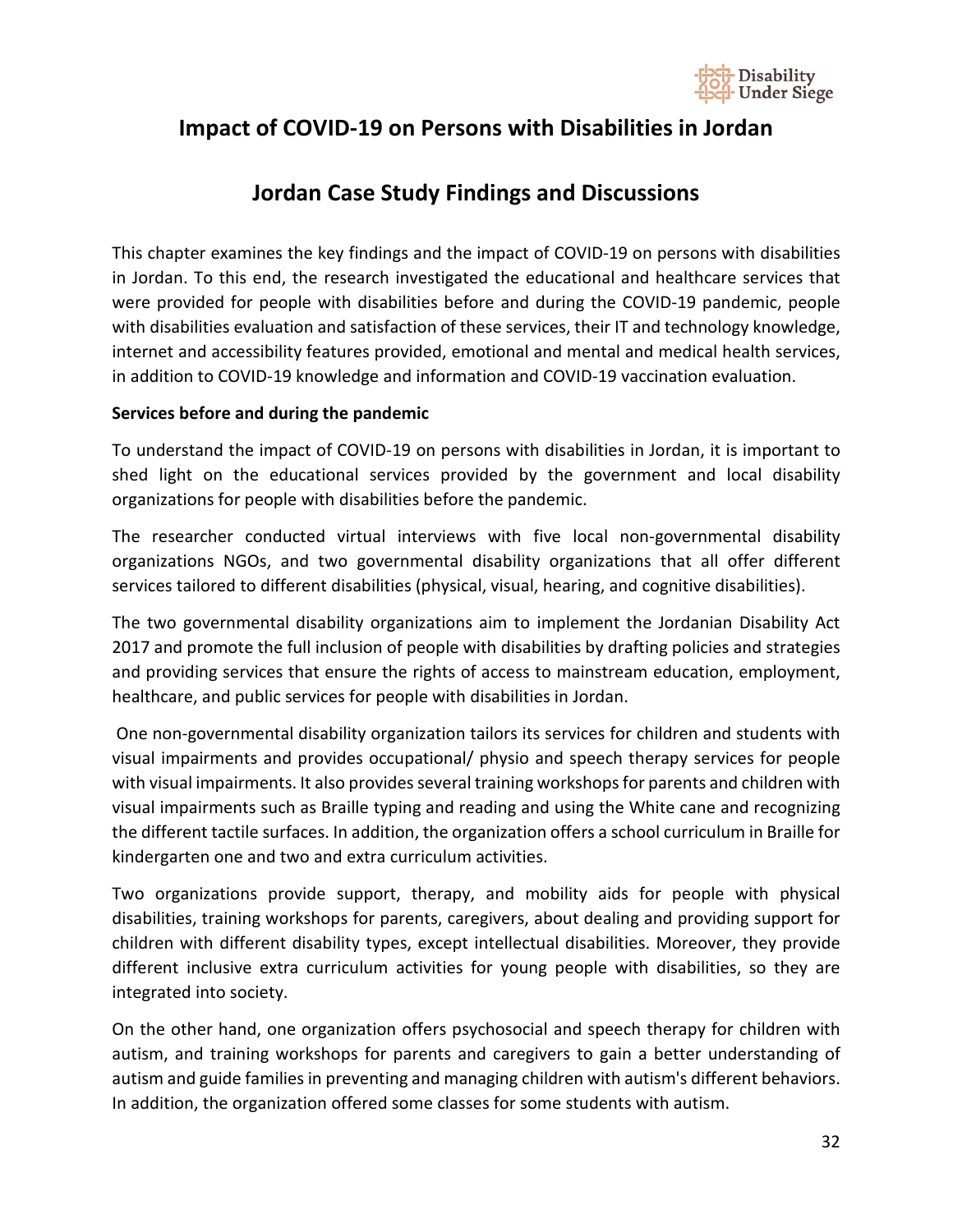

The seventh disability organization is a private organization that provides educational and therapeutic services to students with different learning difficulties, and students with developmental and neurological delays or dysfunctions.

Although the seven disability organizations in Jordan used to provide different educational, healthcare, and training services for parents and people with disabilities before the pandemic, most of their services could not cover all disability needs across the country. Five out of six nongovernmental disability organizations are based in Amman, the capital, while one nongovernmental disability organization based in Zarqa district offered its services for children with the Autism spectrum. On the other hand, the two governmental disability organizations based in Amman responded to people with disabilities' needs across the twelve different districts in Jordan.

Furthermore, amid the Covid-19 pandemic, all the seven disability organizations in Jordan had to alter their methods of providing services to cater to people with disabilities. One disability organization used to provide educational and therapeutic services to students with different learning difficulties before the pandemic had to revert to online educational services in February 2020, to comply with the national lockdown restrictions. They were able to reopen and offer face-to-face services in May 2020, as the Jordanian government eased restrictions for certain service providers including special education organizations/ centers, however, inclusive school providers had to remain closed. One interviewee representing an NGO that provides services for children with visual impairments had to deliver Braille typewriters for grade one students with visual impairments to enable students to complete their class assignments while attending online schooling during the lockdown restrictions. In addition, they had to provide online training sessions about using Braille typewriters for parents of children with visual impairments who never used such typewriters.

> *"Many parents were unfamiliar with Braille typewriters, so we had to provide online training sessions over a few months to train mothers to use such typewriters… unfortunately, some mothers had little literacy and others were illiterate and they were the ones who faced difficulties while attending our training sessions"*

An interviewee representing a disability NGO that provides services for children with autism in Zarqa stated that their center had to close during the lockdown restrictions, and they could not communicate with the children as many did not have access to the internet and virtual communication devices. In addition, the lockdown restriction hindered many parents and children with mobility impairments to have occupational and physiotherapy sessions that two disability organizations used to offer for people with mobility impairments.

In addition, one governmental disability representative who serves as the head of inclusive education used to monitor the educational curriculum, deliver training for teachers and provide guidelines and recommendations for inclusive education in schools and universities before the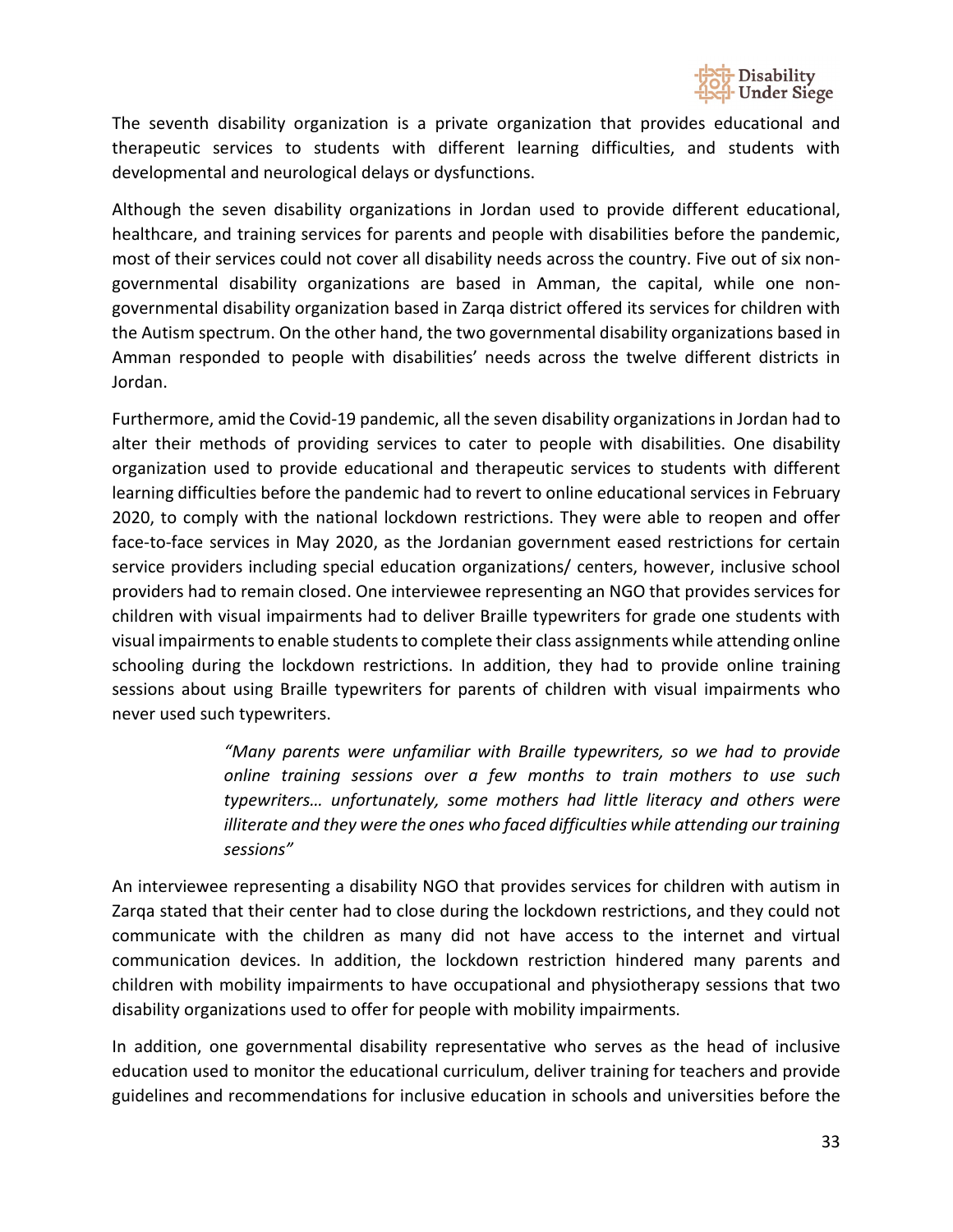

pandemic. However, amid the Covid-19, she was in charge of coordinating with the Ministry of Education to ensure that students with disabilities are given priority to attend face-to-face schooling as online schools are not accessible for students with disabilities.

Another governmental disability organization interviewee concluded that the Covid-19 pandemic harmed both people with and without disabilities. However, it was more harmful to people with disabilities and has forced them as a governmental organization to tailor their services to cater to people with disabilities amid the pandemic. Part of the services, they provide was allocating six hotlines for 24/24 hours to respond to people with disabilities' requests, providing financial support for those in need, special accommodations, and assistive devices established three centers in the country and allocated a team who oversaw delivering medicine for people with disabilities across the twelve Jordanian district. In addition, they coordinated with the government on facilitating the movement and travel of people with disabilities and their quarantine in special allocated governmental hotels.

> *"We received 16,000 calls during the 2 months lockdown… We were asked to provide financial support for some families with disabilities and we had to allocate allowances to support the ones in need although financial support was not among the services we used to provide before the Covid-19…… We also provided batteries for people hearing aids systems".*

## <span id="page-33-0"></span>Service Evaluation and satisfaction

The researcher had to conduct virtual interviews with disability organization educational and healthcare service providers and parents and students with disabilities to investigate the impact of COVID-19 on accessing these services and their satisfaction with the services provided.

Six virtual interviews were conducted with parents of students with disabilities under 18 years old living in Amman, Jarash, Karak districts. Two out of the six interviewed parents had a male child with autism spectrum, two parents have a male child with down syndrome, one parent had one daughter with multiple disabilities (visual impairment and learning difficulty), and a male adult who has cancer and a cognitive disability. The sixth participant and his son both have hearing loss and they both use sign language as a means of communication. Moreover, one high school male student shared his evaluation of the services provided during the COVID-19 pandemic.

Four schoolteachers with hearing impairments took part in the virtual interview (two females, and two males). A sign language interpreter was facilitating the discussion and communicated the questions and answers between the participants and the researcher during the virtual zoom meeting.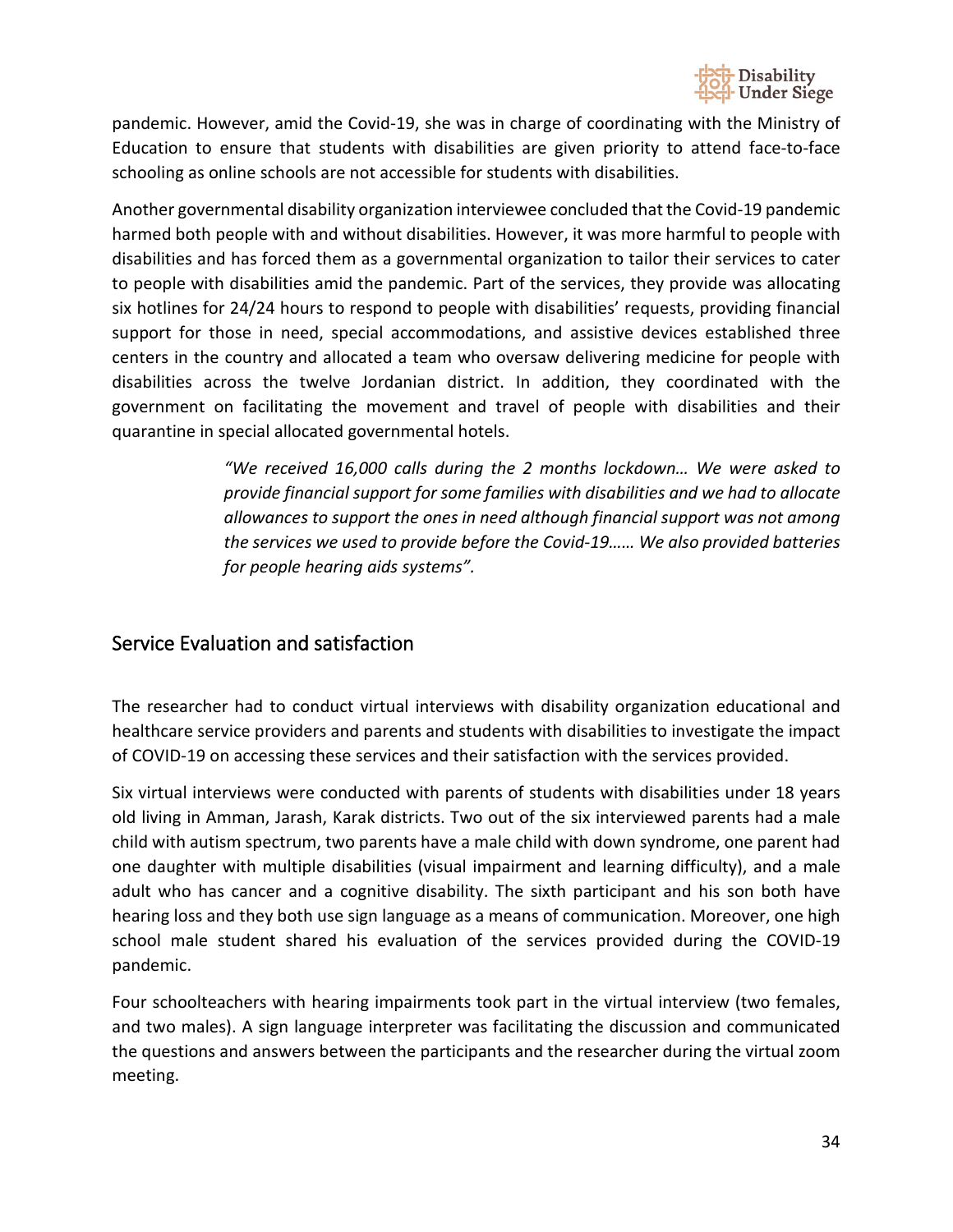

Findings from interviews with parents and students with disabilities, teachers, and disability organizations revealed that COVID-19 had both positive and negative impacts on education and healthcare services for people with disabilities.

All interviewed parents with children with disabilities and disability organizations representatives stated that students with disabilities did not have the same equitable and inclusive access to faceto-face and remote learning. One governmental disability interviewee highlighted that Covid-19 excluded students with and without disabilities from gaining access to learning, however, students with disabilities encountered more challenges during online learning.

A key finding from interviews with eighteen participants highlighted the necessity to provide inclusive education in public schools as the public education sector in Jordan does not provide educational support for students with disabilities. Five out of the six interviewed parents of children with disabilities had to enroll their children in private schools, while one parent enrolled her daughter in a special educational center.

Five out of the six parents of students with disabilities affirmed that online education was challenging and inaccessible for their children's disability needs (visual and hearing impairments, learning difficulties, autism spectrum, and Down syndrome), while one parent concluded that online education had a positive impact despite some of its limitations. The parent stated that although online education during the Covid-19 pandemic restricted her son from taking part in life skills activities such as cooking, tidying the classroom, and reading and writing skills, it allowed him to become more independent, organized, and focused. He used the Zoom platform independently to join his online class and communicate with his instructor.

> *A parent said: "Online education had a positive impact on my child… It allowed him to develop, improve his abilities and depend on himself… There were no distractions or difficulties, he was content and had extra time to join a summer club".*

Most parents of children with disabilities believed that face-to-face learning is essential for their children's social development, which online education lacks. One parent of a student with Down Syndrome enrolled her son in grade 3 two months before the lockdown. During the two months, he was motivated to learn a few words and numbers and established friendships with his classmates.

*The mother said: "What matters for me, is that my child learns how to communicate with people and have friendships and be integrated at school, more than learning reading and writing…. He managed to memorize his friends' names and play with them during break time. However, with the lockdown restrictions, he lost his interest to learn and did not allow me to teach him while being at home".*

Similarly, one parent of a child with down syndrome affirmed that his son developed his social skills during face-to-face school time. The son was enrolled in a private inclusive school and used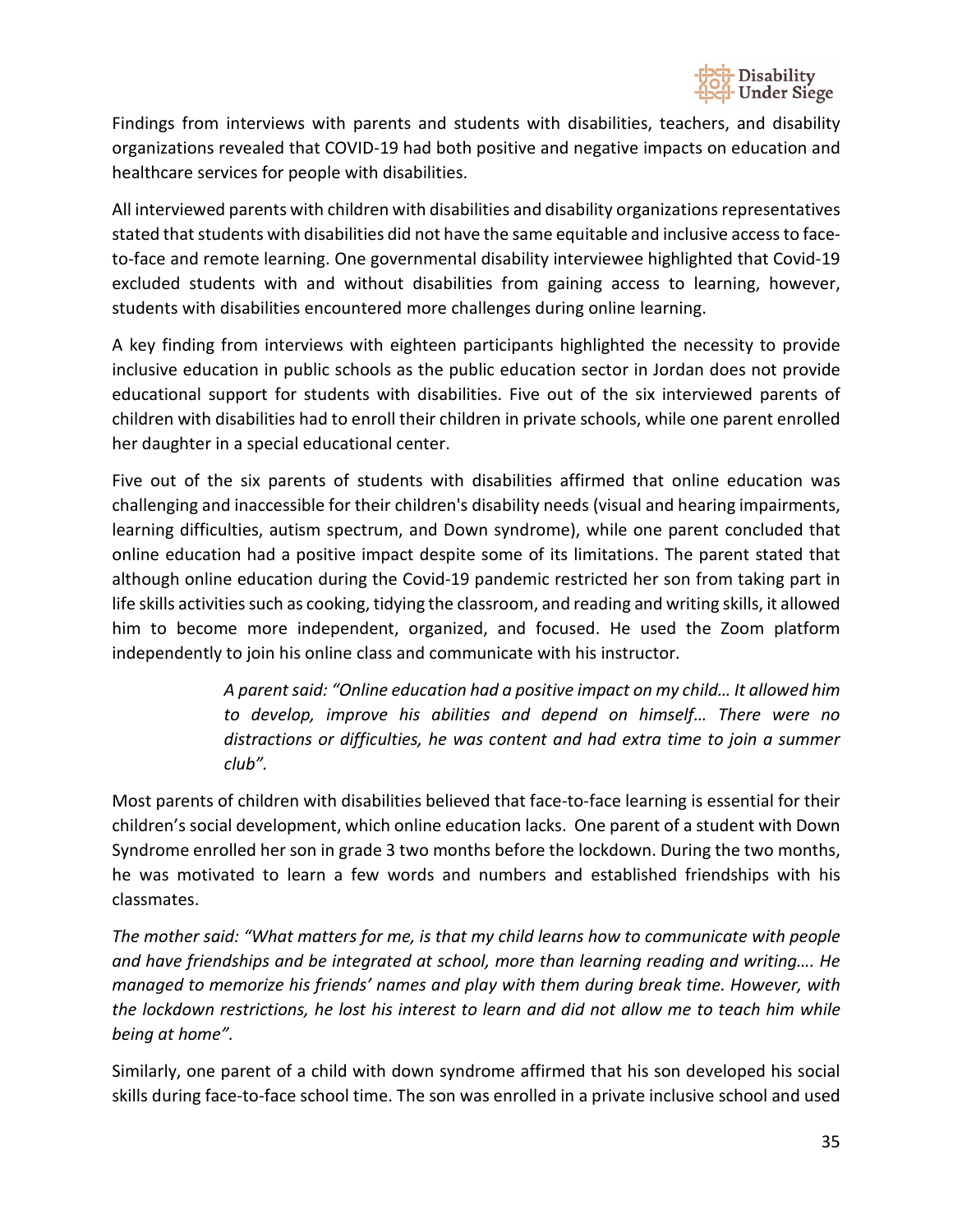

to be fully integrated with his classmates in all classes except Math and English curriculum that were tailored to accommodate his educational needs. However, amid the lockdown restrictions, his participation and engagement with his classmates became less, as the school used WhatsApp chats to communicate with students and each class had a WhatsApp group. In addition, most of the classes were asynchronous due to the slow internet connections. Alternatively, teachers had to send lessons, voice recordings, video links, and assignments via WhatsApp. With the lack of live learning, many parents of students with disabilities had to assist their children to learn and follow the instructions assigned on the WhatsApp chat group. On the other hand, live online sessions were more engaging for some students with disabilities.

> One parent of a teenager with Down Syndrome asserted: *"During the second year of the pandemic, and as a teenager in grade ten, my son wanted to rely on himself and became more independent while using the Microsoft Teams platform. He used to share jokes with his classmates and take part in online classroom discussions. His mother used to attend the live- sessions and to take notes and revise the lessons later in the day".*

According to the father, his son was one of the few students with Down Syndrome who were able to complete grade ten remotely as the whole family dedicated their time to provide educational and financial support to enable him to complete. Yet he prefers face-to-face schooling as his son gets more educational support from teachers and shadow teachers.

> *"Online education was challenging for many parents of students with disabilities. We dedicated our time as a family to support our son so he can become the first student with Down Syndrome to complete the Tawjihi / High School degree in Jordan and to be able to join University. His mother dedicated a lot of her time to attending his online classes to be able to support him academically…. However, face-to-face learning is more efficient as the teacher and the shadow teacher were able to provide better support for him".*

Another parent of a child with autism affirmed that face-to-face education was more suitable for her son since he was able to drain his energy to learn new skills and follow his routine schedule that he was deprived of during the lockdown restrictions.

A mother said: "Centers and schools were closed. My child lost many academic and life skills as there were no follow-ups or communications with parents and students with disabilities. We were only contacted to be informed about back-to-school proposed dates".

While parents of children with cognitive impairments found online learning limiting their children's social skills, parents of children with visual and hearing impairments concluded that online learning had delayed their children's language and academic development as the online platforms were inaccessible for their particular needs.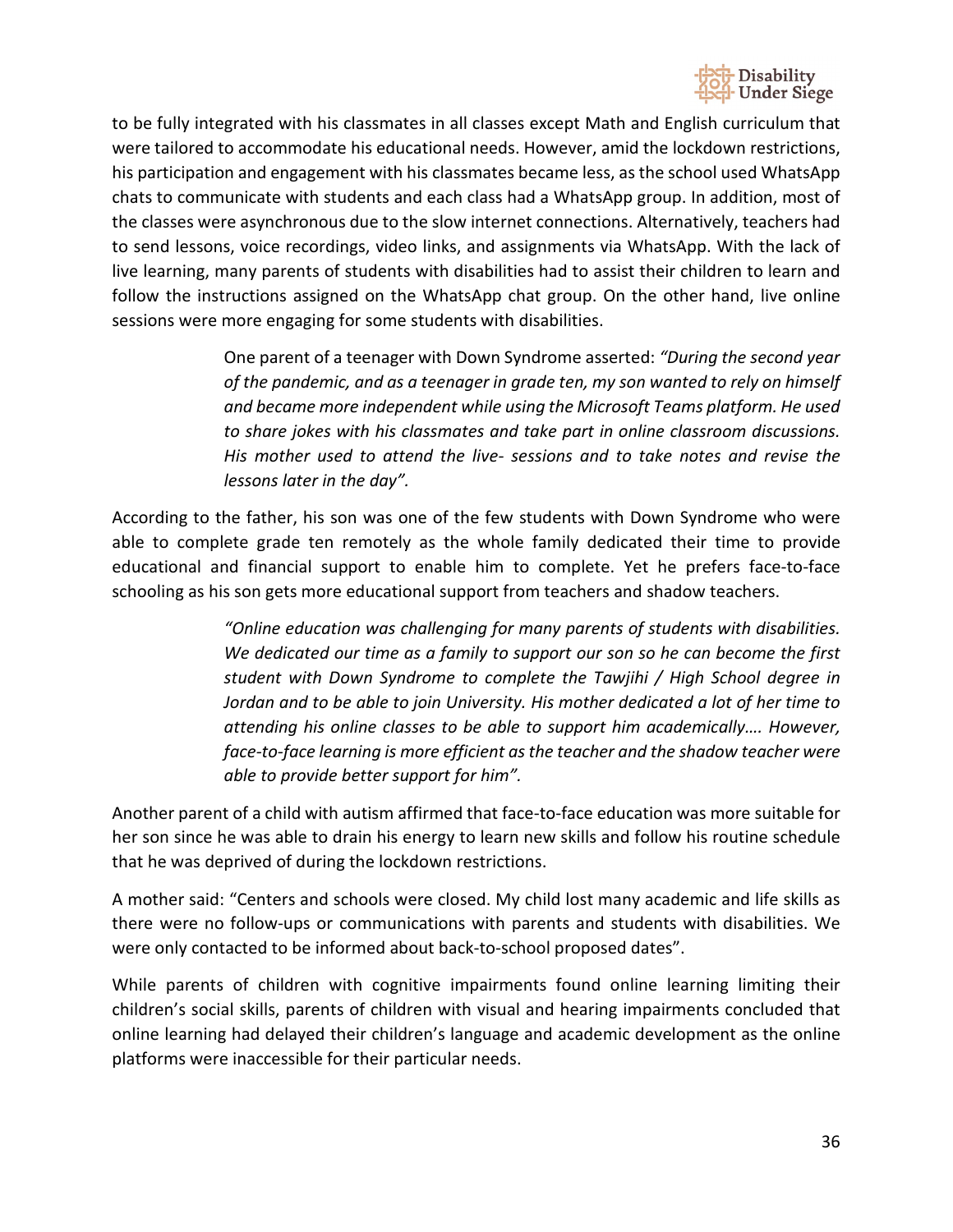

One parent of a child with hearing impairment stated:*" Students with hearing impairments and those who are Deaf rely on lipreading which is obstructed while the shared screen is pixelated, and the voice and image of the speaker camera are lagging".* 

In addition, many parents and their children with hearing impairments had little knowledge of using online platforms such as Zoom which hindered many from joining online education.

> One parent stated: *" It took me more than half an hour to train one Deaf student to use the Zoom platform".*

On the other hand, many parents of children with disabilities could afford to purchase devices and internet data, which hindered many from gaining access to online classes.

> A mother of a child with visual impairment asserted: *"My daughter could not join all the online sessions because I could not afford to buy her a tablet. She used to attend some online sessions and use my mobile phone to join classes but, could not fully participate when I am at work, or my line is disconnected if not being able to pay my phone bill".*

Therefore, the lack of knowledge on using online platforms and the lack of financial support to cover tablets and device costs and internet data bundles was one of the key issues that many families of children with disabilities encountered which prohibited them from accessing online education. This finding is confirmed by two non-governmental disability organizations. They added that the lack of accessible online provisions for people with disabilities hindered students with disabilities from gaining access to online education.

While parents of children with disabilities were mostly unhappy with online education, one disability organization believed that it had a positive impact on service providers. According to a non-governmental disability spokesperson, the Covid-19 pandemic forced service providers to use technology and online platforms to provide their services remotely.

> *He added that: "Many service providers have to deliver online training workshops and teaching and guidance sessions which eased communication between and enabled experts in the field across the world. Online services enabled many people to exchange knowledge and use some of the accessibility features in different online platforms and applications such as the read-aloud specification and screen reader software."*

On the other hand, one governmental disability representative pointed out that the Ministry of Education in Jordan did its best to allow students with disabilities to attend face-to-face schooling by permitting special schools and centers serving students with disabilities to open their schools and provide face-to-face learning, however, not all of these centers opened their centers.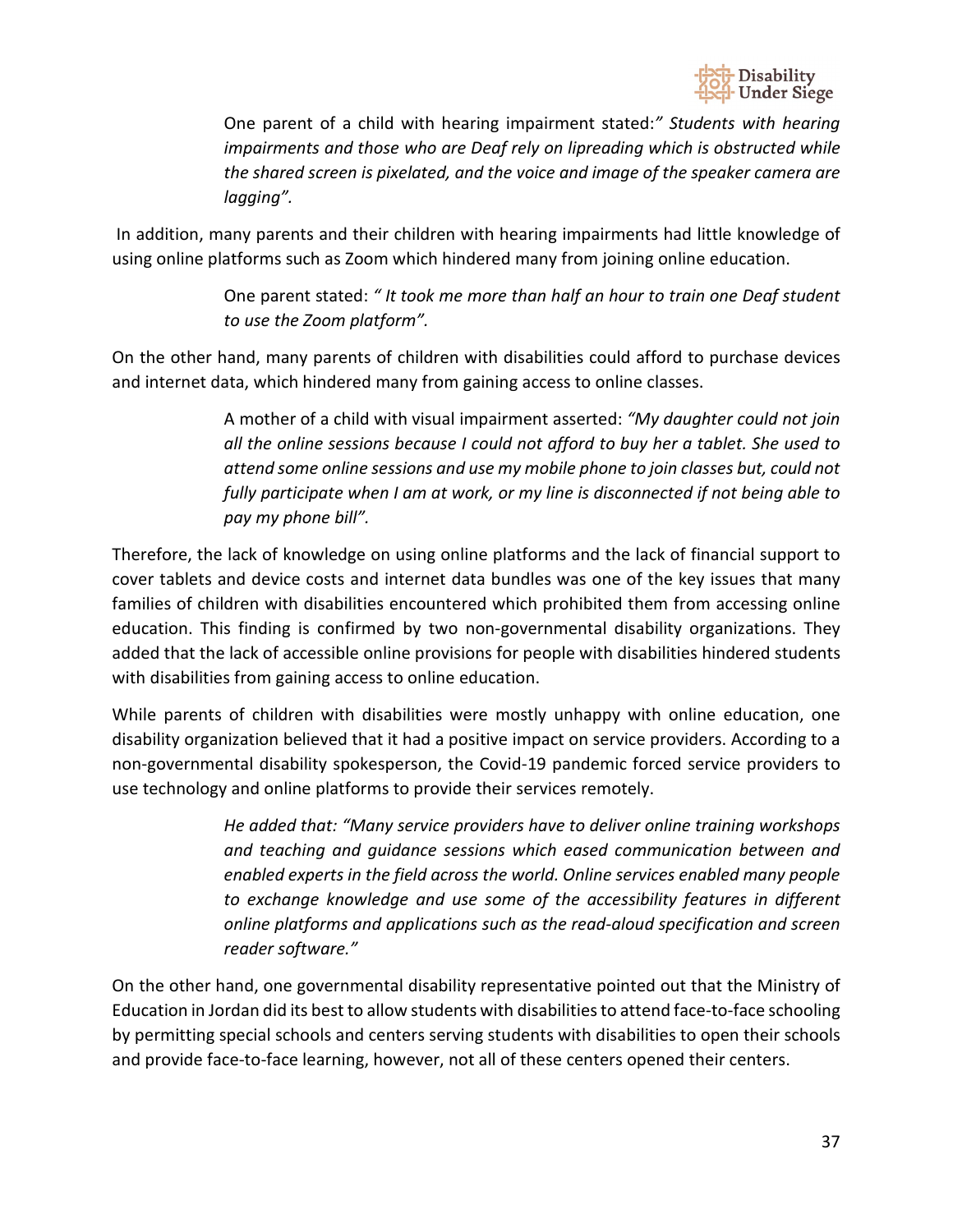

*"Unfortunately, not all schools and centers opened their services to students with disabilities…Even educational centers for Deaf students… only two or three schools offered face-to-face teaching… Many parents refused to send their children".* 

Another non-governmental disability organization had to offer free training for parents of children with disabilities on using different online platforms as they knew that many were unfamiliar with using online platforms such as Zoom, and Microsoft teams.

When asked about their satisfaction with the ministry of education online platform named "D Darsak.", most interviewed parents stated that the platform did not consider students with disabilities. One parent pointed out that Darsak online platform did not have sign language interpretation for students with hearing impairments. Another parent stated that her son could not use or benefit from it as it offers a curriculum for students with Down Syndrome or intellectual disabilities.

> *A mother of a student with Down Syndrome stated: "Although I was keen on teaching him and got him a whiteboard and colorful pens, he refused to study with me….. He could not access Darsak website as it is not designed to cater to his needs…."*

Another governmental disability representative pointed out that the Ministry of Education online platform " Darsak" was inaccessible for many students with disabilities and this includes students with hearing impairments.

> "*We had to provide adapt the educational curriculum and included sign language interpretation to the content, so it becomes accessible for students with hearing impairments"*

The governmental disability representative pointed out that most schools relied only on the Ministry of Education online educational platform "Darsak" which covered the curriculum for all grades and included an assessment section. However, most schools did not provide additional live online lessons for their students, neither they did follow up with the students' academic progress.

> *"Most schools requested their students to follow up the lessons posted on Darsak platform and to complete the assessments… however, they did not follow the students' educational progress…"*

A concluding finding from all interviewed disability organizations revealed that the lack of preparedness, in addition to the lack of enforcing face-to-face-education, and teachers 'training on dealing with students with disabilities in all the Jordanian districts have all contributed to excluding students with disabilities from gaining access to education during the Covid-19 pandemic.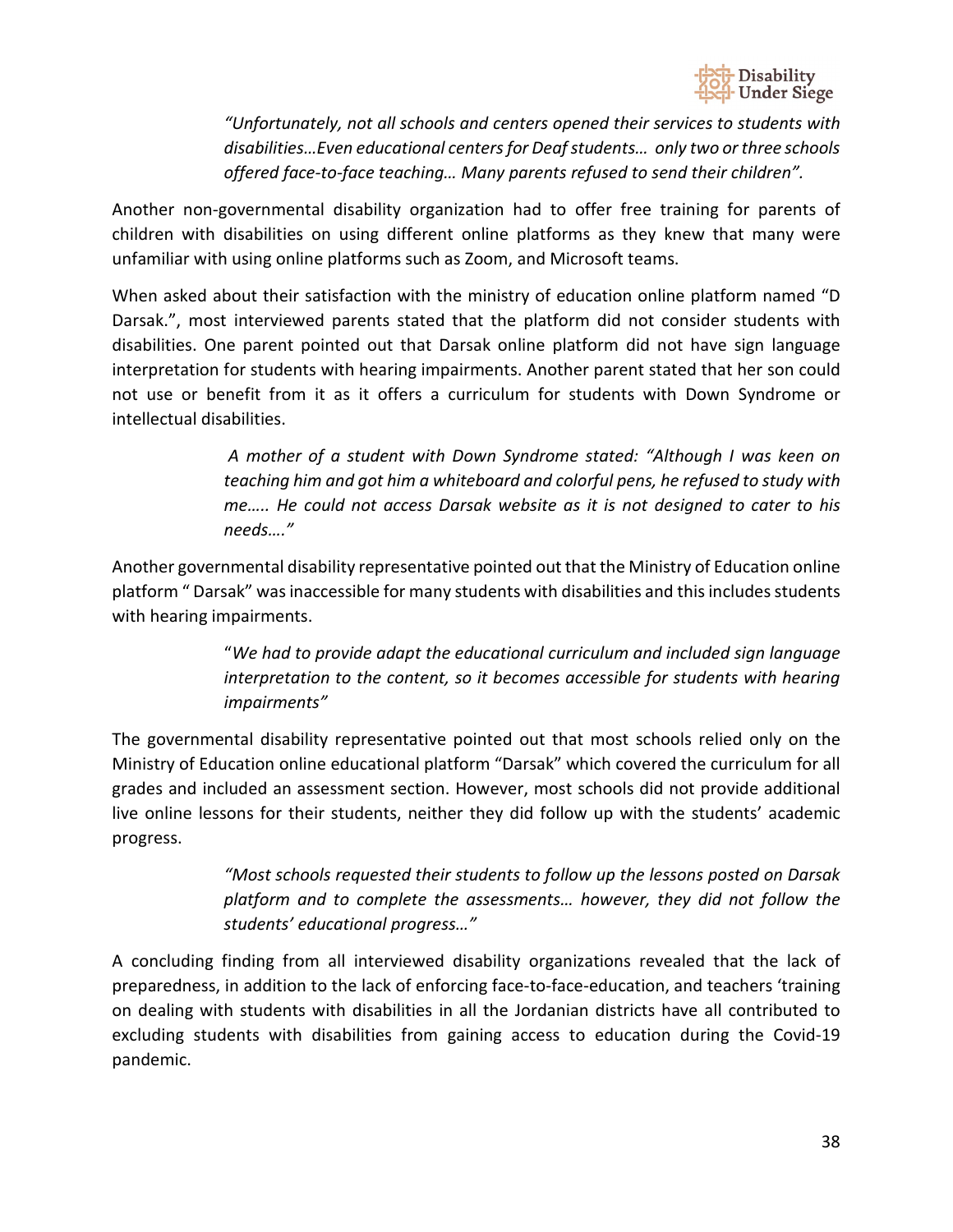

*"Many school principals and teachers in different Jordanian districts do not know how to deal with students with disabilities…. Many of them are not familiar with the Jordanian Disability Act and hence they do not know how to tailor their services to respond to students with disabilities' educational needs… The Ministry of Education should be more involved and provide training to ensure that students with disabilities gain access to education".* 

# <span id="page-38-0"></span>IT technology knowledge, internet, and accessibility

All interviewed parents of children with disabilities stated that schools did not use IT technology or online platforms as part of the academic curriculum before the pandemic.

One parent of a student with a disability whose profession is in IT stated that his son's school never used any platform as part of the academic curriculum before the pandemic.

*He said: "The school only used to send emails to remind us about any outstanding fee*  balances, but they never relied on online platforms or websites to provide educational *support for my son".*

Most of the interviewed parents of children with disabilities pointed out that their children had no experience in using online platforms including Zoom and Microsoft teams before the pandemic. Only one parent of a child with autism stated that her son had IT knowledge as he used to browse the internet, and used Skype as a means of virtual communication, while the five children with disabilities had no IT knowledge and many could not afford to purchase electronic devices and tablets.

> *A parent representing the Deaf community stated: "Many Deaf students have little knowledge of using IT technology as they have not developed or expanded their literacy knowledge…. So, most of them find difficulty in understanding IT terminologies which hinders them from using IT technology"*

> *One parent from the IT profession noted: "Before the pandemic, electronic devices, laptops, and tablets were expensive and unaffordable for many parents in Jordan…. Their prices even got doubled during the pandemic…. for example, a laptop which costs 500\$ before the pandemic became around 1000\$".*

Another parent of a child with visual impairment and learning difficulty living in a refugee camp had one smartphone to share with her daughter during the pandemic. Her daughter could not attend all the online classes due to the time conflict of the online schooling and her mother's work schedule.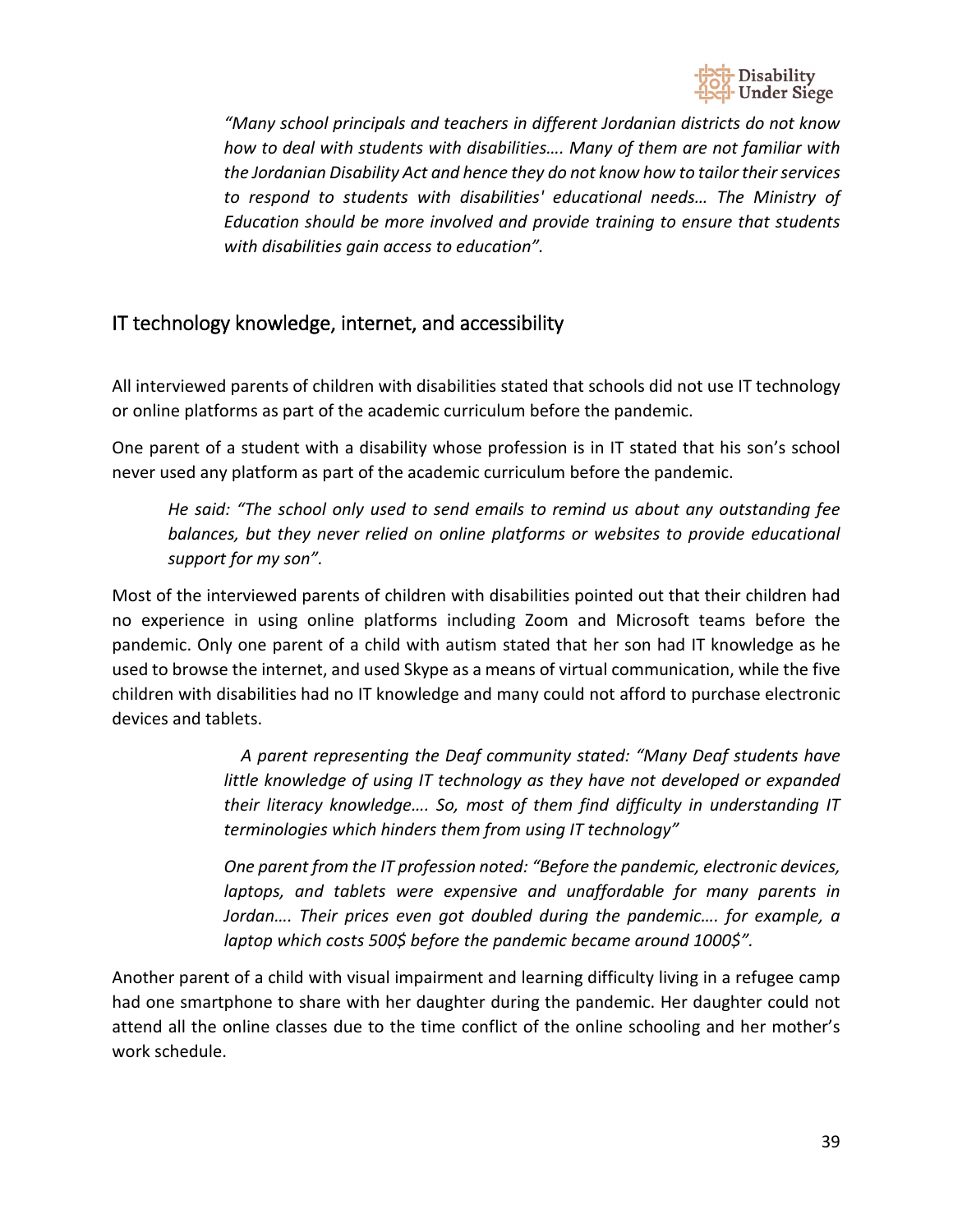

*The mother said: "As a farmer, I had to sell my vegetables near the camp …. I had to take my mobile phone while selling… My daughter could not join online schooling when I am at work, and this limited her from accessing online education. I could not afford to buy a tablet for her and although one of the international organizations distributed tablets for unprivileged families in the camp, they did not provide one for my daughter".*

On the other hand, one governmental disability organization stated that the Ministry of Education distributed free tablets to students living in rural areas or those whose parents could not afford to pay for such devices. However, the interviewee did not have an accurate number of the total distributed devices. On the contrary, one parent of a student with a disability living in a rural area in Karak district noted that her daughter was not given any tablet although her financial condition gives her a priority in having a free tablet.

A key finding from interviews with parents of children with disabilities and disability organization representatives highlighted that not all online platforms and IT technologies accommodate people with disabilities needs.

Parents of students with visual and hearing impairments noted that online platforms were inaccessible for students with visual and hearing impairments. One parent found the "Darsak online platform" inaccessible for Deaf students and hearing impairments as many videos did not have sign language interpretations. Another parent of a student with visual impairment and learning difficulty mentioned that her daughter found difficulty in accessing the Zoom platform.

Similarly, one parent of a child with autism stated that his son's school preferred to use phone calls instead of online platforms (Zoom) to communicate with parents of students with disabilities as many lived in remote areas outside Amman had no experience in using the Zoom online platform.

On the contrary, two parents of students with Down Syndrome and Autism spectrum concluded that the Zoom platform was easy as their children were able to use Zoom independently and managed to interact with their classmates and teachers.

One governmental education service provider pointed out that although Students with Down Syndrome and Autism spectrum learned new IT skills and many were able to access Zoom, and Teams independently, however, they lost their daily interaction with people and teachers and affected their ability to communicate and interact with their classmates.

> *"Online education is a double sword…. yes it enabled them to develop their IT skills, but on the other hand, it restricted their interaction with other children and limited their chances of learning from their peers and classmates…it affected their full integration in society".*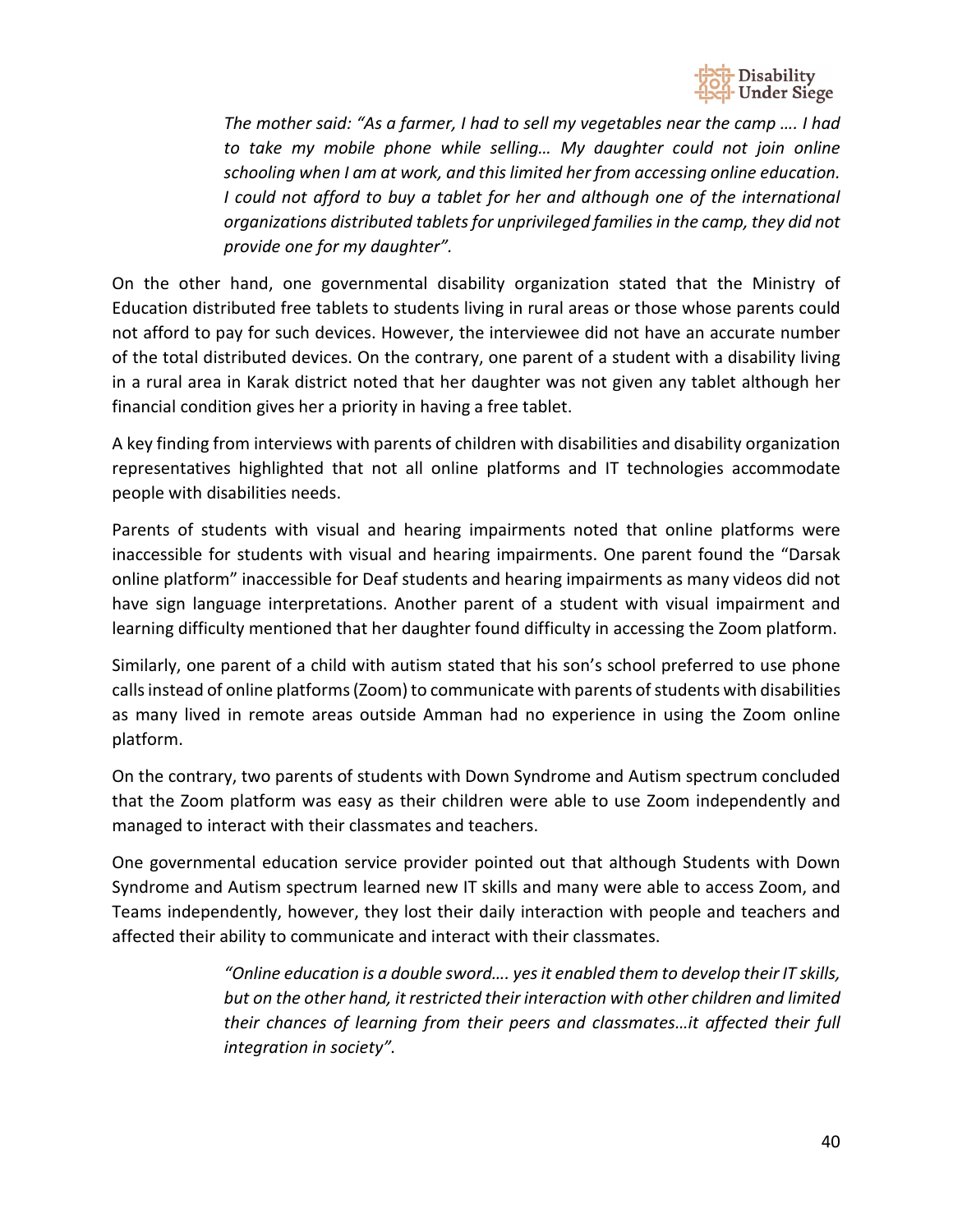

Findings from interviews with disability organization representatives revealed that IT technology and accessibility level varied from one disability to another. One governmental education service provider concluded teachers relying on Zoom, teams, and WhatsApp chats found difficulty in engaging students with Attention Deficient Disorder (ADHD) as they could not identify and control the distraction environment around them.

> *"Online education needs full attention and engagement… You can not ask any young child, especially a child with ADHD to focus on the screen for a long period …. In my opinion, online education is not accessible for those students…Even Online education was not suitable for students without disabilities…especially small children...You can't ask them to sit for long hours on laptop screen or tablet and expect them to be fully engaged and focused…."*

Disability organizations serving people with visual and hearing impairments stated that IT and online platforms were not fully accessible for people with sensory impairments, and they had to provide a different alternative format for their students.

> *A visual impairment service provider said: "We used different methods to communicate with our students with visual impairments since many of IT technology programs and online platforms were inaccessible… We used to send voice and video recording files, written lesson notes for parents who could not afford the high cost of internet and electronic devices".*

> *Another spokesman of the Deaf Community added:" We used Zoom in online learning, but students with hearing impairments could not participate or interact with the lack of sign language interpretation during the session…. Background noise, slow internet connection, and unclear camera screen played a major role in limiting students with hearing impairments from accessing the online information".*

On the other hand, one disability educational and therapeutic service provider to students with different learning difficulties used to offer online sessions before the pandemic as many of their students resided abroad. They used different communication devices that respond to different verbal and nonverbal students.

> *The educational service provider noted: "We used an application with images that they can point out or show to us, so we know what they want … for example an image for a sandwich… We offered iPad for our students, and we used different online tools that accommodate their needs".*

One governmental disability education service provider stated that the Ministry of Education in Jordan did not rely on IT technology before the Covid-19. However, they developed "Darsak" online platform to enable students to virtual access the educational curriculum. However, it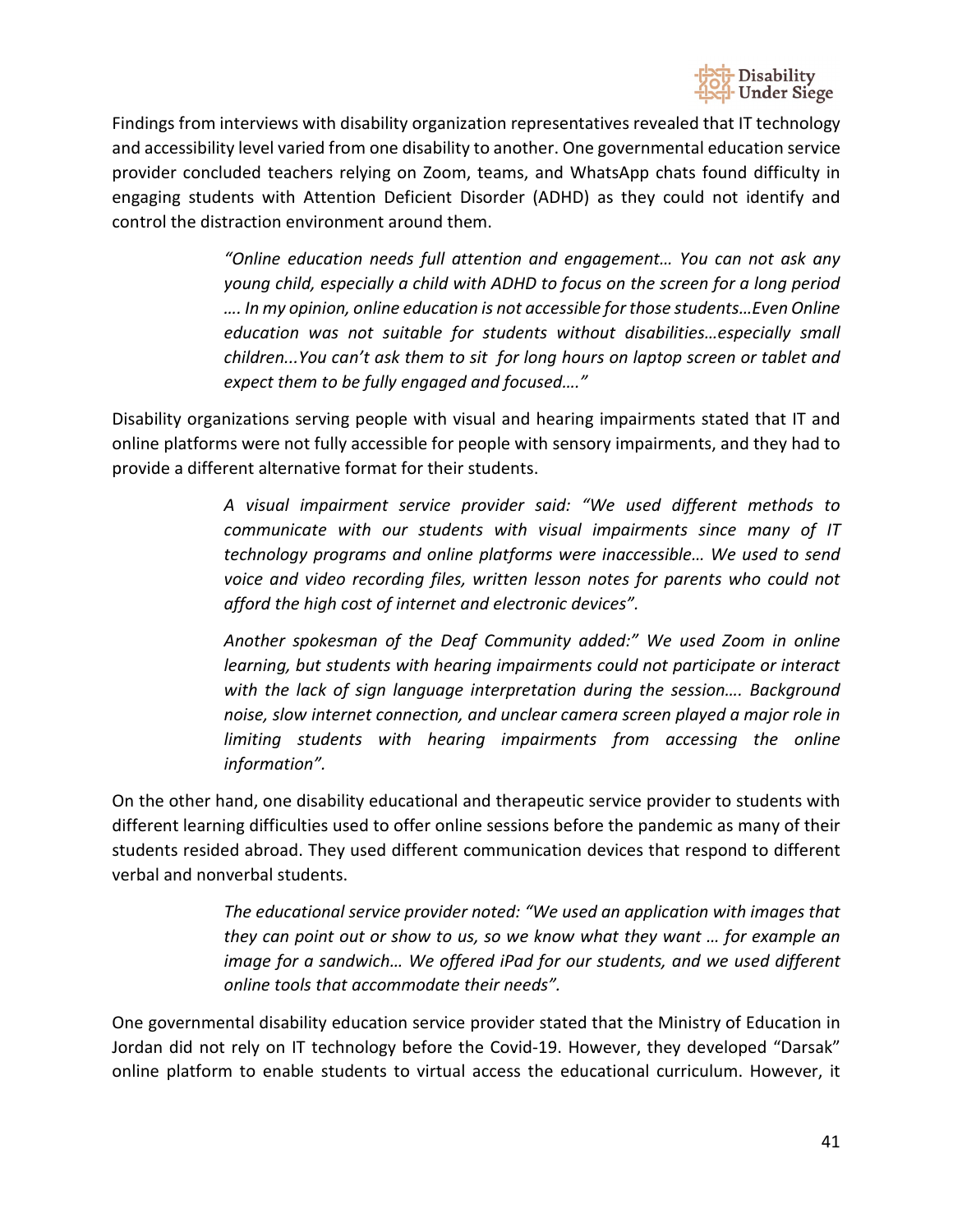

relied on parents to buy internet packages to access the platform without offering internet packages for low-income families.

# <span id="page-41-0"></span>Emotional and mental health services

A key finding from interviews with parents of children with disabilities and disability organizations highlighted that lockdown restriction during the Covid-19 pandemic affected the mental health condition of people with and without disabilities. It certainly had a more negative impact on the emotional and mental health conditions of people with disabilities and their parents.

A mother of a child with Autism spectrum confirmed that the Covid-19 pandemic and the lockdown restrictions had affected her son's mental health condition and behavior. During the curfew, the child could not stay at home and had to walk in the neighborhood. He was then arrested and taken to a police station because of not abide by the curfew.

> *"My son is accustomed to wearing a police outfit during wintertime. As a child with autism, he could not stay at home for a long time. So he used to walk around our neighborhood for an hour. One day, during the Covid-19 curfew, he was wearing his favorite police outfit and walking around our neighborhood…. Not recognizing that he has autism, the police arrested him, and he stayed in detention for a few hours because he was wearing a police outfit and wandering around during the Covid-19 curfew time…. After nine hours, he was released when his father signed an agreement that the child will no longer wear a police outfit on street…… A few days later, the head of the police station in our area called my husband and apologized for arresting our child as they did not know that he has autism…. Since then, they only gave special permission for parents of children with autism to take children outdoors to ease any of their stress, anger temperament and frustrations during the lockdown restrictions".*

Another governmental disability organization interviewee pointed out that the lockdown restrictions affected the mental health conditions and behavior of people with autism spectrum and Down Syndrome. Many families contacted them to report their children's bad temperament and behavior, and some requested them to coordinate with governmental ministries to obtain special permission that allows the parents to take their children with disabilities out.

> *"We coordinated with the Ministry of Defense and the Corona committee to issue permission for people with disabilities and their parents to go out for a few hours…"*

One parent of a child with hearing impairment concluded that the lack of accessible communication with people with disabilities particularly those with hearing impairments about the governmental quarantine measures and protocols, created discomfort, uncertainty, and fear among people with disabilities. The parent narrates an incident that a traveler with hearing impairment experienced at his visit to Amman during the lockdown period.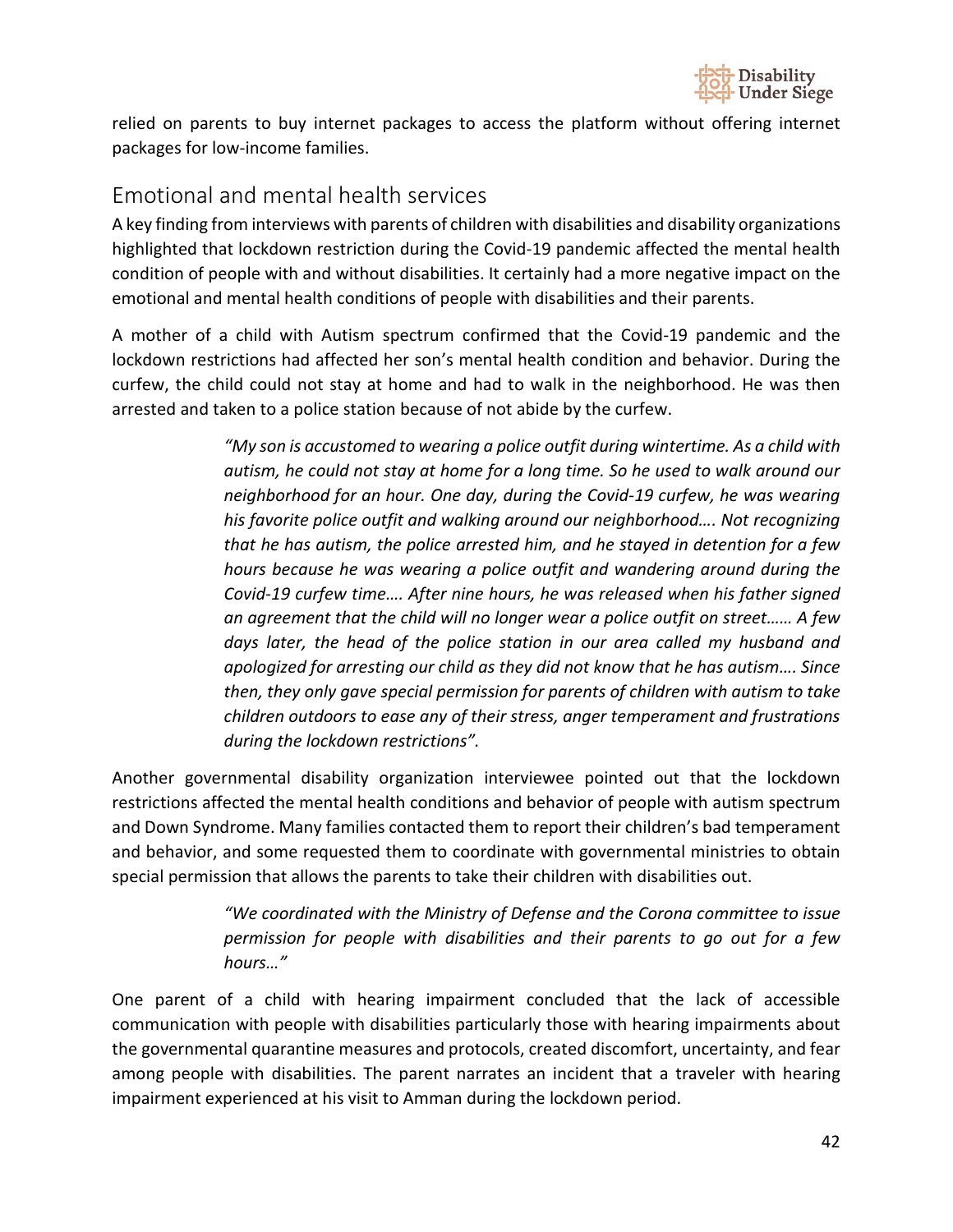

The parent says: *"A traveler with hearing impairment visiting Amman, was taken from the airport to the Dead Sea hotel to quarantine for fourteen days… The person was furious as he did not know where he is going and the reason for it. No one knew how to communicate*  with him.... He was left alone in an unfamiliar place in the hotel.... A few days later, as a *person using sign language, I was asked to communicate with him, and I felt the anxiety and fear he experienced during our communication…. Even he missed the hotel meals as he could not hear the food serving team knocking on his room.*

Conversely, three parents of children with disabilities used their free time to play and entertain their children during the lockdown restrictions. The activities included playing football, and basketball near the house courtyard, drawing, watching TV and having a conversation. Another parent of a child with autism concluded that delaying the first online class session till 9:00 am allowed the child to have a better sleeping pattern and to lessen his epilepsy attacks.

Some disability organizations serving people with hearing impairments offered free psychosocial and mental health support for children with hearing impairments amid the Covid-19 pandemic. One interviewee pointed out that some parents obliged their children with hearing impairments to undertake cochlea implant operations which caused psychological problems for many. Consequently, some disability organizations initiated and provided psychosocial support for those who were forced to undertake cochlea implant operations.

With the lack of specialized psychosocial therapists and counselors at their organizations, all interviewed disability organizations had to either offer or refer parents of children with disabilities to mental health support services as most parents and their children with disabilities could not cope with the lockdown restrictions that impacted their mental health conditions. However, most interviewed disability organizations could not support all the requests.

The two governmental disability organizations used to refer families to different mental health support centers which were mostly located in Amman the capital. However, with the lack of specialized mental health units or centers in rural areas or other districts, they could not assist families and their children with disabilities living outside Amman.

One non-governmental disability organization serving people with disabilities provided a hotline to provide psychosocial and mental health support for the families of children with disabilities they serve. However, they did not have enough specialists to support different requests across the 12 Jordanian districts.

> *One interviewee said: "We had a team who worked 24/24 to provide psychosocial support for parents and children with disabilities, however, we could not have enough team to cover all of the requests across Jordan".*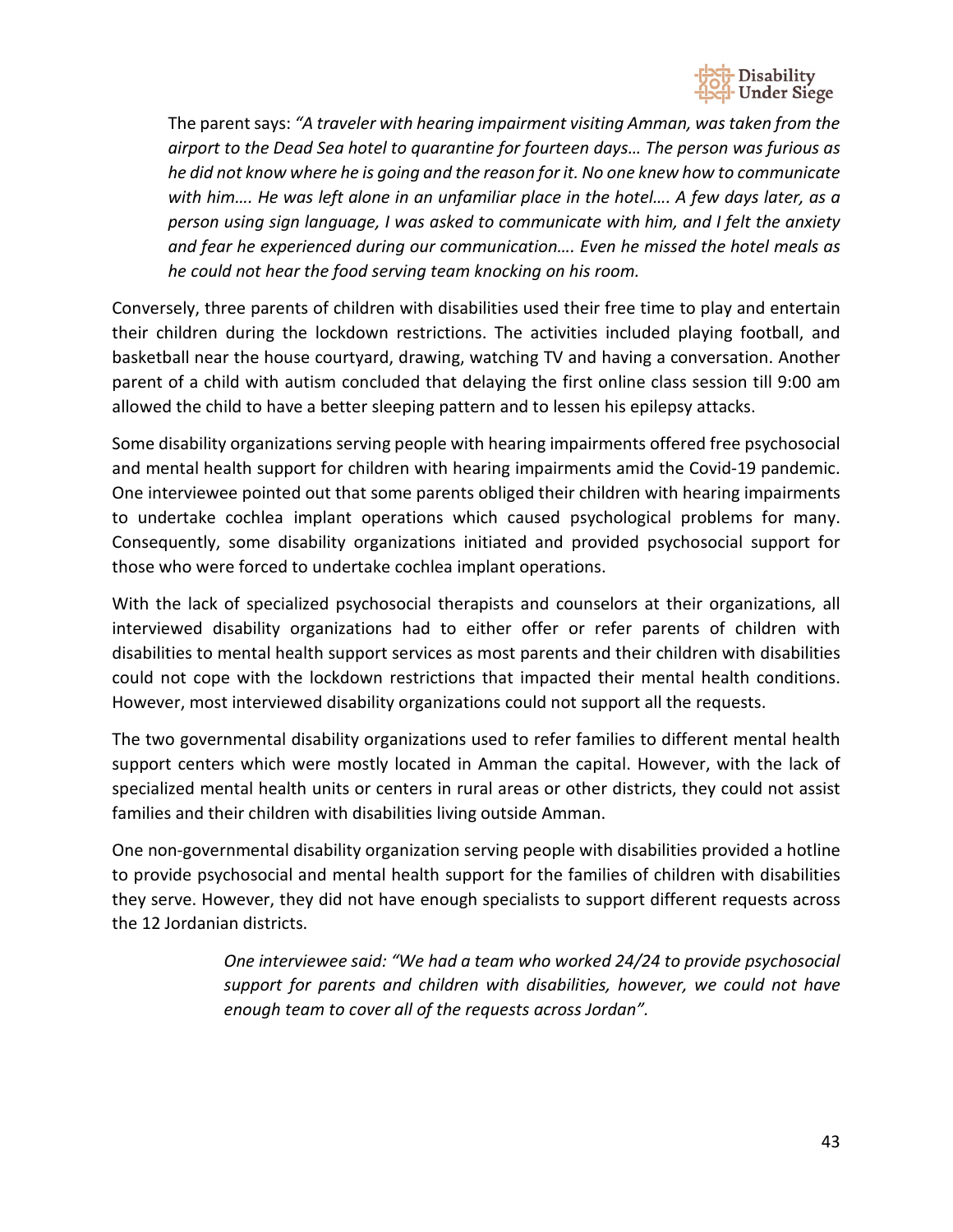

Another non-governmental disability organization offered online mental health awareness sessions for parents of students with learning difficulties and referred many parents to one governmental disability organization that used to offer mental health support for parents and people with disabilities. On the other hand, one disability organization serving people with visual impairments noted that many students showed symptoms of anxiety and social withdrawal, so the organization had to directly communicate with them instead of their parents to enable many to express their concerns and needs. With the collaboration of parents and students with visual impairments, the organization held different musical activities to ease their stress and anger.

A key finding from interviews with disability organizations and parents with different disability groups pointed out that the ministry of education and social welfare outlooked providing mental health support for parents and children with disabilities. With the lack of mental health support for parents and children with disabilities, many children with disabilities experienced different levels of abuse and some did not receive enough support and attention.

> *One disability organization representative stated: "During the lockdown restrictions, many people with disabilities experienced domestic violence… Some parents took the wheelchair away from their child with mobility impairments…. others did not frequently change their children's diapers… and others used to hit their children with disabilities…The level of abuse was unbearable that one parent from a low-income family could not provide food meals for a child with disabilities as he became unemployed during the lockdown restrictions."*

One disability organization representative stated that the COVID-19 pandemic showed the weakness and shortcoming of the public and private services that accommodate people with disabilities needs. With the lack of government policies and services that protect people with disabilities from abuse and discrimination, many people with disabilities were treated badly and disrespectfully.

> *One interviewee representing a governmental disability organization said: "A person with multiple disabilities was first tested positive…then had to redo the test twice and tested negative in both tests… The caregiver family decided to leave the person alone as they were afraid of contracting Covid-19…. The person was left alone on the street …The person contacted us and we transferred her to a governmental social security family organization who provided housing for her then contacted her family and managed to return her to her home".*

### <span id="page-43-0"></span>Medical health services

The Covid-19 lockdown restrictions and the risk of contracting COVID-19 in healthcare centers and hospitals limited parents from taking their children with disabilities for regular medical checkups and even prevented many from reporting their children's positive Covid-19 results. Two parents of their children with autism spectrum got infected with Covid-19 yet they did not report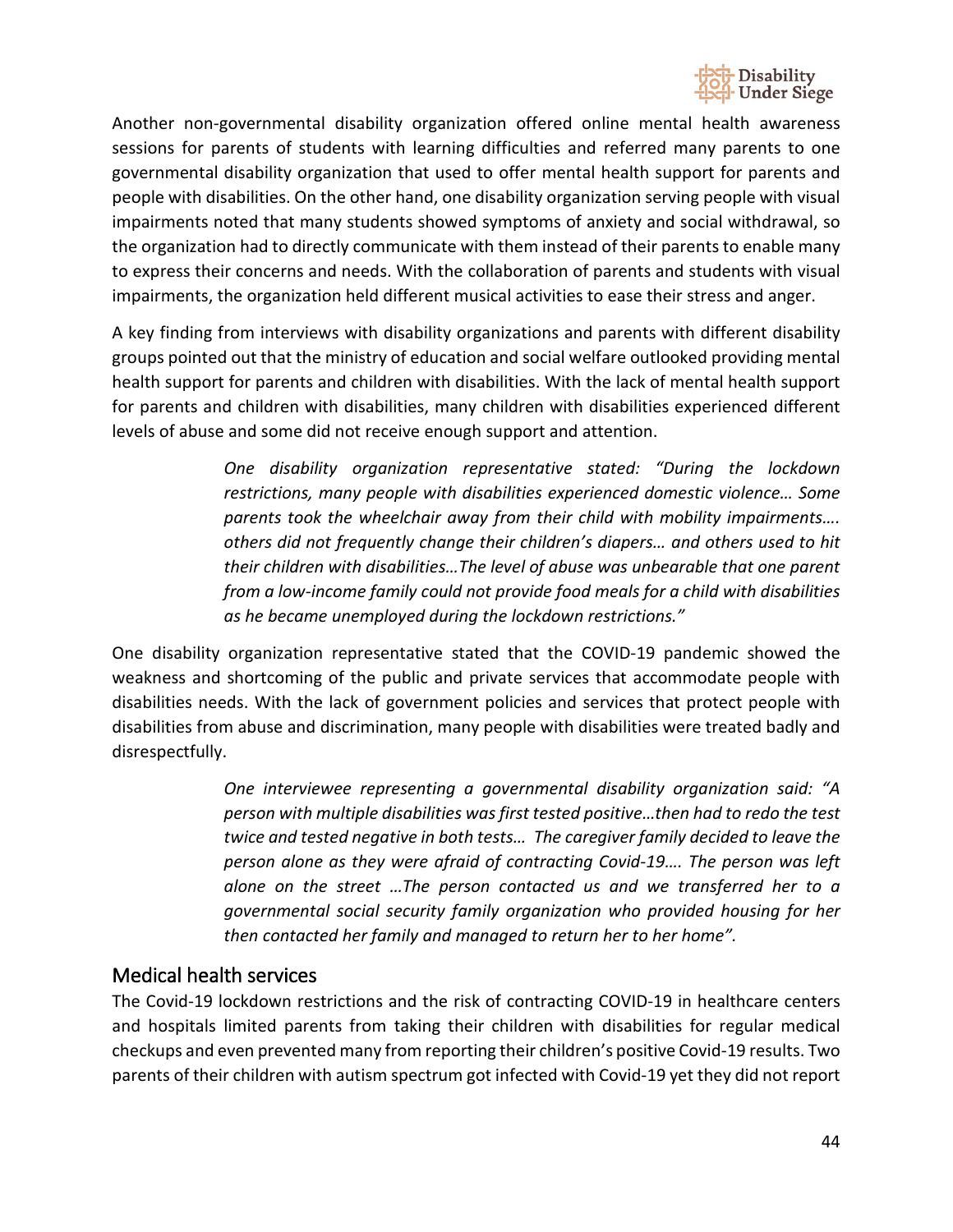

positive Covid-19 results as they did not want to leave their children quarantined and hospitalized in Covid-19 wards.

> *"The whole family got infected with Covid-19 virus and we all quarantined at home. He got infected too…. but his symptoms were mild… I did not want him to be admitted to a hospital as I was worried that he has to quarantine alone without seeing his family…. A few months later, the ministry of Health permitted one family member of persons with disability to accompany them if they need to be hospitalized".*

One parent of a child with Down Syndrome concluded that the Covid-19 pandemic had a negative medical impact on all patients with and without disabilities as Covid-19 patients were prioritized over other patients' illnesses. During the lockdown restrictions, he had to consult with his son's pediatrician over the phone to get medical prescriptions as most clinical units, hospitals, and medical laboratories were closed.

> *He added: "As a child with Down Syndrome, my son was had to do several laboratory tests including the Thyroid test… however, he could not do the test until the government eased the lockdown restrictions".*

Most interviewees found difficulty in obtaining medical prescriptions during the lockdown restrictions. Many disability organizations stated that personal initiatives were made to deliver medical prescriptions for patients, but the government did not have a clear plan on supplying medications for patients with chronic diseases across Jordan. During the lockdown restrictions, a parent of a child with autism could not purchase one medication for her child without having an updated medical prescription report from her son's pediatric Dr. Another disability organization coordinated with international organizations to distribute medicine for people with disabilities. However, some medicines were expensive, many were unavailable, and others could only be provided if having a medical prescription which was difficult to obtain during the lockdown.

Half of the interviewees were infected by the Coronavirus, and none of them needed to be admitted to the hospital. However, when asked about their satisfaction with the ministry of health follow-up procedure, most of them were not satisfied with the ministry's medical to follow up and many could not access the PCR testing stations as some were inaccessible for people with mobility impairments.

> *One interviewee said: "My husband, the helper, and myself tested positive. We had different symptoms. Although I informed the ministry of health that I have a disability, they did not follow up on my health condition….I had to rely on my private medical Dr and my family to get medical support, but what happens to people with disabilities who live alone or do not have any family members to support them…. Even not all testing stations were accessible for people with disabilities".*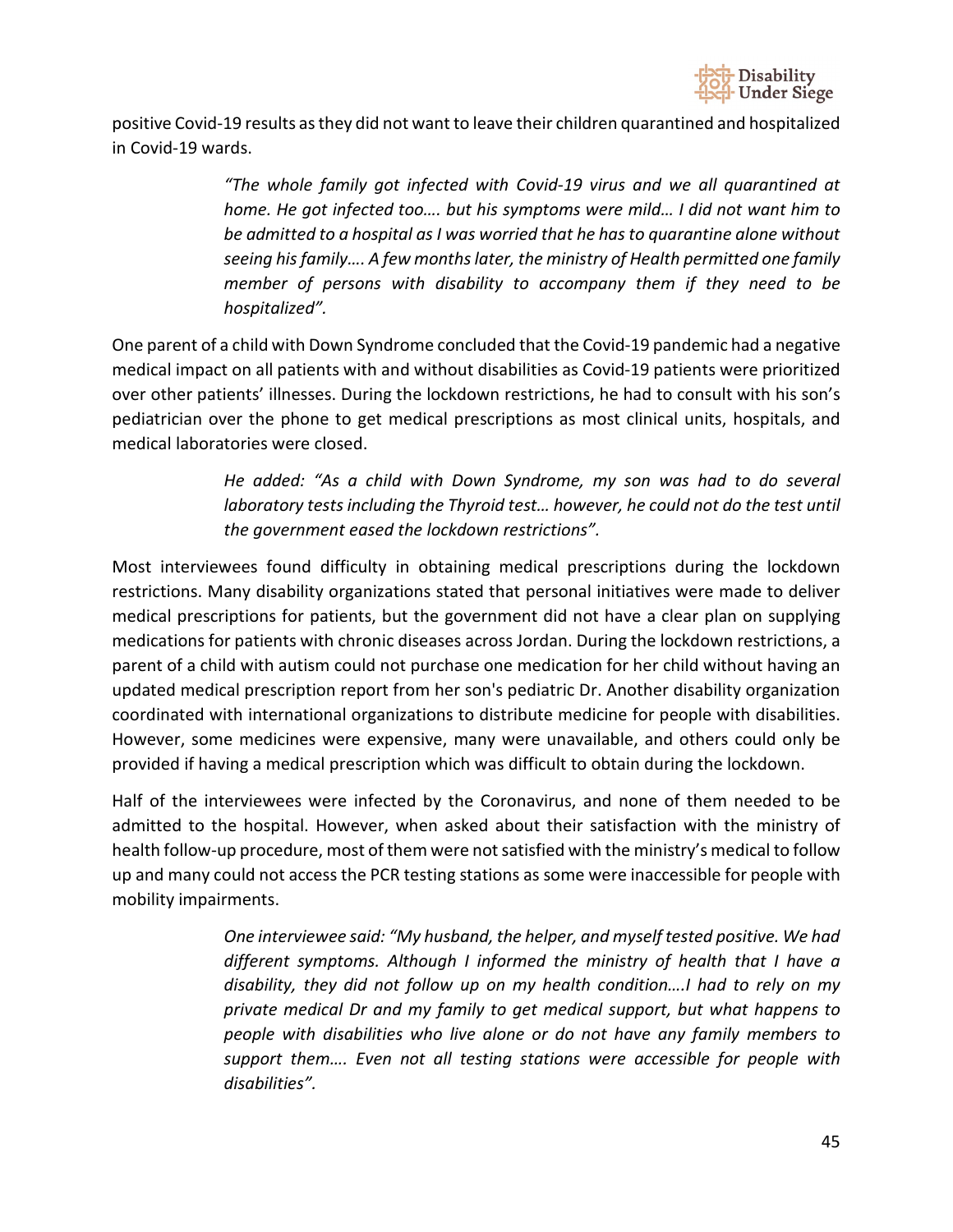

On the contrary, one governmental disability organization pointed out that the Ministry of Health used to contact people with and without disabilities infected by the Covid-19 and provide medical advice and protocol to follow to improve their immune system and to recover from the Covid-19 infection.

> *"The Ministry of Health Drs used to call infected patients with and without disabilities and provide medical advice on the diet they should follow, the meals they should eat, and the medicine they should take to recover from the infection, however, the Ministry of Education did not follow the students with and without disabilities who got infected with the virus or check their medical condition".*

### <span id="page-45-0"></span>COVID-19 awareness campaigns

On March 6, 2020, four days after the first case of COVID-19 was confirmed in Jordan, the Jordanian government launched a COVID-19 awareness campaign and used its Facebook page to share Covid-19 information and awareness produced by the Ministry of Health. The government had dedicated the ministry of health website (available in Arabic and English) for COVID-19 awareness and information including preventative measures, tips to reduce the spread, list of facilities for testing and treatment.

All interviews including parents of children with disabilities and disability organizations found the Jordanian government Covid-19 awareness campaigns out of reach and inaccessible for people with disabilities. One disability organization representative pointed out that the government relied mostly on social media to spread Covid-19 awareness without targeting the population or vulnerable groups that are unfamiliar with social media and have no access to digital information. Three disability service providers noted that some Covid-19 information was broadcasted on Jordanian TV channels, but the content was inaccessible for people with visual and hearing impairments.

Two governmental disability organization representatives stated that the governmental Covid-19 awareness information and campaign were inaccessible for people with disabilities. Hence, one governmental disability organization produced a series of short videos about the Covid-19 and included sign language interpretation and cartoon animation to ensure that the information is accessible for people with hearing impairments, cognitive impairments, and people with Autism spectrum.

> A representative serving people with visual impairments stated*: "Covid-19 information and awareness campaigns were inaccessible for people with visual impairments and low in vision… All video campaigns lacked adequate visual*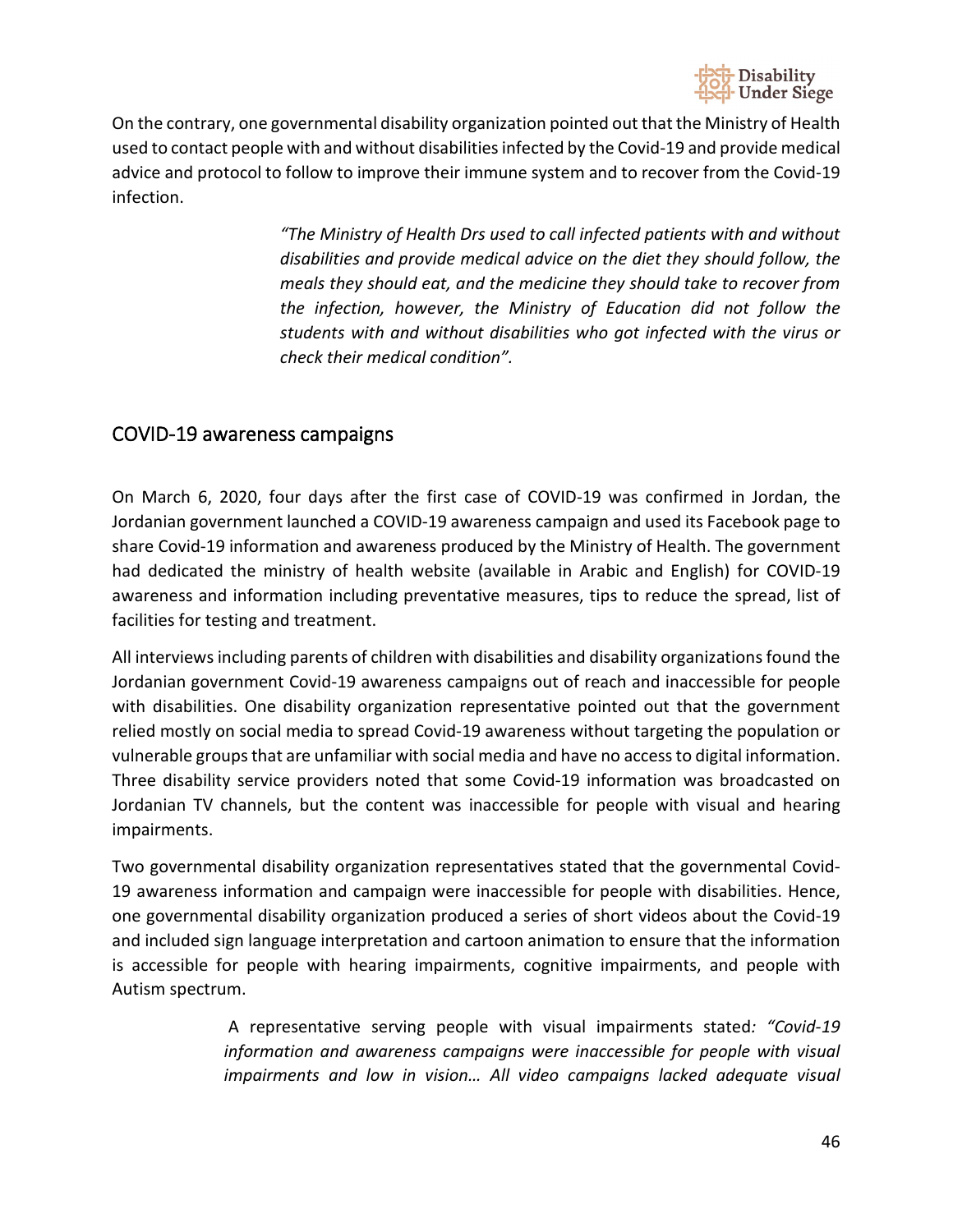

*contrast, while most TV infographics were written and did not have audiodescriptions for the visual content….".* 

Another interviewee representing the Deaf community noted*: " We had an initiative entitled " Understand us by our language or Ifhamouna Bey loghatna /*  بلغتنا افھمونا *"we visited and had a meeting with several ministries including the Ministry of Health and requested that Covid-19 awareness campaigns and information include Sign Language interpretation…. Unfortunately, our request was rejected as we were told that the ministries do not have any allocated budget for such services".*

One disability organization representative said*: "Some disability organizations and activists volunteered to make the Ministry of Health database information, posters, and video campaigns accessible for people with visual impairments… however most of the visual information and videos were inaccessible for people with hearing impairments who had to rely on the animation to understand some of the key messages….."* 

Most parents of children with disabilities noted that many of the Covid-19 information and awareness campaigns did not target children with and without disabilities and people with intellectual disabilities. The parent of a child with autism found difficulty in convincing her son to use the mask. Another parent used to simplify the information for her child to follow the Covid-19 safety measures. On the other hand, one parent used to rely on cartoon and animated videos to inform her child with autism about the Covid-19 hygiene steps.

> One parent noted: *"I had difficulty in convincing my son with intellectual disability to wear the mask…. One day, one policeman stopped us because my son was not wearing the mask… I had to inform him about my son's disability and he asked me to contact the Civil Defense whenever I have to accompany my child for a trip during the lockdown restrictions".*

> Another mother said: "My son who is a teenage understood the Covid-19 information, however, my youngest daughter found difficulty in following the hygiene steps, but used to wear the mask".

Another disability education provider used the governmental and UN Covid-19 awareness videos to inform their students about Covid-19 and had to simplify the information as the content was not accessible for all age groups.

### <span id="page-46-0"></span>COVID-19 vaccination evaluation

On January 13, Jordan launched its free national vaccination campaign to fight COVID-19 which was carried out by its Ministry of Health and the National Centre for Security and Crises Management under the umbrella of the Government of Jordan. The government accordingly set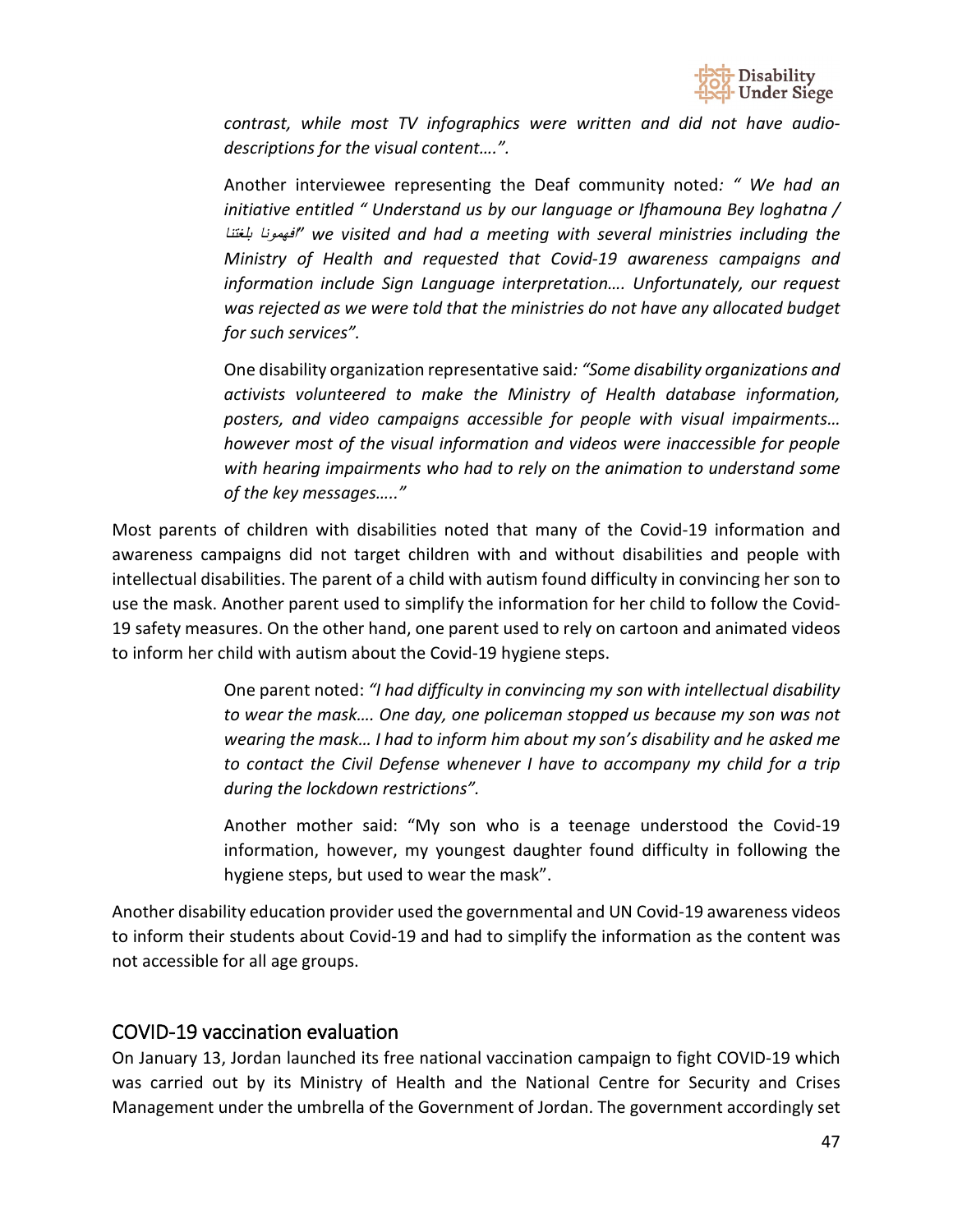

out an online registration platform where both, Jordanian citizens and non-Jordanian nationals register for the vaccine and check if they are eligible to get it. Priority was given to healthcare workers (doctors and nurses), people with chronic illnesses, and those over the age of 60 in the first stage of vaccination, however, people with disabilities were not given a priority during this stage.

Parents of children with disabilities and disability organizations and service providers had to use the vaccination online platform to register their children's and their names in advance before taking the vaccine. A key finding from all interviews revealed that the vaccination platform was inaccessible for people with visual and hearing impairments, and those who have learning difficulties and little literacy. Many parents of people with disabilities had to complete the online form on their behalf as the platform was inaccessible.

> An interviewee said: *"The platform was inaccessible for people with hearing impairments. It included difficult questions and sections that Deaf people and people with hearing impairments could not understand…. Many used to select a random answer to complete the form…".*

> Another parent noted: *"For people with cognitive and intellectual disabilities, the platform is not easy to complete. One has to assist them so they can be registered".*

> Another disability organization representing people with visual impairments said: *"The platform was inaccessible for people with visual impairments….. We had to rely on other people to complete it…I recall that there was a section about the national number, but I could not find a section about disability.*

One disability education provided noted that the vaccination platform form was written in Arabic language only, which restricted foreigners and those who cannot read Arabic residing in Jordan from completing the form. Many had to rely on native speakers or friends to complete the form.

On the other hand, one governmental disability organization stated that they coordinated with the Ministry of health to ensure that the platform is accessible for people with disabilities. He added that the online form included a question about the disability types and whether the person can reach the vaccination center or not. However, the platform was not fully accessible, and hence their center provided another registration platform and also offered a hotline to assist people in completing the registration form.

Findings from interviews with parents of children with disabilities revealed that some of them were willing to get their children vaccinated but some logistics did not permit them. One parent pointed out that the Ministry of Health requests an official government document that states that the person has a disability as a condition to provide vaccination for people with disabilities. According to her, such a condition can prohibit many people with disabilities from getting the vaccine as many of them do not have such documents in hand. Another parent of a child with a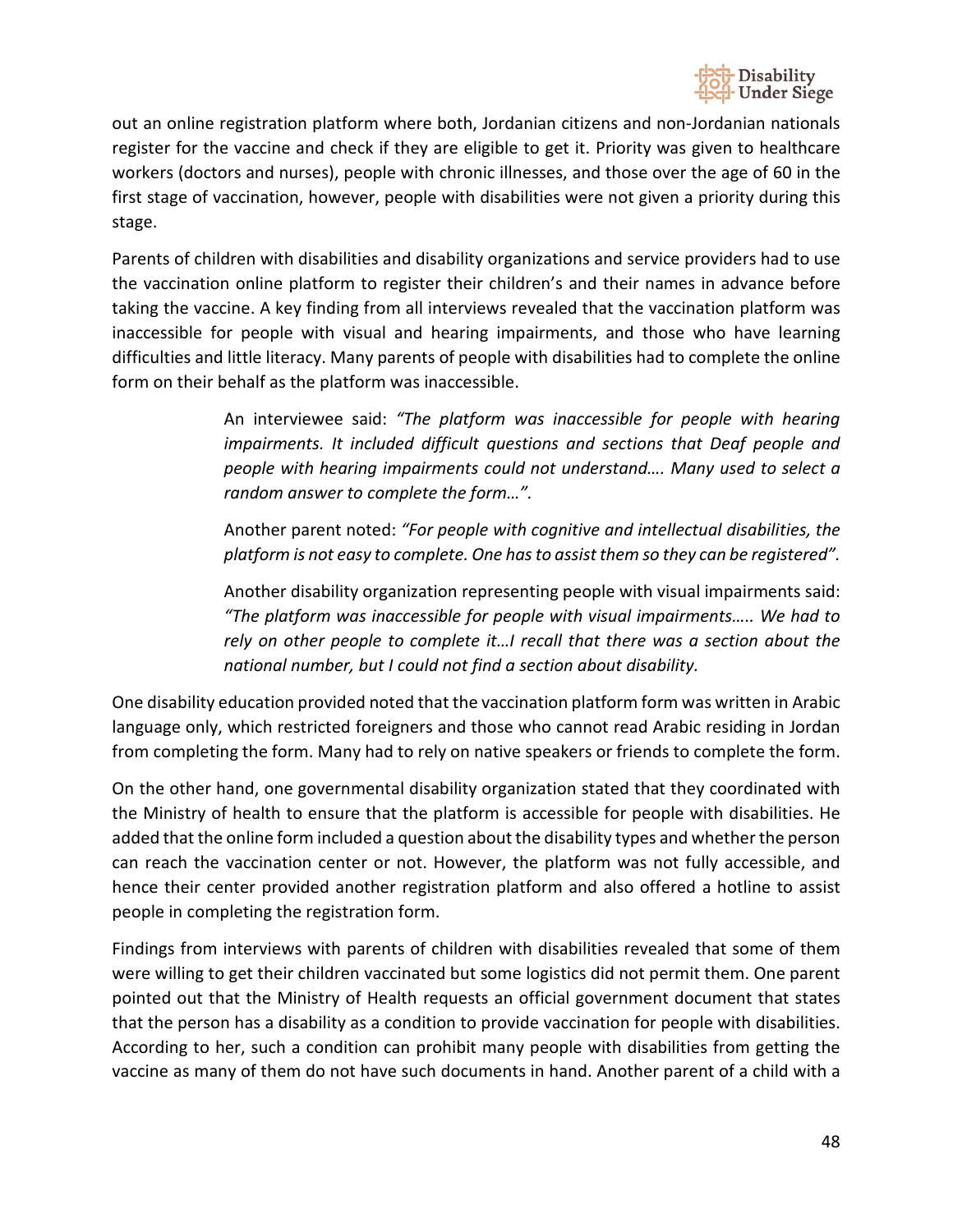

disability stated that many children with disabilities with chronic diseases should be given priority to take the vaccination, but the Ministry of Health only allows those above the age of eighteen.

A mother said: "I registered my eldest son who is above eighteen, but my youngest daughter is below eighteen years old, and she could not take the vaccine, although she has a disability".

On the other hand, one parent was hesitant in providing the vaccine for her child who has a disability. She stated that due to her son's medical condition, she preferred not to give him the vaccine as he might experience severe side effects.

In contrast, a governmental disability organization spokesperson highlighted that:

*"On 31 March 2021, seven hundred and thirty-nine people with cognitive disabilities took the vaccination, and I can assure you that none of them had any side effects".* 

Another disability NGO interviewee believed blamed the Ministry of Health for not providing enough information about Covid-19 and the vaccination's impact on people with disabilities, which in turn played against people's with disabilities right to take the vaccine.

One disability NGO interview said: *"The lack of information about the vaccination and the impact on people with disabilities caused fears and hesitation among parents and people with disabilities… Some had to consult their medical Drs. before taking the vaccine".* 

It is important to note that one main governmental disability organization led the vaccination campaign for people with disabilities. It coordinated with the Ministry of Health to allocate specific dates for different disability types and managed to provide accessible vaccination centers across Jordan districts.

> *"Since the beginning of the Covid-19, we held meetings with the Ministry of Health and the Covid-19 committee to ensure that people with disabilities are included in all measures… As for the vaccination, we made sure that the platform include information about disability and we specified certain dates for providing the vaccination for people with disability".*

Another governmental disability education provider confirmed the leading role of the governmental organization who coordinated with the Ministry of Health once the Vaccine became available in Jordan. Due to their efforts, they managed to embed a new section that enables people with disabilities to state their disability and register their names on the Vaccination online platform, so they can take the vaccine.

> *"The governmental organization included a disability section in the Vaccination platform… It also provided a hotline so people with disabilities can contact them directly to assist them in completing the vaccine registration and they even offered to complete the form on their behalf for those who found difficulty in completing it….".*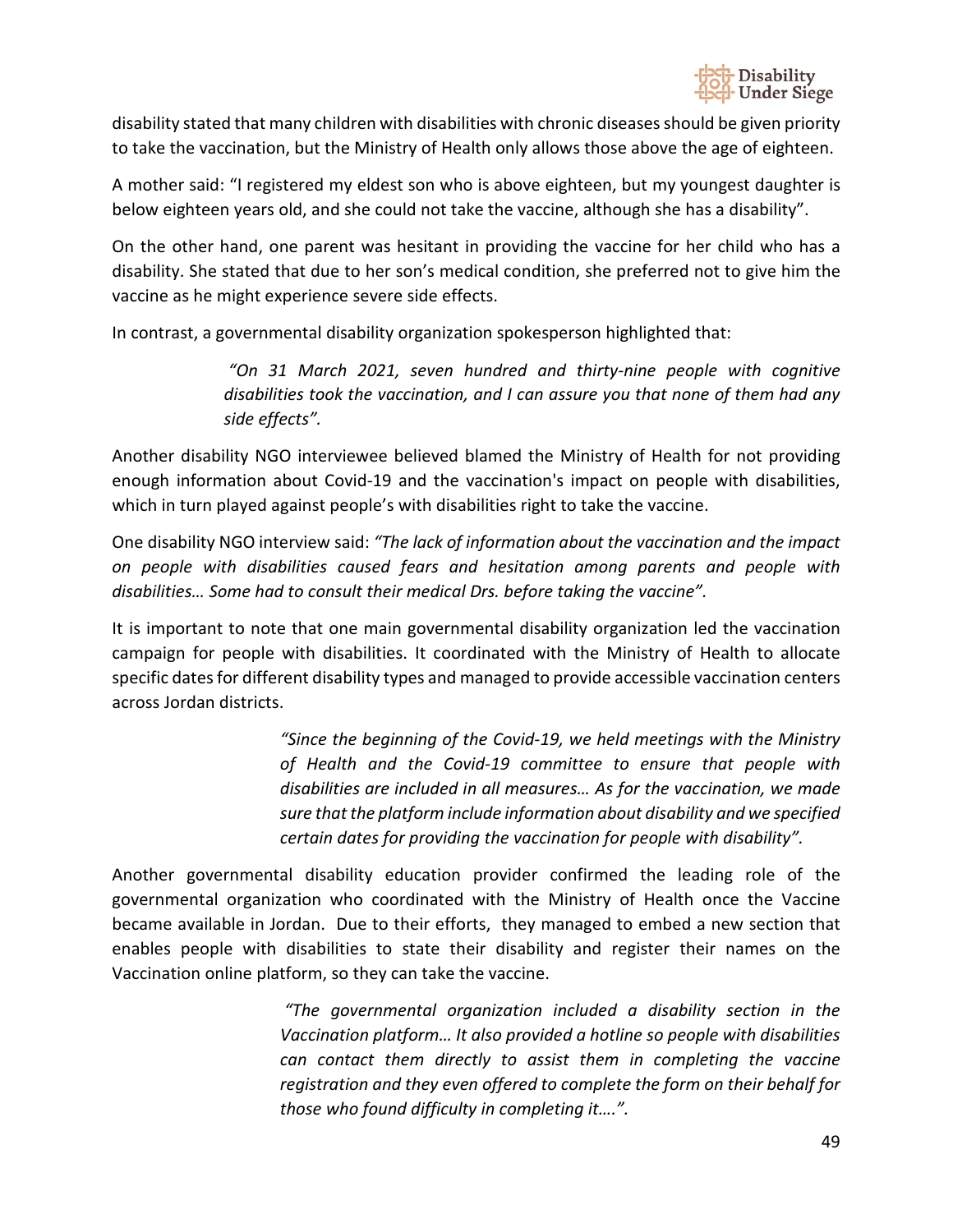

A governmental disability organization spokesperson who coordinated the vaccination campaign for people with disabilities provided information about the vaccination campaigns for people with disabilities.

> He says: *"The first vaccination campaign was held on 31 March 2021. We allocated fourteen vaccination centers to cover the twelve Jordanian districts… Few people with disabilities took the vaccine…. Participation was humble… were afraid of taking it… There were a lot of rumors and false information about the vaccine… Since participation was low, we decided to provide direct communication with people with disabilities seeking to take the vaccine and we provided our online platform where people with disabilities can register their names and go directly to the specified vaccination centers… we also coordinated with the Covid-19 committee, so they provide vaccination home visits for those incapable of accessing the vaccination stations in addition to visiting the special disability centers and providing vaccination for people with cognitive and mental health disabilities residing in special centers or caring units ".*

Findings from interviews with different disability NGOs highlighted gaps in the Covid-19 vaccination plan. One disability NGO pointed out that the difficulty in reaching the vaccination stations restricted many people with disabilities to get the vaccine during the first vaccination cycle for people with disabilities.

> The NGO interviewee said: *"Although the vaccination was offered for all people including people with disabilities, many people with disabilities could not reach the vaccination centers due to the lack of accessible transportation…. Although some took the vaccination at their own homes, many still wanted to be able to reach the vaccination centers and have that experience…."*

To overcome this barrier, one disability NGO interviewee suggested that the Ministry of Health should offer a mobile clinic across the twelve districts to serve different people with different age groups and abilities including people with disabilities.

When asked about the number of people with disabilities infected by Covid-19 or who lost their lives as a consequence, all disability organizations including the governmental ones highlighted that the Jordanian government did not provide specific information about the number of people with disabilities who caught Covid-19, recovered, or lost their lives.

One governmental disability spokesperson said: *"There was no statistical information about people with disabilities who took the vaccine, got infected, recovered, or died… We only knew a few people who got infected by the virus as they used to contact us and we used to assist them".*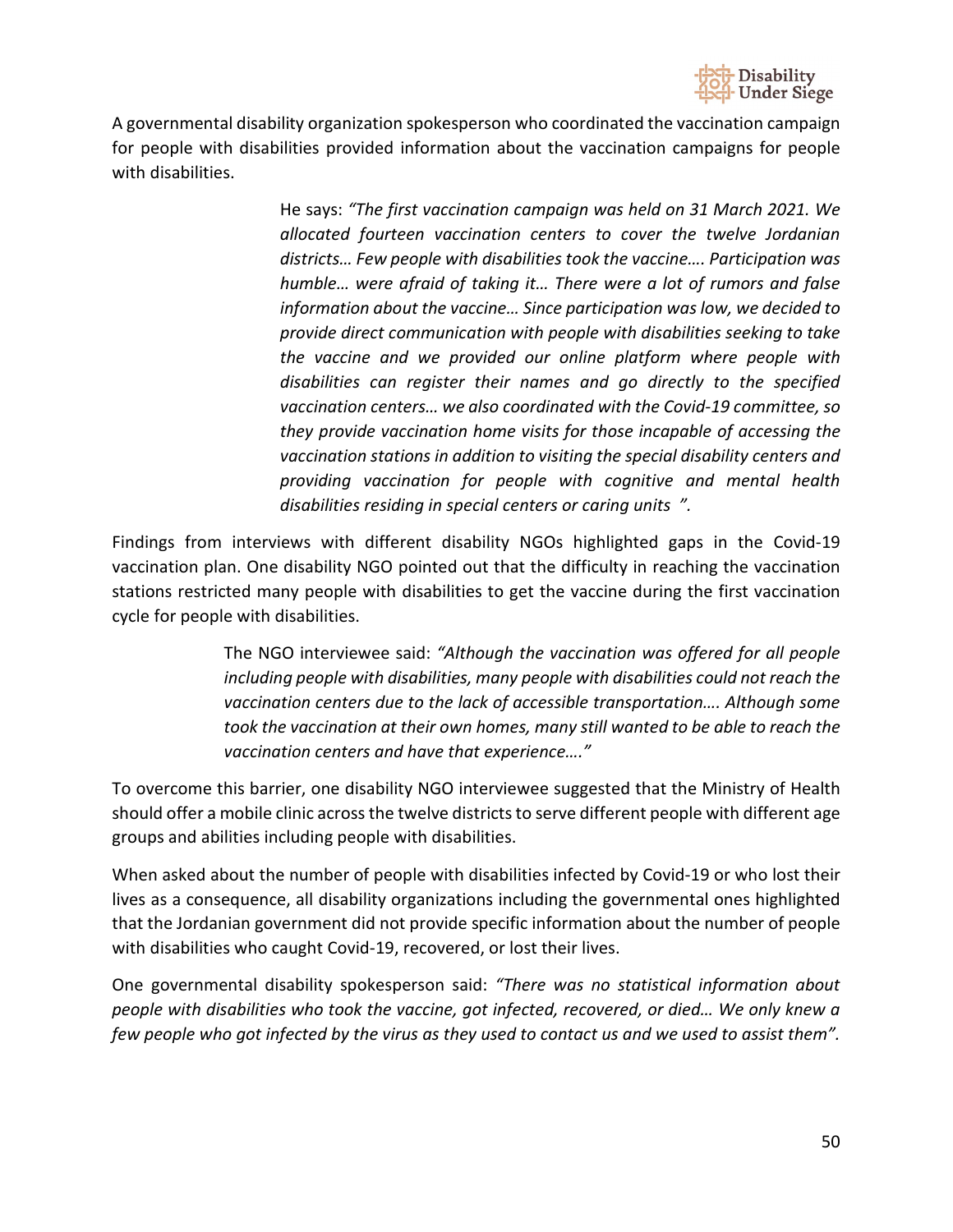

# <span id="page-50-0"></span>Discussion of Findings

Findings from analyzing the services before and during the Covid-19 revealed that the pandemic harmed both people with and without disabilities. However, it was more harmful to people with disabilities who encountered barriers in accessing healthcare and educational services in Jordan.

Five main themes are identified at the policy and decision level and the healthcare, and academic services levels.

### **Lack of Inclusive National Preparedness and Response Plan**

In February 2020, Jordan's National Preparedness and Response Plan for COVID-19 was set out and ready to be used as a practical guide for national authorities and health sector partners in fulfilling gaps, however, the plan did not include people with disabilities. Findings from interviews with parents of children with disabilities, people with disabilities, and local governmental and nongovernmental organisations revealed that the National Preparedness and Response Plan for COVID-19 overlooked responding to people with disabilities needs. Such finding confirms the findings generated from the World Bank (World Bank,  $2020$ [\)](http://documents1.worldbank.org/curated/en/629371587490605933/pdf/Stakeholder-Engagement-Plan-SEP-Jordan-COVID-19-Emergency-Response-P173972.pdf) $\frac{105}{100}$  $\frac{105}{100}$  $\frac{105}{100}$ . Moreover, the Jordanian Ministry of Health posted detailed COVID-19 statistical information on its website including the number and rate of positive cases, number and rate of deaths number of lab tests, number of cases admitted to and discharged from the hospital, number of recoveries, and finally the occupancy rate of isolation beds, ICU beds, and ventilators (Jordan Ministry of Health, 2020) $\frac{106}{1}$ ; however, findings from interviews with local disability NGOs and governmental organisations, pointed out that the Ministry of Health website did not provide any statistical information about people with disabilities who might have caught the virus or who died after being infected by the virus. To fill the government's preparedness plan gaps, the Higher Council for the Rights of Persons with Disabilities played a vital role in providing services for people with disabilities across Jordan. The services included providing accessible information and guidance on coping with Covid during the pandemic and had to coordinate with the Ministry of Health to include disability information into the vaccine registration platform. The Ministry of Health responded positively to adapt the

<span id="page-50-1"></span><sup>105</sup> World Bank (2020, June 4). Preliminary Stakeholder Engagement Plan (SEP) - JORDAN COVID-19 EMERGENCY RESPONSE. Retrieved May 26, 2021, from [http://documents1.worldbank.org/curated/en/629371587490605933/pdf/Stakeholder-](http://documents1.worldbank.org/curated/en/629371587490605933/pdf/Stakeholder-Engagement-Plan-SEP-Jordan-COVID-19-Emergency-Response-P173972.pdf)[Engagement-Plan-SEP-Jordan-COVID-19-Emergency-Response-P173972.pdf](http://documents1.worldbank.org/curated/en/629371587490605933/pdf/Stakeholder-Engagement-Plan-SEP-Jordan-COVID-19-Emergency-Response-P173972.pdf)

<span id="page-50-2"></span><sup>&</sup>lt;sup>106</sup> Jordan Ministry of Health (2020). Ministry of health, the official website of the Jordanian Ministry of Health: Coronavirus disease. Retrieved May 26, 2021, from<https://corona.moh.gov.jo/en>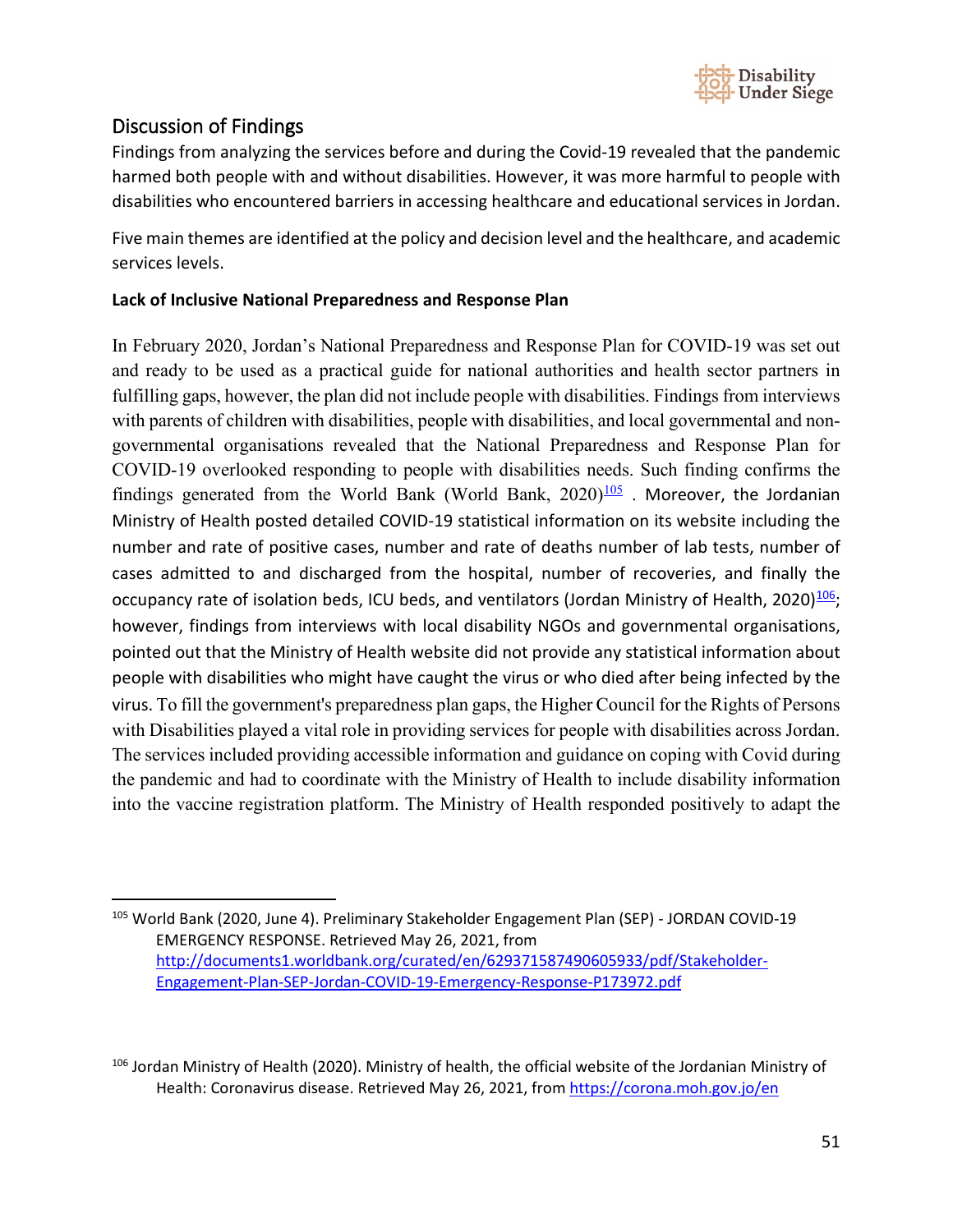

vaccination registration platform to target and support people with disabilities after initially low engagement.

### <span id="page-51-0"></span>Lack of access to routine healthcare services

Covid-19 lockdown restrictions and the risk of contracting COVID-19 in healthcare centers and hospitals meant people with disabilities were limited in their ability to access health services for routine medical checkups. Findings from interviews with parents of children with disabilities revealed that many of them got infected with Covid-19 yet they did not report positive Covid-19 results as they did not want to leave their children quarantined and hospitalized in Covid-19 wards. Many parents pointed out that the lack of medical staff training on dealing with patients with disabilities obliged parents to take care of the health of their children who got infected with the Covid-19, instead of taking them to hospitals or medical centers. Although, Article (23) of Law No. (20), 2017, of People with Disabilities in Jordan, requires the qualification and training of the medical, technical, and administrative personnel working at hospitals and medical centers in terms of methods and ways of communication with persons with disabilities, findings from interviews with respondents with disabilities, and NGOs revealed that there is still a lack of implementing the Law with the absence of qualified medical staff that is trained to respond to the diverse healthcare needs of people with disabilities. Such finding confirms with the Humanity and Inclusion report (Humanity & Inclusion, 2020) $\frac{107}{102}$  that noted that 88% of people with disabilities in Jordan could not go to hospitals or clinics for their regular checks or additional medical needs and 48% felt worried, nervous, or anxious at all times. A key finding from our interviews with parents of children with disabilities and people with disabilities revealed that there was pressure on health services as a result of Covid, which disrupted access to routine medical prescriptions for people with disabilities and chronic illnesses. Access to specialized disability services such as physiotherapy and speech therapy was a significant challenge for those living outside of Amman as most of these services were mostly provided in the capital.

### <span id="page-51-1"></span>Demand on providing psycho-social and mental health support for PWDs

A key finding from interviews with parents of children with disabilities and disability organizations highlighted that lockdown restriction during the Covid-19 pandemic affected the mental health condition of people with and without disabilities. The needs of parents and carers of people with disability were often overlooked by Covid policies and plans. Disability-led organizations believed lack of mental health support for parents led to increased stress and tension within families that

<span id="page-51-2"></span><sup>107</sup> Humanity & Inclusion (2020, April). Needs Assessment Impact of COVID-19 on People with Disabilities and their Families in Jordan. Retrieved May 26, 2021, from <https://data2.unhcr.org/en/documents/details/75872>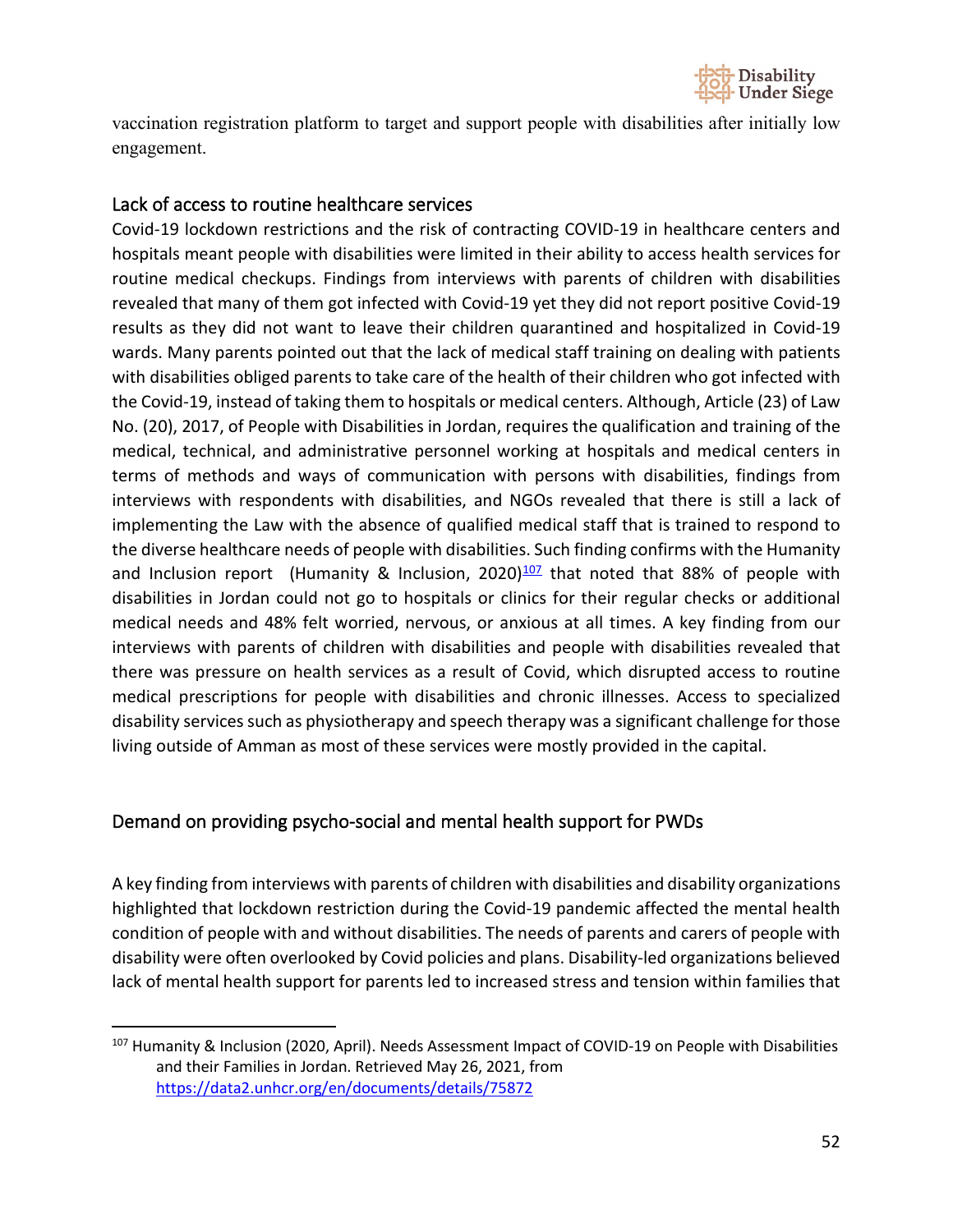

resulted in poor care and abuse. With the absence of governmental psycho-social and mental health support for people with disabilities, disability-led organisations had to provide psychosocial and mental health support, including services such as a hotline for families. But most organisations reported being unable to support all the requests due to the volume of demand and the availability of trained personnel.

### <span id="page-52-0"></span>Absence of accessible Covid-19 awareness campaigns and information

Whilst the Ministry of Health, was quick in providing COVID-19 awareness and information and had dedicated its website (available in Arabic and English) for COVID-19 awareness and information including preventative measures, tips to reduce the spread, list of facilities for testing and treatment (Jordan Ministry of Health, 2020) $\frac{108}{10}$ , findings from reviewing these information campaigns and interviews with people with disabilities and disability NGOs revealed that the official Covid-19 awareness campaigns and Covid-19 medical information were found to be out of reach and inaccessible for people with disabilities. To fill that gap, disability activists coordinated with the Higher Council for the Rights of Persons with Disabilities in providing Jordan Sign Language interpretation for audible information guidance on coping with Covid during the pandemic. However, not all deaf people understand signs; therefore, captions are also a crucial requirement to ensure information is accessible. Such finding is confirmed by the (International Disability Alliance, 2020[\)](https://www.internationaldisabilityalliance.org/nepal-Covid19)<sup>[109](https://www.internationaldisabilityalliance.org/nepal-Covid19)</sup> report that pointed out that COVID-19 awareness campaigns did not have closed captioning which hindered some people with hearing loss from accessing the audible information. On the other hand, most interviewed parents of children with disabilities noted that many of the Covid-19 information and awareness campaigns did not target children with and without disabilities and people with intellectual disabilities.

The study findings revealed that online platform for registering for vaccination was inaccessible for people with visual and hearing impairments, and those who have learning difficulties and little literacy.

### <span id="page-52-1"></span>Lack of preparedness for inclusive education

A key finding from interviews with students with disabilities, parents, and education providers revealed that there is a lack of preparedness, inability to facilitate face-to-face education, and insufficient teacher training to support students with disabilities in all the Jordanian districts. The lack of governmental inclusive educational strategy has contributed to excluding students with

<span id="page-52-2"></span><sup>.</sup>شراكة مع فيسبوك لتكثیف حملات التوعیة بالوقایة من الكورونا .(6 Jordan Ministry of Health (2020, March 6 Retrieved May 26, 2021, from<https://corona.moh.gov.jo/ar/MediaCenter/09>

<span id="page-52-3"></span><sup>&</sup>lt;sup>109</sup> International Disability Alliance IDA. (2020, May 18). Cut from the World: Pandemic experience for hard of HEARING persons in Nepal. Retrieved May 26, 2021, from <https://www.internationaldisabilityalliance.org/nepal-Covid19>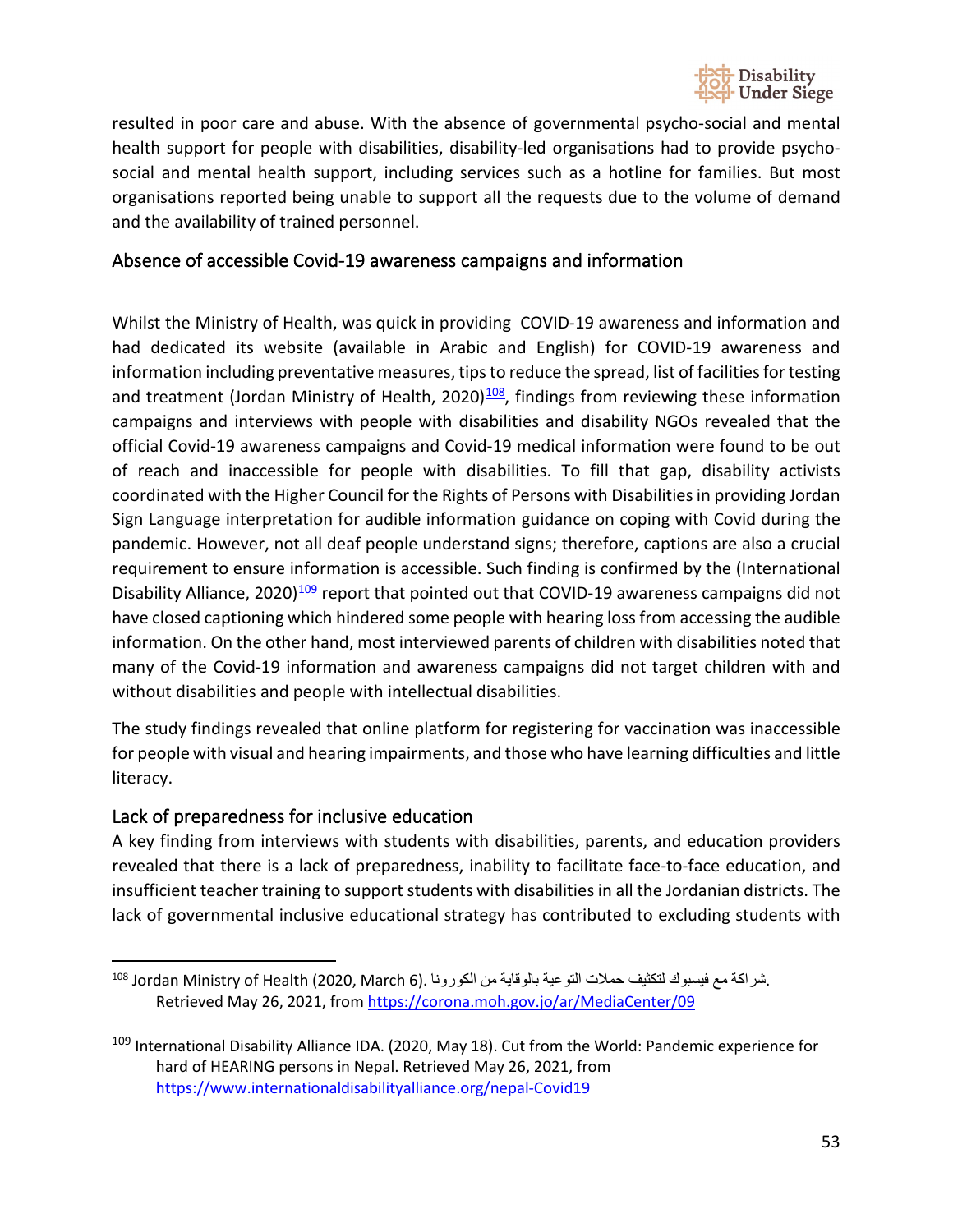

disabilities from gaining access to education during the Covid-19 pandemic. Findings from the literature review revealed that before the COVID-19 pandemic, Jordan's special education sector faced financial challenges, early intervention, evaluation, and diagnosis tools and services (Melhem, T., & Isa, Z., 2013) $\frac{110}{10}$ , lack of specialized curricula, and appropriate learning environments. Findings from interviews with educational providers pointed out that while the Ministry of Education in Jordan allocated a budget for free tablet distribution to support remote learning, there were gaps in the rollout of devices for those living outside of the capital Amman which resulted in excluding many students with disabilities from accessing online education.

The effectiveness and accessibility of IT technology and remote learning modalities varied dependent upon the disability. Whilst the Ministry of Education provided an online educational platform "Darsak", many students with disabilities including students with hearing impairments could not access the educational information as they were inaccessible for their needs. Moreover, online learning also required access to the internet which created a cost barrier for low-income families. This finding is confirmed with a previous study conducted by Humanity and Inclusion on 942 households having members with disabilities (disability type unspecified) which stated that 42% had children not using online education platforms during quarantine (Humanity & Inclusion, 2020) $\frac{111}{2}$ . On the other hand, respondents noted that while Darsak had many resources most schools did not provide additional live online lessons for their students, neither they did follow up with the students' academic progress.

On the other hand, schools that provided inclusive education were required to close during the May 2020 lockdowns, at the same time schools that only provided special education support for persons with disabilities were able to remain open. While the situation was incredibly difficult and this inconsistent approach reinforced the medical model perception of disability and undermined the inclusive approaches some schools had provided.

To conclude, despite all of the effort done by the ministry of education and related parties during the ongoing COVID-19 pandemic, parents of children with disabilities, students with disabilities, and education providers expressed their dissatisfaction with online learning services that failed to fill the gap between education policy and practice with regards to including children with disabilities in the education system. Although Jordan has signed the Convention on the Rights of Persons with Disabilities (CRPD) and has adopted the Law on the Rights of Persons with

<span id="page-53-0"></span><sup>110</sup> Melhem, T., & Isa, Z. (2013, July). Special Education in Jordan: Reality and Expectations. Retrieved May 26, 2021, fro[m https://core.ac.uk/download/pdf/194203489.pdf](https://core.ac.uk/download/pdf/194203489.pdf)

<span id="page-53-1"></span><sup>&</sup>lt;sup>111</sup> Humanity & Inclusion (2020, April). Needs Assessment Impact of COVID-19 on People with Disabilities and their Families in Jordan. Retrieved May 26, 2021, from <https://data2.unhcr.org/en/documents/details/75872>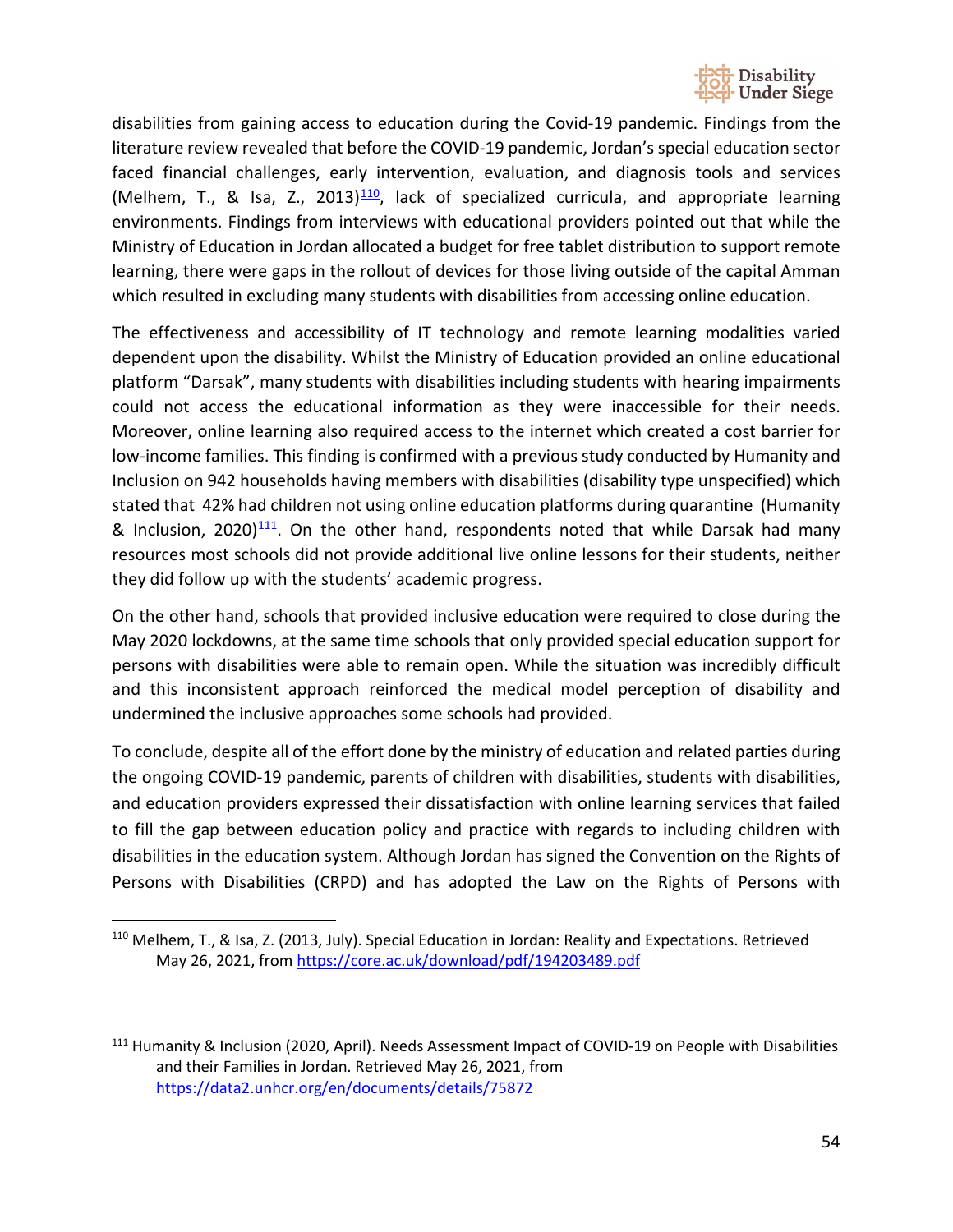

Disabilities No. 20/2017. The rights of children with disabilities to education are therefore articulated whereby the Ministry of Education should produce disability-inclusive policies and provide accessibility solutions in public and private educational institutions. According to the respondents, the Ministry of Education could not fulfill its duties to provide inclusive education for all. Most of them stated that the COVID-19 pandemic highlighted the gaps in the educational sector and they demanded that the Ministry of Education should revise its educational curricula to be inclusive.

# <span id="page-54-0"></span>**Impact of COVID-19 on Persons with Disabilities in Jordan**

# **Jordan Case Study Recommendations and Conclusions**

### <span id="page-54-2"></span><span id="page-54-1"></span>Recommendations

Proactive procedures must be taken in Jordan to incorporate inclusive policy at the healthcare, and academic practices services level that addresses minority and socioeconomically disadvantaged children, teenagers, elderly, migrants, and refugees, in addition to people with disabilities. Adopting a holistic inclusive approach and consulting and involving parents of students with disabilities, and people with disabilities in emergency policies, plans, and decisions made during the pandemic is recommended.

The first recommendation includes implementing existing plans "The Jordanian Law on the Rights of Persons with Disabilities No. 20 for the Year 2017" so that it is considered during all Covid response planning.

Another recommendation involves disruption to regular health services such as access to prescriptions for people with disability to be accounted for in response planning, in addition to allocating mobile clinics to improve accessibility to vaccinations. Moreover, support for parents and carers of people with disabilities should be included in any support packages arising from Covid responses.

The third recommendation lies in making all the written and visual information and awarenessraising campaigns accessible from the outset. Accordingly, accessibility to critical public health tools such as vaccination platforms must be integrated at the design stage. This includes online education resources that should be made accessible and tailored and provisions made for different types of disability.

The final recommendation is the feasibility study to consider if it is possible to promote inclusive education in public schools (not just private) would support with long term aims. Accordingly, inclusive training workshops for the academic staff, teachers, and assistants enhance teaching and learning methods that respond to the diverse needs of students' learning styles.